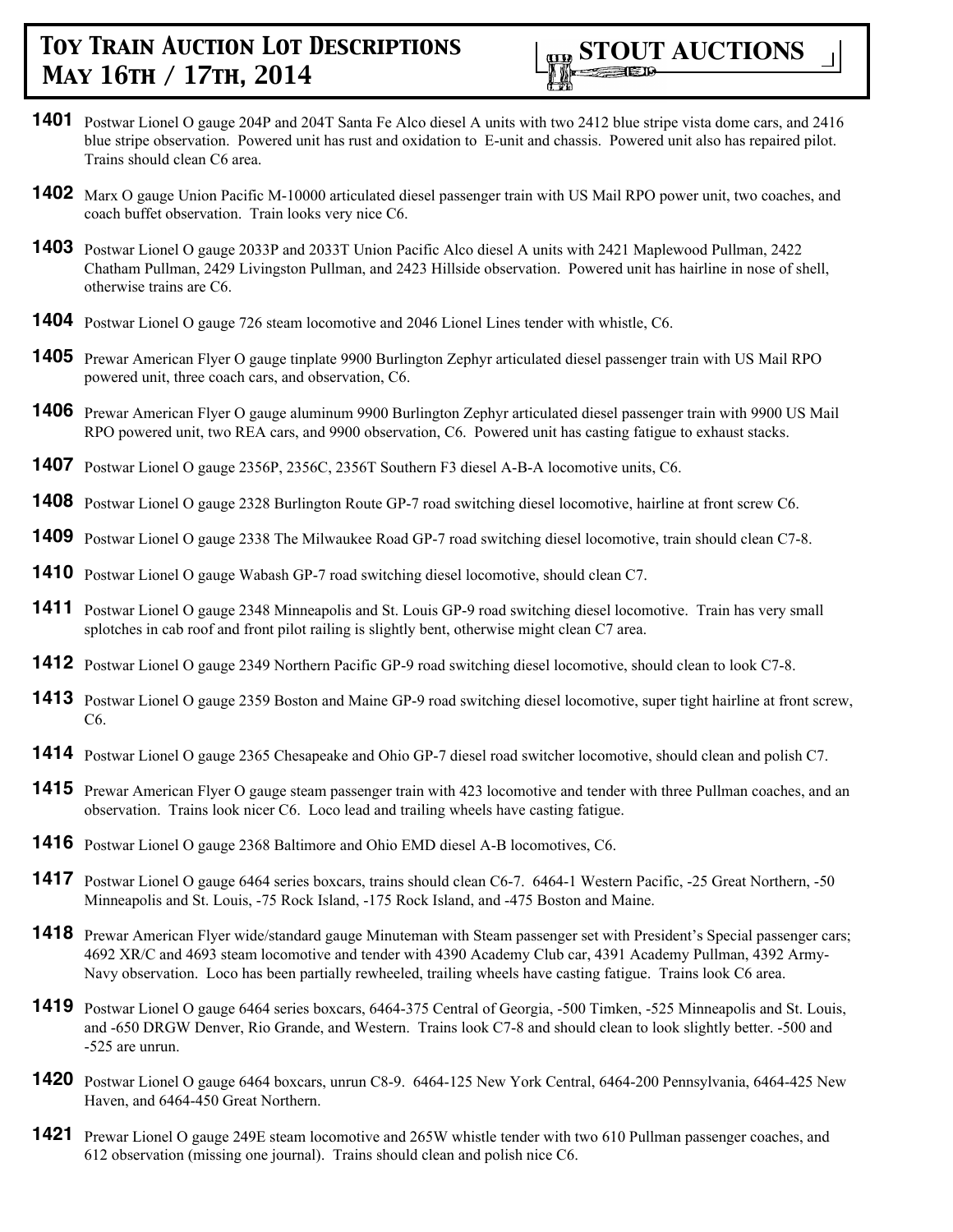

- **1422** Postwar Lionel O gauge 6464 series boxcars that should clean and polish C6-7 area. 6464-225 Southern Pacific, 6464-275 BAR State of Maine Bangor and Aroostook, 6464-300 Rutland, and 6464-400 Baltimore and Ohio.
- **1423** Two Lionel O gauge 97 coal loading elevators with controllers, C6. One has silver/aluminum painted substructure and other is gray painted. One prewar, one postwar?
- **1424** Postwar Lionel O gauge giraffe and horse cars, two 3376, one 3386, and one 6473. Trains should clean to look C6-7.
- **1425** Lionel type V 150 watts transformer with replaced plug, C6.
- **1426** Postwar American Flyer S gauge freight cars in original boxes. Trains should clean and polish C6-7 area. Boxes are square and solid with no missing flaps. 625 shell tank, 923 Illinois Central reefer, 925 Gulf tank, 928 New Haven lumber car, 934 Southern Pacific floodlight car, 938 caboose, and 945 boom and work car.
- **1427** Postwar Lionel O gauge accessories, all but one in original boxes. This is a General Condition lot, meaning we have not examined or graded every item in the lot so the condition will typically vary C6-7 with the possibility of items being lower or higher grade. General Condition lots cannot be returned. Two 110 trestle sets, 125 whistling station, 197 rotating radar antenna, and 394 rotating beacon.
- **1428** Postwar Lionel O gauge accessories, this is a General Condition lot, meaning we have not examined or graded every item in the lot so the condition will typically vary C6-7 with the possibility of items being lower or higher grade. General Condition lots cannot be returned. One 352 Ice Depot set in OB, loose 352 icing station, and 415 diesel fueling station.
- **1429** Postwar Lionel O gauge operating accessories, this is a General Condition lot, meaning we have not examined or graded every item in the lot so the condition will typically vary C6-7 with the possibility of items being lower or higher grade. General Condition lots cannot be returned. 3356 horse corral, 3656 operating cattle car and stockyard in OB, and 3656 stockyard.
- **1430** Postwar Lionel O gauge operating accessories, this is a General Condition lot, meaning we have not examined or graded every item in the lot so the condition will typically vary C6-7 with the possibility of items being lower or higher grade. General Condition lots cannot be returned. 175 rocket launcher, 470 missile launching platform, and 448 missile firing range.
- **1431** Prewar Lionel O gauge 2263W GM whistle tender in gun metal gray, C6. Box is square and solid with no torn or missing flaps.
- **1432** Prewar Lionel O gauge steam freight set C6 with 1688 streamline steam locomotive and 1689T tender, 1679 Baby Ruth boxcar, 1680 Sunoco tank, and 1682 caboose.
- **1433** Prewar Lionel standard gauge 1835 steam locomotive and tender with 309 Pullman, 310 baggage, and 312 observation. Trains are nice C6 area.
- **1434** Postwar Lionel O gauge 58 Great Northern Railway rotary snowplow, loose plow. Both plow tabs are present, but very loose. One cracked window strut, C6.
- **1435** Prewar Lionel O gauge 763E Hudson steam locomotive with 2263W whistle tender in gun metal gray, C6. Loco cab roof has been repaired and repainted.
- **1436** Postwar Lionel O gauge 53 Rio Grande snow plow motorized unit with backwards a variation, C6+. No cracks.
- **1437** Prewar Lionel O gauge 203 steam switcher and 2203B bell ringing tender, C6.
- **1438** Postwar Lionel O gauge 68 executive inspection car, C6.
- **1439** Postwar Lionel O gauge 56 M.St.L. industrial diesel switcher, C6. No cracks.
- **1440** Postwar American Flyer S gauge accessories, C6 area. 792 terminal, 586F freight station platform, and 759 crossing with bell ringing shack.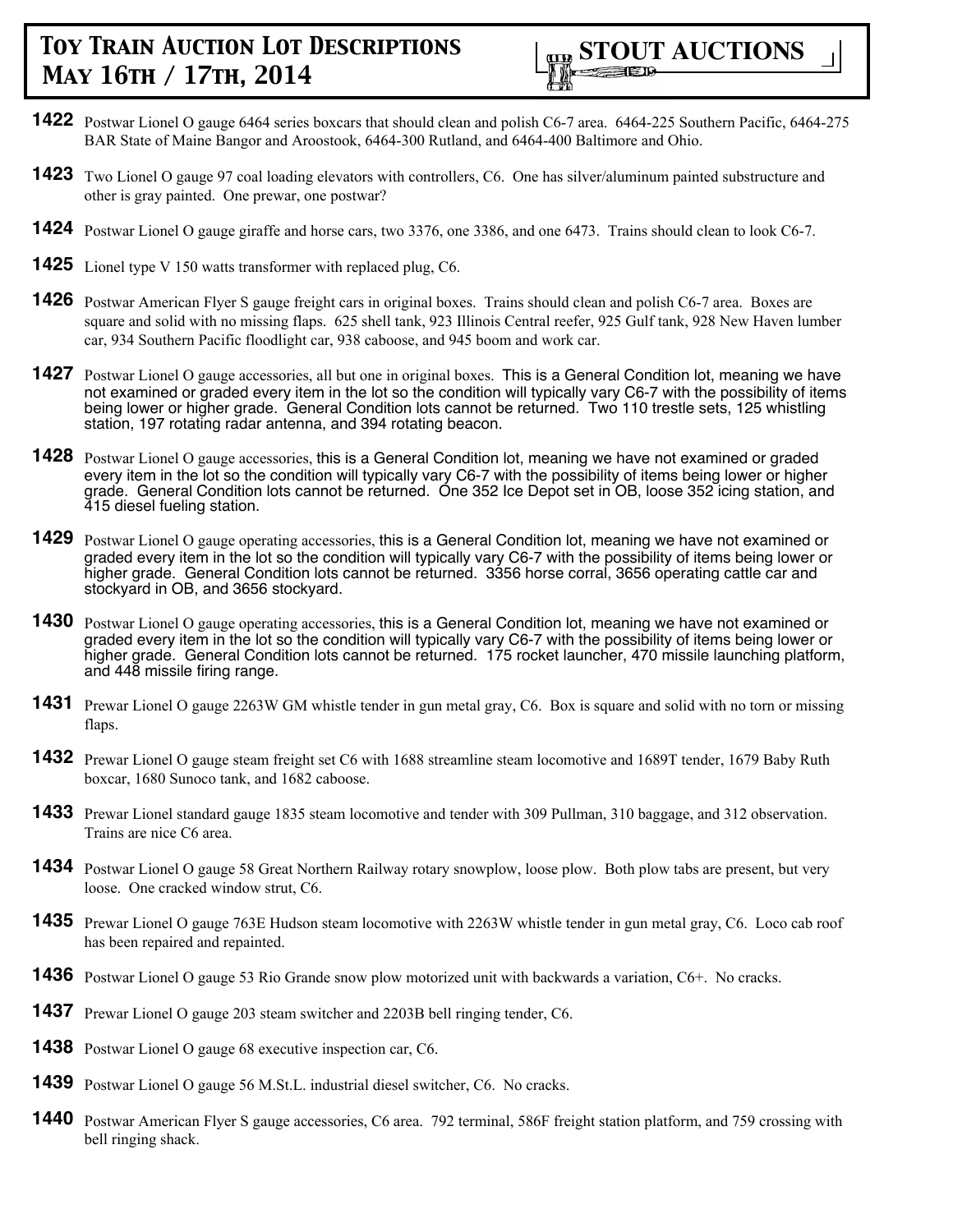

- **1441** Prewar Lionel standard gauge 219 operating work crane and 517 caboose. 517 looks C6, 219 looks better C6+.
- **1442** Postwar Lionel O gauge 675 steam locomotive and 2466W whistle tender with 2400 Maplewood Pullman, 2401 Hillside observation, and 2402 Chatham Pullman. 2401 has small melt mark to upper edge of body shell. 2400 and 2401 have repainted stripes.
- **1443** Prewar Lionel O gauge 810 operating work crane and 820 operating searchlight, freight cars C6.
- **1444** Prewar Ives O gauge 1122 steam locomotive and tender with two 135 Pullman Parlor cars, and 136 Pullman observation. Loco has repairs at cab windows/handrails and roof edge. Some car wheels have some very light casting fatigue. Trains look very nice C6.
- **1445** Postwar Lionel O gauge 204P and 204T Santa Fe Alco diesel A unit locomotives with blue stripe passenger cars, two 2412 vista domes, 2414 Pullman, and 2416 observation. 2416 has repainted roof, otherwise trains look nice C6. Trains have no cracks in pilots.
- **1446** Prewar Lionel standard gauge 1835E steam locomotive and unnumbered diecast whistle tender with 515 Sunoco tank, and 516 hopper with lines of data and coal piles. Trains look C6. Loco has very light casting fatigue to steam chests. Tender shell is repainted with little distortion.
- **1447** Prewar Lionel O gauge 264-E Commodore Vanderbilt streamline steam locomotive and 265W whistle tender (no internal components) with 2620 searchlight car, 2652 gondola, 2660 operating work crane, 2654 Shell tank, and 657 caboose. Loco has super light casting fatigue starting on cab roof and touchups to shell. 2660 has repainted searchlight hood. 657 roof has some very slight sun fading and a spot that looks like a chimney was glued on once. Trains look nice C6 area. 657 OB missing inner coupler protection flaps, very square and solid included.
- **1448** Postwar Lionel O gauge 2023 Union Pacific Alco diesel A units with 2481 Plainfield Pullman, 2482 Westfield Pullman, and 2483 Livingston passenger cars. Trains look very nice C6. Loco are in OB with two inserts. Box is square and solid with no torn or missing flaps.
- **1449** Postwar Lionel O gauge 2328 Burlington GP-7 diesel switcher with two 2442 Clifton vista domes, 2444 Newark Pullman (glossy stripe), 2445 Elizabeth Pullman, and 2446 Summit observation, C6. 2328, 2442, 2445, 2446 boxes included missing flaps.
- **1450** Postwar Lionel O gauge freight cars with some original boxes. 6826 flat with Christmas trees, 6660 boom crane car, 6544 missile firing trail car, 6470 target range car, and 6436-110 Lehigh Valley hopper. 6544 missing brake mounts, trains otherwise look C6-7. 6660, 6826, 6544 boxes missing flaps, 6436-110 box with no torn or missing flaps.
- **1451** Postwar Lionel O gauge 6464 series boxcars, C6-7. 6464-375 Central of Georgia, 6464-450 Great Northern, 6464-525 Minneapolis and St. Louis, and 6464-900 New York Central.
- **1452** Prewar Lionel O gauge 810 operating work crane, 814 boxcar, 815 Sunoco tank, 2812 gondola, 2820 searchlight car, 3859 automatic dump car, and 817 caboose with touchups, C6.
- **1453** Postwar Lionel O gauge 3494 NYC, 3494-150 M.P., 6464-25 GN, 6464-50 M.St.L., 6464-275 BAR, two 6464-400 B&O, 6464-525 M.St.L., and 6464-650 Rio Grande. Trains should clean to look C6 area.
- **1454** Postwar American Flyer S gauge accessories in original boxes, 566 whistling billboard, 758A Sam the Semaphore Man, and 787 log loader. This is a General Condition lot, meaning we have not examined or graded every item in the lot so the condition will typically vary C6-7 with the possibility of items being lower or higher grade. General Condition lots cannot be returned.
- **1455** Postwar Lionel O gauge 2331 Virginian Fairbanks Morse Trainmaster with cracks at both screws and touchups to roof, C6. Perfectly clean battery compartment.
- **1456** Postwar Lionel O gauge 2338 The Milwaukee Road GP-7 diesel road switching locomotive. Some rust on corner of handrail, dinged chassis corner, C6.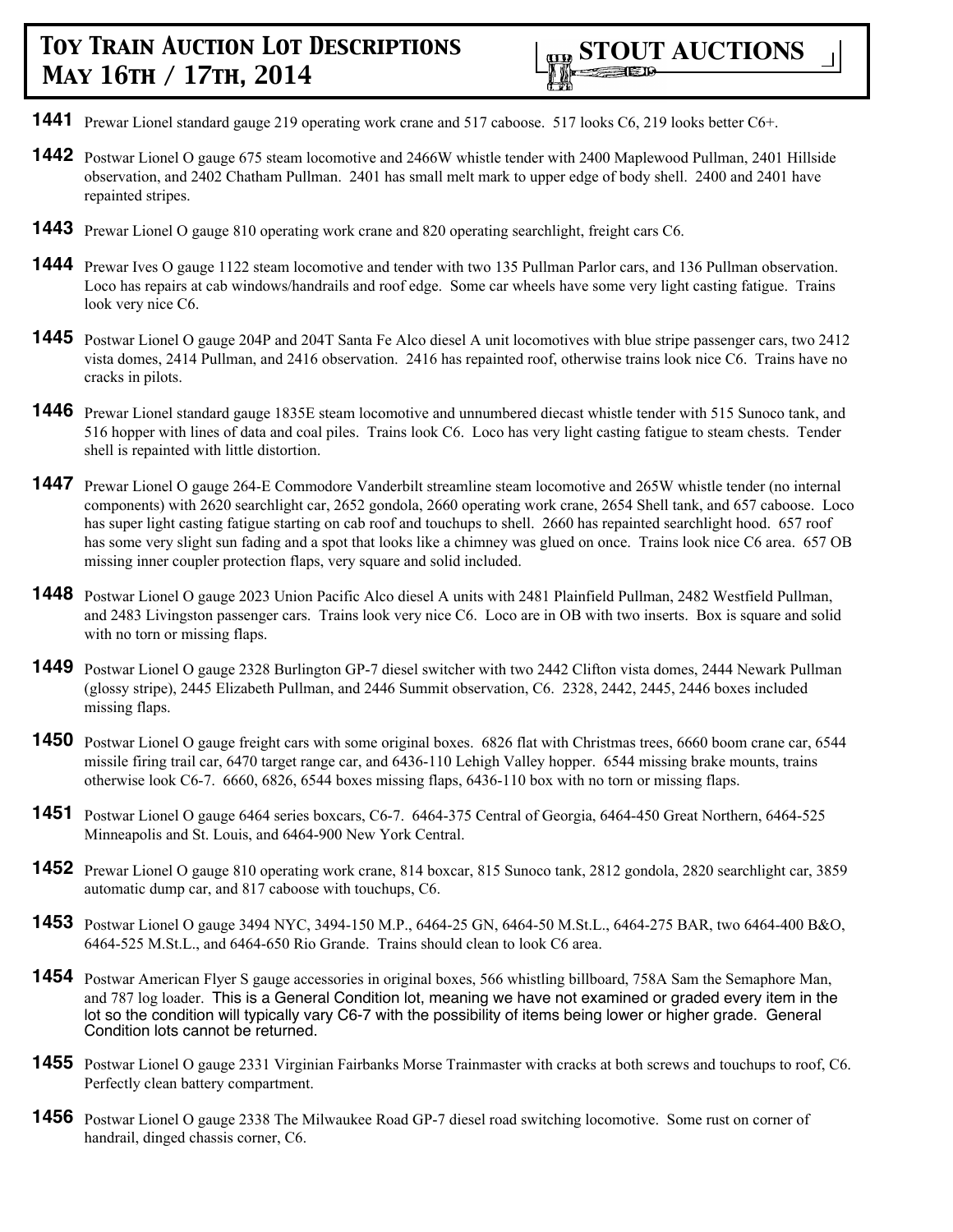- **1457** Postwar Lionel O gauge 2351 The Milwaukee Road EP-5 electric locomotive, touchups and hairlines at both noses, C6.
- **1458** Postwar Lionel O gauge 2328 Burlington GP-7 diesel road switcher locomotive, C6.
- **1459** Postwar Lionel O gauge 2331 Virginian Fairbanks Morse Trainmaster diesel locomotive, some rust on some catwalks, repainted chassis, hairline at rear screw only, C6.
- **1460** Postwar Lionel O gauge 2360 Pennsylvania GG-1 electric locomotive, C7. Beautifully strong stripes!
- **1461** Postwar Lionel O gauge 2349 Northern Pacific GP-9 diesel road switcher locomotive, C6 chassis, shell should clean better C7 area.
- **1462** Postwar Lionel O gauge 2321 Lackawanna Fairbanks Morse Trainmaster diesel locomotive, typical hairlines, otherwise C6.
- **1463** Prewar European train station measuring approximately 19-3/16 inches long, 6-5/8 inches wide, and 10-1/8 inches tall to tip of flag pole. Gray roof sections have a little flaking paint, otherwise C6. Station is unmarked. Station is illuminated.
- **1464** Prewar Lionel standard gauge 384 steam locomotive with 384T tender in original box, 512 gondola, 513 cattle car, 517 caboose, and 520 searchlight car, loco is missing a handrail, C6. Tender box has a missing inner flap, square and solid.
- **1465** Postwar Plasticville O/S gauge plastic building kits in original boxes, 1962 catalog, price guide, toy house kit, signs... This is a General Condition lot, meaning we have not examined or graded every item in the lot so the condition will typically vary C6-7 with the possibility of items being lower or higher grade. General Condition lots cannot be returned.
- **1466** American Flyer postwar S gauge 5660TW freight set. This is neat because we know this is a one owner set and has not been messed with. Purchased new from the owners father's hardware store on July 4th of 1956. Includes the dealer advance catalog and distributor price in good condition. Set includes: 326 New York Central Hudson with one bent and one missing hand rail, 971 Southern Pacific operating lumber car missing one figure, 922 GAEX boxcar, with good catwalk ends, but some chipping on decals, 912 Koppers tank car with broken platform, 911 Chesapeake and Ohio pipe gondola with two broken uprights, 921 Burlington hopper with one broken step, 930 caboose, 586F freight platform with slightly bent roof, 759 bell danger signal, hand car missing decals and with plastic reaction where figures stood, 4B transformer with original cord, track, pair of switches, uncoupler, lumber car operating button, operating manual and most instruction sheets. Trains are in the C6-7 area, more C7. True one owner set!
- **1467** Postwar American Flyer S gauge K5375W Santa Fe red stripe passenger set with 470/471/473 Alco diesel A-B-A units with 960 Columbus combine, 961 Jefferson Pullman, 962 Hamilton vista dome, and 963 Washington observation. A units have some small touchups to red on nose. Trains should clean and polish to look nice C6. Five train boxes missing flaps. Set box is missing one inner flap and tape repair to corner.
- **1468** Postwar Lionel O gauge United States Marine Corps 212P diesel Alco A unit and 6017-50 caboose. Loco looks very nice C6, and caboose looks C7+.
- **1469** Postwar Lionel O gauge 69 track maintenance motorized unit and 520 boxcab electric locomotive. 520 looks C6 area. 69 looks unrun C7-8.
- **1470** Postwar American Flyer S gauge 18B 175 watts transformer in original box with inserts and instructions sheet. Transformer looks C6 with original cord and plug. Box was opened along side edge of top, very square and solid.
- **1471** Postwar Lionel O gauge 2378 The Milwaukee Road F3 A-B diesel locomotive units, C6.
- **1472** Postwar American Flyer S gauge 24319 Pennsylvania Salt tank car, train should clean C8.
- **1473** Postwar Lionel O gauge 41 U.S. Army transport diesel switcher in worn OB, 50 gang car, and 52 fire car motorized units. Cracked window struts, missing levers and figure posts, etc. Group is sold as it is shown in our photos with no returns.
- **1474** Prewar Lionel standard/O gauge 134 station, C6.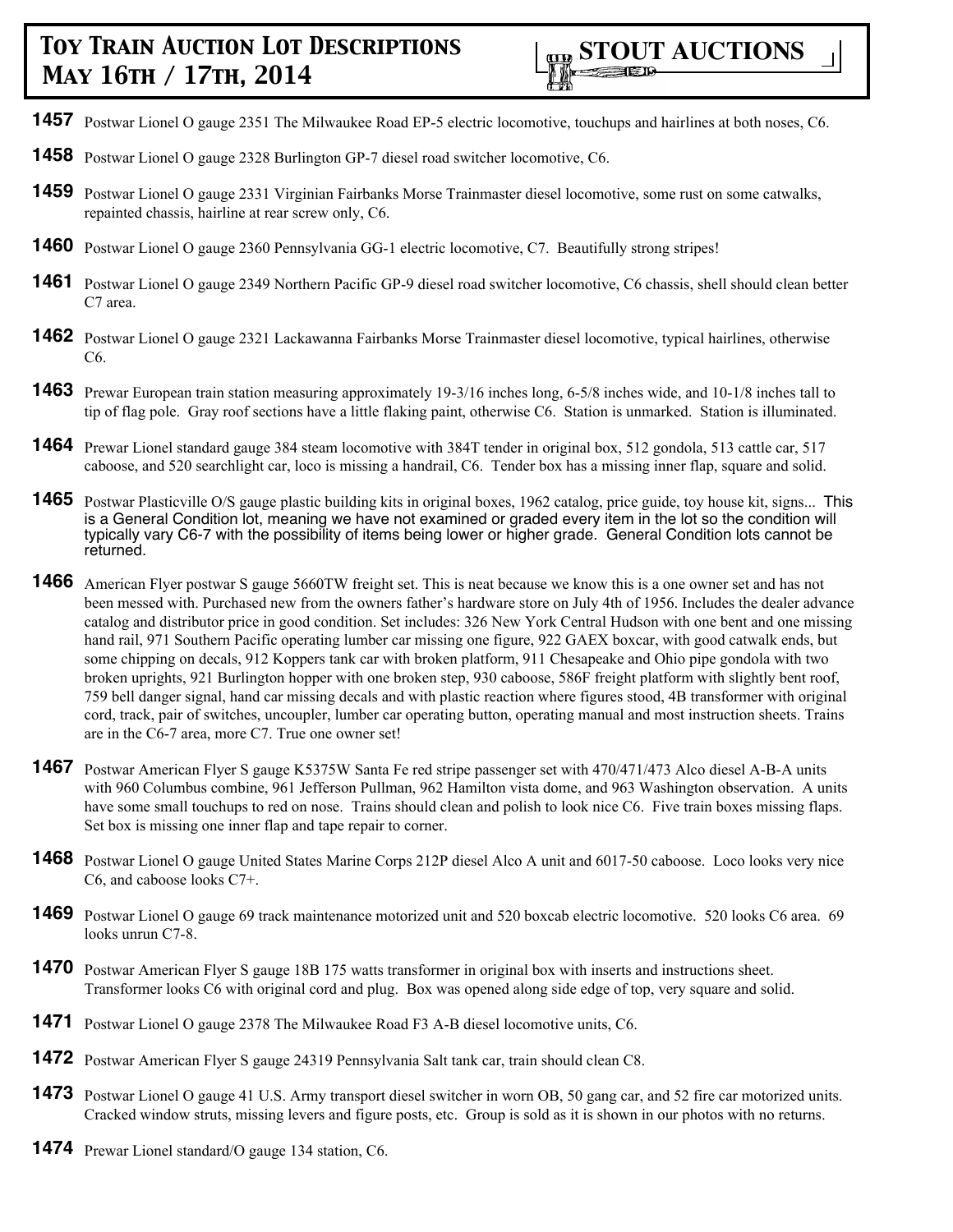

- **1475** Postwar Lionel O gauge 3927 track cleaning car in original box with some components, C7-8. Box is C8.
- **1476** Postwar Lionel O gauge 624 Chesapeake and Ohio NW-2 diesel switcher, C8 area with Stunningly NICE decals! Box is missing flaps and material on one end. Original instructions sheet included.
- **1477** Postwar Lionel O gauge 2329 Virginian Rectifier electric locomotive, should clean C8.
- **1478** Postwar Lionel O gauge 55 tie-jector car in original box with components in envelope, C8.
- **1479** Prewar American Flyer wide/narrow gauge station measuring approximately 12-3/4 inches wide, 8-5/8 inches deep, and 7 -1/8 tall. Station has repainted roof and base, otherwise nice C6+
- **1480** Postwar Lionel O gauge 42 Picatinny Arsenal diesel industrial switcher locomotive, C6 with some flaking paint on handrails and cracked window struts on one side.
- **1481** Prewar Lionel O/standard gauge catalogs, 1937, 1940, 1941, and three 1943. Catalogs range from super nice C8-9 to reader with loose cover.
- **1482** Postwar Lionel O gauge No. 2002 handcar in original box, C8. Included is a loose handcar, repainted with added illumination, sold as it is shown in our photos with no returns.
- **1483** Postwar Lionel O gauge 614 Alaska Railroad NW-2 diesel switcher, tight hairline below screw, otherwise C6++.
- **1484** Postwar Lionel O gauge 3462, 3462, and 3662 operating milk cars in original boxes. This is a General Condition lot, meaning we have not examined or graded every item in the lot so the condition will typically vary C6-7 with the possibility of items being lower or higher grade. General Condition lots cannot be returned.
- **1485** Postwar Lionel O gauge 2348 Minneapolis and St. Louis GP-9 diesel road switcher locomotive in original box, C7.
- **1486** Prewar Lionel standard gauge 92 floodlight tower. Rust on base, O/W C6.
- **1487** Postwar Lionel O gauge No. 60 Trolley in original box with instructions sheet, C7. Black letters and two piece bumper variations. Box has tape on one end and tape repaired flaps. Box is very square and very solid.
- **1488** Postwar Lionel O gauge 115 station with original instructions sheet, C6.
- **1489** Postwar Lionel O gauge 600 MKT NW-2 diesel switcher, 627 Great Northern GE 44 Ton and 628 LV diesel switcher, C6. Trains have hairlines at screws.
- **1490** Postwar Lionel O gauge No. 197 rotating radar antenna in original boxes. One has orange upper platform and dull gray antenna, C7, other has gray upper platform and shiny chrome antenna. One components envelope is missing wire coils, other is complete. One box has a missing tuck flap, but it has the insert. Boxes are square and solid.
- **1491** Postwar Lionel O gauge beacons and floodlight towers, should clean to look C6 to C8. Two 394 rotating beacons, and two 395 floodlight towers. One 394 and one 395 OB, square and solid. One 394 beacon head in carton and one 395 instructions sheet.
- **1492** Postwar Lionel O gauge 2356P/2356C/2356T Southern Railway EMD F3 diesel A-B-A units, C6. Dummy unit has repainted chassis, B unit has two repro porthole lens.
- **1493** Postwar Lionel O gauge 6174 flatcar w/rocket, 6819 flatcar w/helicopter, 6470 exploding target car, 6650 missile launching flatcar, 3512 operating fireman and ladder car, 3435 aquarium car, and 6162-1 New York Central gondola car with canisters. Boxes have missing flaps. This is a General Condition lot, meaning we have not examined or graded every item in the lot so the condition will typically vary C6-7 with the possibility of items being lower or higher grade. General Condition lots cannot be returned.
- **1494** Postwar Lionel O gauge 2242 New Haven EMD F3 A-B diesel locomotive units. Powered unit has tiny touchups to shell and repainting to chassis. Trains otherwise look C6-7.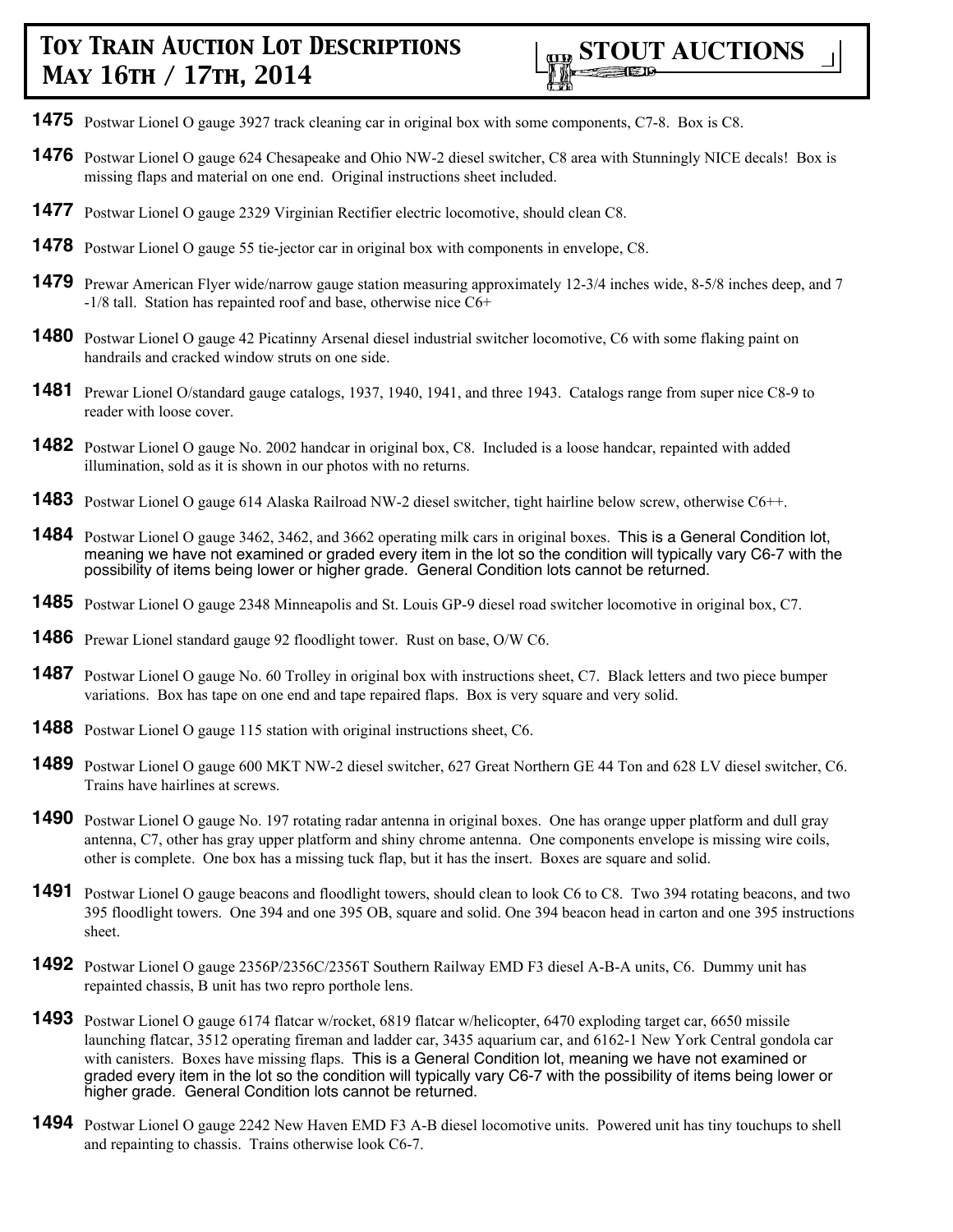

- **1495** Postwar Lionel O gauge 622 ATSF NW-2 diesel switcher with numbers on nose variation, C7 with original instructions sheet.
- **1496** Postwar Lionel O gauge 3656 operating cattle car, 6561 cable car, 6818 flatcar with transformer, 6419 wrecking car, 6462 NYC gondola, 6175 rocket car, and 2452 PRR gondola. This is a General Condition lot, meaning we have not examined or graded every item in the lot so the condition will typically vary C6-7 with the possibility of items being lower or higher grade. General Condition lots cannot be returned.
- **1497** Postwar Lionel O gauge 611 Jersey Central NW-2 diesel switcher, repainted with hairline at screw, C6.
- **1498** Postwar Lionel O gauge 2363P and 2363C Illinois Central EMD F3 diesel A-B units, C7. C box has tape repairs and P box has stain on one side.
- **1499** Postwar Lionel O gauge 6250 Seaboard NW-2 diesel switcher, C6 with some tiny touchups.
- **1500** Prewar American Flyer wide gauge 4000 boxcab electric locomotive in dark green with brass plates and orange window inserts. Train looks very nice C6.
- **1501** Postwar Lionel O gauge 2344 New York Central EMD twin F3a diesel locomotives in master carton and boxes. Trains look super nice C7+ area. Boxes are C8+ area.
- **1502** Postwar Lionel O gauge No. 30 water tower in original box, C8 missing finial. 90 controller and instructions sheet included. Box is very square and very solid with no torn or missing flaps.
- **1503** Postwar Lionel O gauge 6657 Rio Grande caboose, C6+.
- **1504** Postwar Lionel O gauge 2031 Rock Island Alco diesel A units, C6+ area.
- **1505** Postwar Lionel O gauge aluminum passenger cars, better C6. 2530 REA baggage, 2531 Silver Dawn observation (missing a Silver Dawn plate), 2532 Silver Range vista dome, and two 2534 Silver Bluff Pullman. 2534 have round head rivets, other cars have stick on plates.
- **1506** Postwar Lionel O No. 50 gang cars with side horn variation, but one has L shaped bumper mounts and other has U shaped mounts. Both have all three levers, C6-7. One instructions sheet and one inspection slip. Orange two city box looks C7-8, brown box looks C9.
- **1507** Prewar/postwar Lionel O/standard gauge lamps, signal, crossing sign, et. 53 (looks repainted), 69, 068, and four 58. Group looks C6 area.
- **1508** Postwar Lionel O gauge 2023 Union Pacific Alco twin diesel A units, tiny touchups and dummy has a small hairline in rear corner, C6.
- **1509** Postwar Lionel O gauge 3459 automatic dumping ore car, 3451 automatic lumber car, 3461 automatic lumber car, 2460 operating work crane, 6560-25 operating work crane, and 2560 operating work crane, in original boxes. This is a General Condition lot, meaning we have not examined or graded every item in the lot so the condition will typically vary C6-7 with the possibility of items being lower or higher grade. General Condition lots cannot be returned.
- **1510** Postwar Lionel O gauge 3927 track cleaning car in original box C6. Box has no missing flaps, square and solid.
- **1511** Postwar Lionel O gauge 3494-550 Monon operating boxcar, C7.
- **1512** Postwar Lionel O gauge 3360 operating Burro crane in original box with components, C7. Box shows light wear and tear.
- **1513** Postwar Lionel O gauge 455 oil derrick and pumper in original box with insert, barrels, inspection slip, instructions sheet, and service station, C6. Box is C8.
- **1514** Postwar Lionel O gauge 51 Navy Yard industrial diesel switcher in original box with insert, C6. Box looks C7-8.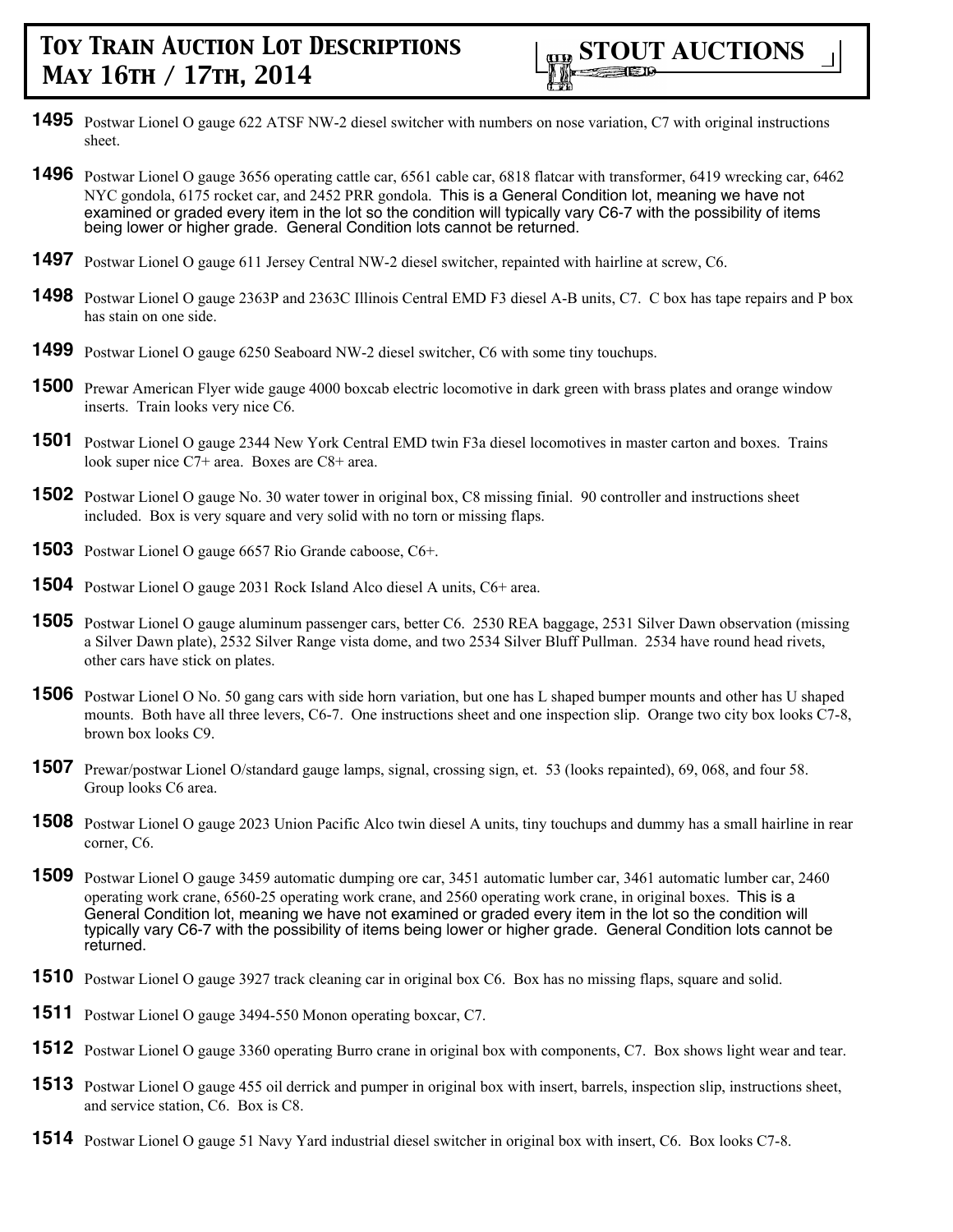

- **1515** Prewar American Flyer O gauge steam and electric locomotives and two passenger cars, C6. 1218 center cab electric loco, 1103 Pullman, 1104 RPO, 555 Royal Blue tender, and 556 The Royal Blue.
- **1516** Postwar Lionel O gauge 3562-25 and 3562-50 ATSF barrel cars, and three 6243 NYC culvert cars. This is a General Condition lot, meaning we have not examined or graded every item in the lot so the condition will typically vary C6-7 with the possibility of items being lower or higher grade. General Condition lots cannot be returned.
- **1517** Postwar Lionel O gauge 400 Baltimore and Ohio Budd RDC-1, C6.
- **1518** Postwar Lionel O gauge 2056 steam locomotive with 2046W tender. Loco has repainted shell, tender is partially missing a rear step, sold as they are shown in our photos with no returns.
- **1519** Postwar American Flyer S gauge 976 Missouri Pacific stockcar, 983 Missouri Pacific boxcar, 24557 U.S. Navy flat w/vehicles, 925 Gulf tank, 914 log car, and 971 Southern Pacific lumber car. Trains look C6 area.
- **1520** Postwar Lionel O gauge 2056 steam locomotive and 2046W tender, C6. Cab corner has slight ding.
- **1521** Postwar Lionel O gauge 6803 and 6804 flats with Pyro military vehicles. This is a General Condition lot, meaning we have not examined or graded every item in the lot so the condition will typically vary C6-7 with the possibility of items being lower or higher grade. General Condition lots cannot be returned.
- **1522** Postwar Lionel O gauge No. 60 trolley, blue letter and two piece bumper variations. Trolley has faded roof, C6. Box is faded, looks C7 with missing inner flap. Box includes insert. Instructions and inspection slips included.
- **1523** Postwar Lionel O gauge 2046 steam locomotive and 2046W whistle tender. Loco has repainting and tender has touchups. Sold as they are shown in our photos with no returns.
- **1524** Postwar Lionel O gauge 6414 Evans Auto-Loader car haulers with original autos. One hauler has a chipped step, autos have a broken step, a missing wheel, etc. Group is sold as it is shown in our photos with no returns.
- **1525** Postwar Lionel O gauge 671 steam locomotive and whistle tender. Loco has some repainting. Sold as they are shown in our photos with no returns.
- **1526** Postwar Lionel O gauge 6448, 3665, 6544, 6823, 6844, and two 3309/3349. This is a General Condition lot, meaning we have not examined or graded every item in the lot so the condition will typically vary C6-7 with the possibility of items being lower or higher grade. General Condition lots cannot be returned.
- **1527** Postwar Lionel O gauge 2343P and 2343T Santa Fe EMD F3a diesel locomotives in original boxes. Power unit has missing number board and a little light battery damage. Trains otherwise look nice C6. T box has missing flaps, includes insert. P box looks C7 opened at both ends.
- **1528** Postwar Lionel O gauge 3410 and three 3419 helicopter launching flatcars and two 6819 flats w/copter. This is a General Condition lot, meaning we have not examined or graded every item in the lot so the condition will typically vary C6-7 with the possibility of items being lower or higher grade. General Condition lots cannot be returned. Only one repro copter.
- **1529** Postwar Lionel O gauge 2035 steam locomotive with 6026W whistle tender. Loco is missing a marker light and tender is missing a rear step. Trains otherwise look C6 area.
- **1530** Postwar Lionel type KW 190 watts transformer with replaced cord, C6. Box has wear and tears to flap folds, otherwise square and solid.
- **1531** Postwar Lionel O gauge 6800, 6812, 3830, 3512, 6175, 3519, and 6407 freight cars with original loads. This is a General Condition lot, meaning we have not examined or graded every item in the lot so the condition will typically vary C6-7 with the possibility of items being lower or higher grade. General Condition lots cannot be returned.
- **1532** Postwar Lionel O gauge 726RR steam locomotive and unnumbered whistle tender, nice C6.
- **1533** Postwar Lionel O gauge 3472, 3464, 6463, 6456, 6112, 3370, 6059, 6059, C6 area.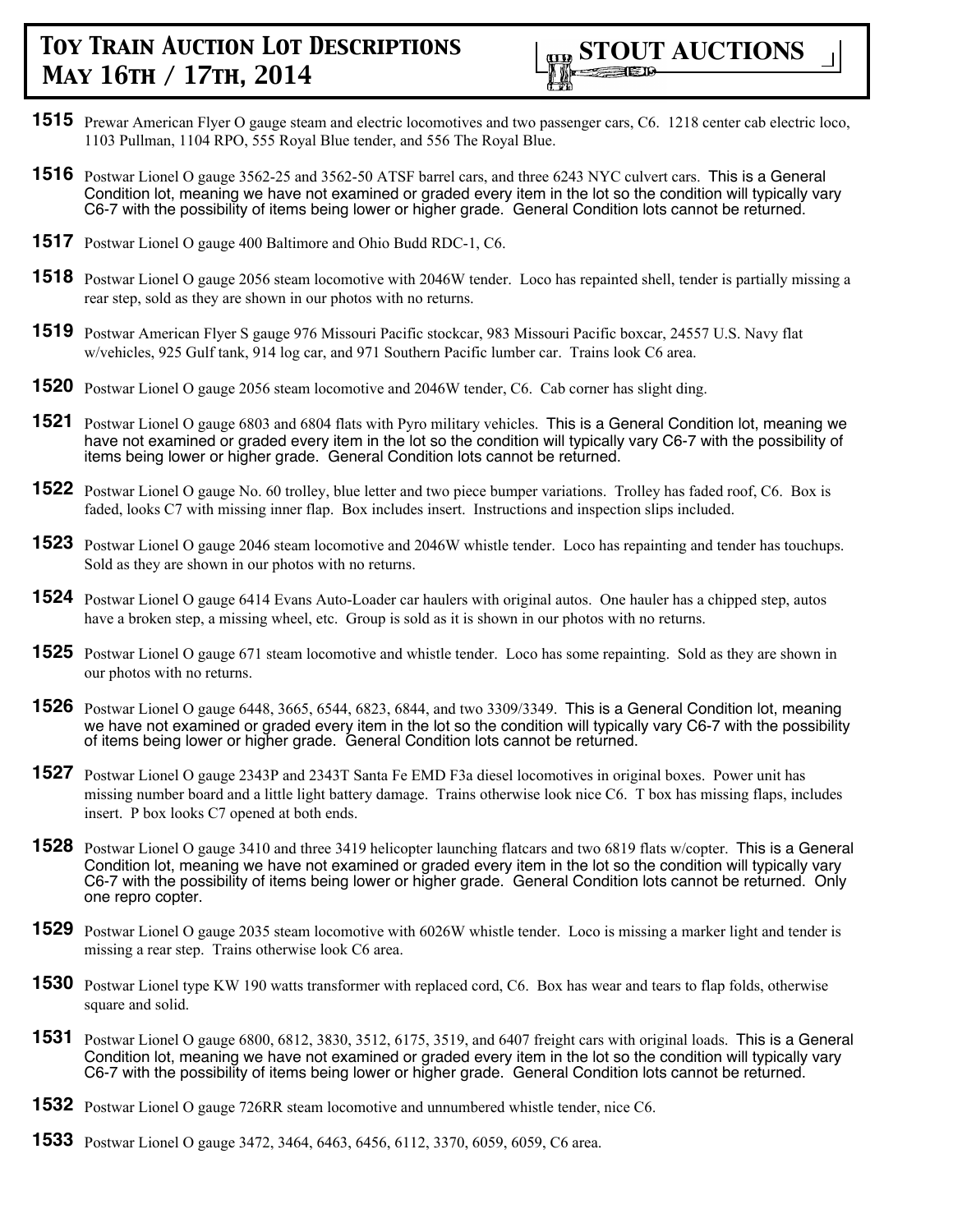

- **1534** Postwar Lionel O gauge 3656 operating cattle cars in original box, two total. This is a General Condition lot, meaning we have not examined or graded every item in the lot so the condition will typically vary C6-7 with the possibility of items being lower or higher grade. General Condition lots cannot be returned.
- **1535** Postwar/prewar Lionel O gauge 97 remote control coal elevator in original box with insert and brown controller, C6. Box is very square and solid with some writing.
- **1536** Postwar Lionel O gauge 2460, 6560, 6560, and an unnumbered operating work crane, C6-7.
- **1537** Postwar Lionel O gauge 397 operating coal loader in original box with insert, instructions sheet, 207 coal, C6. Box looks C7 area.
- **1538** Postwar Lionel O gauge automatic dumping cars, 3459 and four 3469, C6.
- **1539** Postwar Lionel O gauge cabooses, C6-7. 6417-50 LV, 6017-185 ATSF, 6130 ATSF, 6814 rescue unit, 2420 and 6420 searchlight wrecking cars.
- **1540** Postwar Lionel O gauge 497 coaling station in original box with insert and controller, C6++. Box is square and solid with no torn or missing flaps.
- **1541** Postwar Lionel O gauge 54 track ballast tamper in original box with instructions sheet, C7. Box is C9.
- **1542** Postwar Lionel O gauge 164 lumber shed with controller, 3451 and 3461 log cars. 164 has chipped roof, 3461 has rust on deck. Trains look C6 area.
- **1543** Postwar Lionel O gauge 1666 steam locomotive and 2466WX whistle tender, both with silver lettering, nicer C6.
- **1544** Postwar Lionel O gauge 175 rocket launcher in original box with controller, rocket, instructions sheet, etc. Launcher has no cracks/breaks or missing piece that were noticed. Very nice C6+ area. Box has no missing flaps, but needs some reglueing.
- **1545** Postwar Lionel O gauge freight cars, C6-7. 3662 milk car, 6530 Fire Fighting, 3434 poultry dispatch, 3530 EMD generator (full stripe and missing a coupler), 6636 Alaska, 6517 bay window with underscore.
- **1546** Postwar Lionel O gauge 2018 steam locomotive and instructions sheet with 2466WX whistle tender, C6.
- **1547** Postwar Lionel O gauge 342X operating culvert loader in original box with 6342 NYC culvert car, C6-7. Box has a torn flap, otherwise quite square and solid.
- **1548** Postwar Lionel O gauge 6162, 2555, 3456, 3456, 6561, 2461, 3650. This is a General Condition lot, meaning we have not examined or graded every item in the lot so the condition will typically vary C6-7 with the possibility of items being lower or higher grade. General Condition lots cannot be returned.
- **1549** Postwar Lionel O gauge aluminum passenger cars in original boxes with missing flaps and some inserts. 2530, 2531, 2532, 2533, 2534. This is a General Condition lot, meaning we have not examined or graded every item in the lot so the condition will typically vary C6-7 with the possibility of items being lower or higher grade. General Condition lots cannot be returned.
- **1550** Postwar Lionel O gauge 2065 steam locomotive and 2046W whistle tender in original boxes missing flaps one end. Trains look C6.
- **1551** Postwar Lionel O gauge 6014, 6014, 6014, 6004, 6402, 6405, 6418, 6443. This is a General Condition lot, meaning we have not examined or graded every item in the lot so the condition will typically vary C6-7 with the possibility of items being lower or higher grade. General Condition lots cannot be returned.
- **1552** Postwar Lionel O gauge 637 steam locomotive with 2046W-50 Pennsylvania whistle tender, C6.
- **1553** Postwar Lionel O gauge 746W Norfolk and Western short stripe whistle tender in original box. Tender Might clean C7+ area. Box has inner repaired flap and some fading. Box has No missing flaps, square and solid.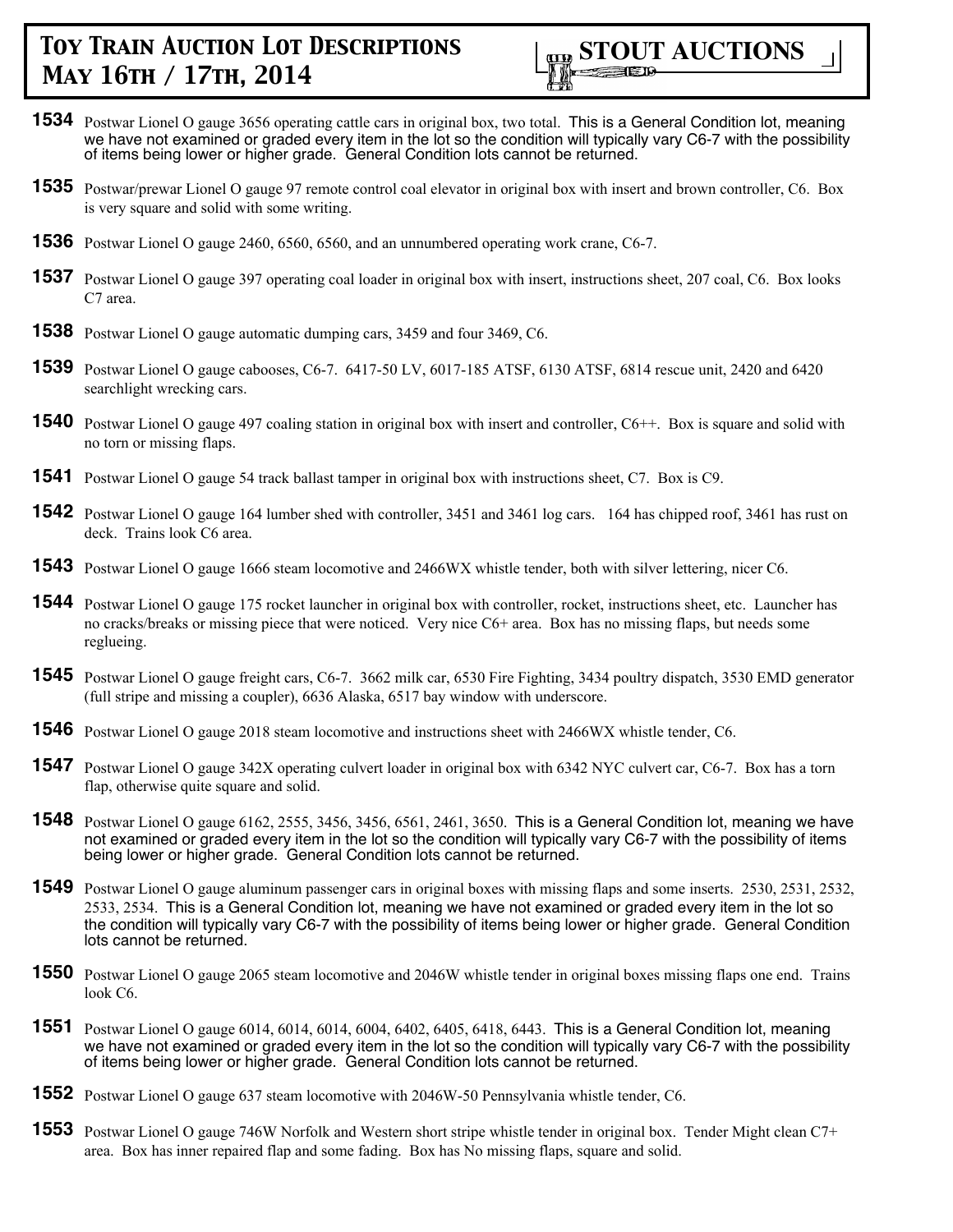

- **1554** Prewar Lionel O gauge 260 steam locomotive and unnumbered tender with cream stripe; with two 710 Pullman coaches, and 712 observation passenger cars. Trains have splotchy finishes, but have lighter paint loss/wear. Trains look C6 but should clean and polish to look much better.
- **1555** Postwar Lionel O gauge 362 barrel loader in original box, C6. Box looks C8 area.
- **1556** Prewar Lionel O gauge red streamlined steam passenger set with 264-E loco and unnumbered tender with two 603 Pullman coaches, and a 604 observation car. Trains have touchups, C6. Loco very light casting fatigue to original cab.
- **1557** Postwar Noma O/S gauge No. 450 Announcing Station in original box and Audio Engineer in original box. This is a General Condition lot, meaning we have not examined or graded every item in the lot so the condition will typically vary C6-7 with the possibility of items being lower or higher grade. General Condition lots cannot be returned.
- **1558** Prewar Lionel O gauge 248 boxcab electric in red with cream inserts and brass trim, 629 Pullman red with cream inserts and nickel journals, matching 630 observation. Trains look C6 area with some fading to car roofs.
- **1559** Marx O gauge steam freight set in set box bottom, missing lid. Set is composed of: 898 steam locomotive with NYC streamline tinplate tender, 552 RI gondola, 553 Santa Fe tank, 556 NYC caboose, track, and transformer. This is a General Condition lot, meaning we have not examined or graded every item in the lot so the condition will typically vary C6-7 with the possibility of items being lower or higher grade. General Condition lots cannot be returned.
- **1560** Postwar Lionel O gauge empty freight car boxes, only a couple missing inner flaps. This is a General Condition lot, meaning we have not examined or graded every item in the lot so the condition will typically vary C6-7 with the possibility of items being lower or higher grade. General Condition lots cannot be returned. 3464, 6066T, 3456, 3484, 6427-1, 6457, 6656, 6026W, 6315, 6417, 6562-25, 3464.
- **1561** Prewar Lionel standard gauge freight cars. 211 flatcar with lumber, 212 gondola with barrels, 217 caboose with faded roof, 218 dump car, and 220 searchlight car. Trains look C6 area.
- **1562** Postwar Lionel O gauge 218P Santa Fe, 218T Santa Fe, and 220 Santa Fe Alco diesel A units, C6. 220 has a cracked pilot. 218P and 220-P boxes look C8.
- **1563** Postwar Lionel O gauge 6464-825 Alaska Railroad boxcar, tiny bit of very light surface rust on some door guides, otherwise C7.
- **1564** Postwar Lionel O gauge 6464-350 Missouri-Kansas-Texas MKT boxcar, C7.
- **1565** Postwar Lionel O gauge 6464-1 Western Pacific, 6464-425 New Haven, 6464-475 B&M, 6464-525 MStL, and 6464-650 D&RGW. Trains should clean C7-8. 6464 and -475 boxes included, missing and or detached flaps.
- **1566** Postwar Lionel O gauge 022 left in OB, 022 left in insert, two pairs of 022 in OB. This is a General Condition lot, meaning we have not examined or graded every item in the lot so the condition will typically vary C6-7 with the possibility of items being lower or higher grade. General Condition lots cannot be returned.
- **1567** Postwar Lionel O gauge type KW 190 watts transformer in original box with replaced cord, C6. Box is fairly square and solid but needs some reglueing to flaps layers.
- **1568** Postwar Lionel O gauge cable reels, instructions sheets, billboards, billboard frame, 260 bumpers in OB, 58 lamp post in box, canisters, barrels, etc. This is a General Condition lot, meaning we have not examined or graded every item in the lot so the condition will typically vary C6-7 with the possibility of items being lower or higher grade. General Condition lots cannot be returned.
- **1569** Greenberg's Guides and TCA Standard of The World, C6-7. Greenberg's 1945-69 x 2, 1945-69 10th anniv., Fundimensions, 1945-79, 1945-82, 1970-88.
- **1570** Prewar Lionel type V 150 watts transformer with replaced cord and missing green lens cover, nicely mottled case. C6.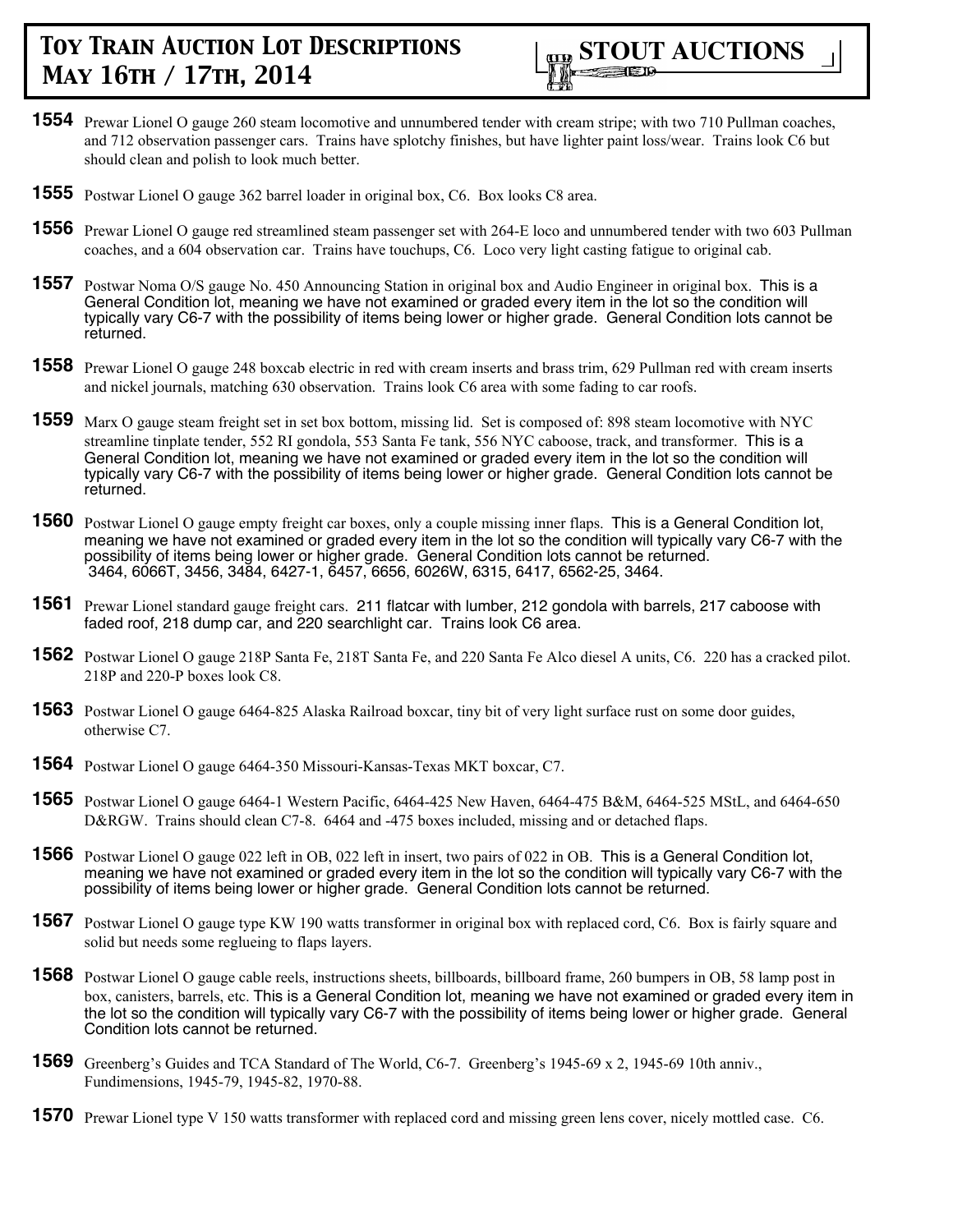

- **1571** Postwar Lionel type KW 190 watts transformer with replaced cord, C6. Box has tape on flaps, a little wear and tear to flaps. Fairly square and solid box.
- **1572** Prewar and Postwar Marx O gauge accessories. This is a General Condition lot, meaning we have not examined or graded every item in the lot so the condition will typically vary C6-7 with the possibility of items being lower or higher grade. General Condition lots cannot be returned.
- **1573** Prewar Lionel O gauge accessories, 77N, 66, bridges and approaches. Unmarked tinplate fence sections. This is a General Condition lot, meaning we have not examined or graded every item in the lot so the condition will typically vary C6-7 with the possibility of items being lower or higher grade. General Condition lots cannot be returned.
- **1574** Prewar Lionel O gauge 254 center cab electric loco, two 610 Pullmans, and 612 observation C6.
- **1575** Postwar Lionel O gauge 212P United States Marine Corps diesel Alco A unit, 6017-50 caboose. Trains have broken shells. Sold as they are shown in our photos with no returns.
- **1576** Prewar American Flyer O gauge 3100 red boxcab electric locomotive with 3141 coach, and 3142 observation red passenger cars, C6. Loco is missing headlight.
- **1577** Postwar Lionel O gauge motorized units, C6. 52 Fire Car, 69 track maintenance, and 3927 track cleaning car w/two canisters.
- **1578** Prewar Lionel O gauge Lionel Jr. chrome and red streamline diesel passenger train, very shiny clean C6. Powered unit, two coaches, and observation.
- **1579** Postwar Lionel O gauge 2032 Erie Alco diesel A units, should clean C6.
- **1580** Prewar American Flyer O gauge The Potomac passenger cars, very clean and shiny C6. 3180 Club Car, 3181 Pullman, and 3182 Observation.
- **1581** Postwar Lionel O gauge 624 Chesapeake and Ohio NW-2 diesel locomotive switcher, should clean C6. 3 hand rail stanchion.
- **1582** Prewar Ives O gauge 3260 boxcab electric locomotive with 62 Parlor and 68 observation cars. Trains are sold as they are shown in our photos with NO returns.
- **1583** Postwar Lionel O gauge 623 ATSF NW-2 diesel switcher, C6.
- **1584** Postwar Lionel O gauge 5511 tie-jector, 3360 Burro crane, and 60 Trolley, C6.
- **1585** Postwar Lionel O gauge 51 New York Navy Yard, 56 Minneapolis and St. Louis Mine Transport, and 59 U.S. Air Force Minuteman industrial diesel switchers. 51 and 56 have cracked window struts and 59 has broken shell. This is a General Condition lot, meaning we have not examined or graded every item in the lot so the condition will typically vary C6-7 with the possibility of items being lower or higher grade. General Condition lots cannot be returned.
- **1586** Prewar Lionel O gauge passenger cars, two 1690 Pullman and 1691 observation, C6.
- **1587** Postwar Lionel O gauge 211 MKT The Texas Special Alco diesel A units, C6, Powered unit powered unit has repaired pilot.
- **1588** Postwar Lionel O gauge motorized units, C6. 42 Picatinny Arsenal industrial diesel switcher and 53 Rio Grande snowplow w/backwards a.
- **1589** Postwar Lionel O gauge 2023 Union Pacific Alco diesel A units with 2421 Maplewood Pullman, 2422 Chatham Pullman, and 2423 Hillside observation, trains should clean nice C6.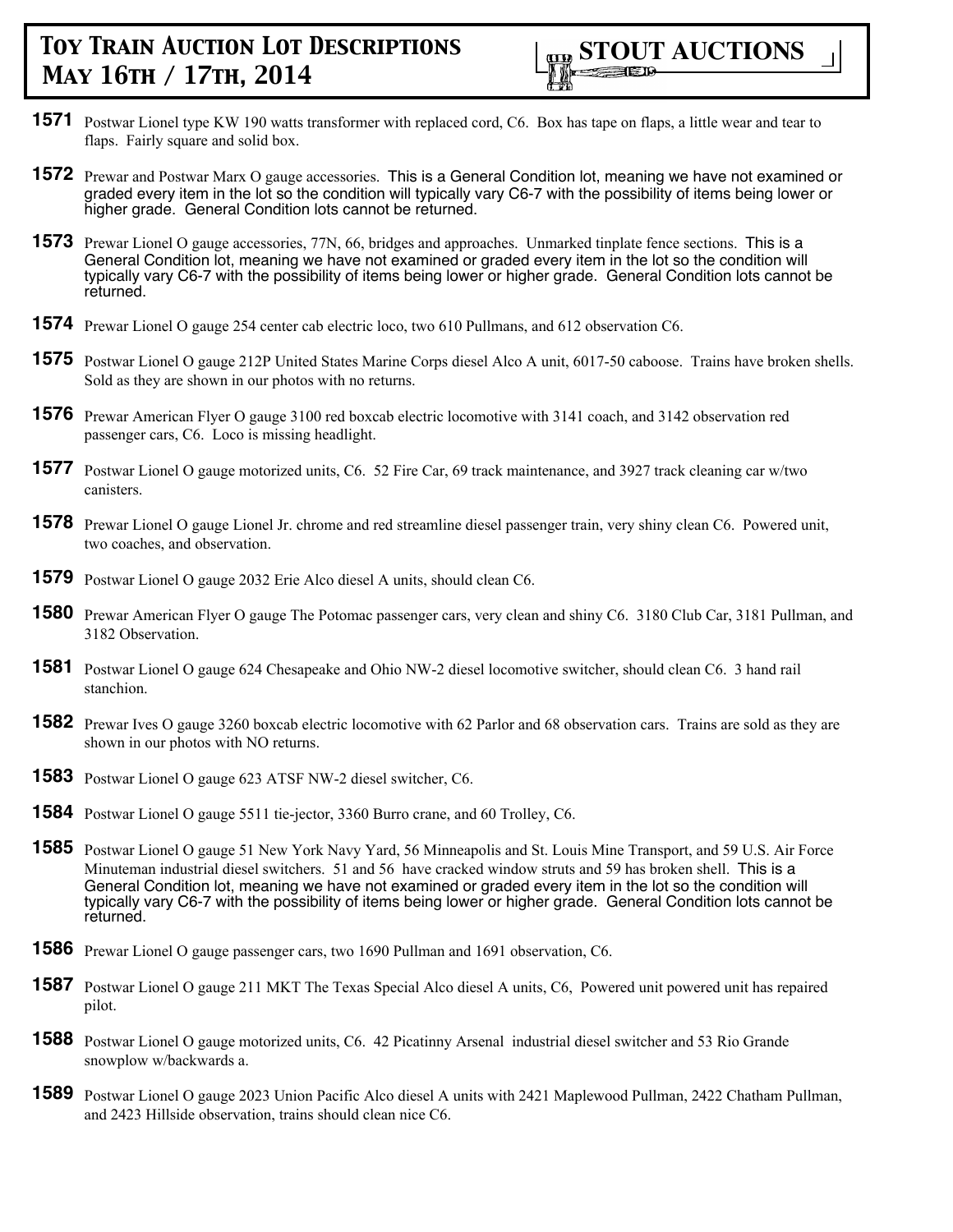

- **1590** Prewar Lionel O gauge 225E steam locomotive and 2265W whistle tender in gun metal gray with 2600 Pullman, 2601 baggage, and 2602 observation. Loco has bent and cracked cab corner. Trains otherwise look C6 . Tender is missing rear coupler hood/latch.
- **1591** Postwar Lionel O gauge 2023 Union Pacific twin Alco diesel A units with added tether wiring. Trains look C6. Sold as they are shown in our photos with no returns.
- **1592** Postwar Lionel O gauge 601 Seaboard, 616 Santa Fe, and 634 Santa Fe NW-2 diesel switchers. Trains look C6 but have cracks and missing material at screw. Trains are sold as they are shown in our photos with no returns.
- **1593** Postwar Lionel O gauge 600 Seaboard, 610 Santa Fe, and 621 Santa Fe NW-2 diesel switchers. Trains look C6 but have cracks and missing material at a rear pilot/draw bar. Trains are sold as they are shown in our photos with no returns.
- **1594** Marx O gauge steam freight, 897, 3555, 567, 556, 256, 254000, and 92812. This is a General Condition lot, meaning we have not examined or graded every item in the lot so the condition will typically vary C6-7 with the possibility of items being lower or higher grade. General Condition lots cannot be returned.
- **1595** Prewar Lionel O gauge 1679, 1679, 1680, 1680, 1682, 1682 freight cars. This is a General Condition lot, meaning we have not examined or graded every item in the lot so the condition will typically vary C6-7 with the possibility of items being lower or higher grade. General Condition lots cannot be returned.
- **1596** Prewar Lionel O gauge freight trains, 3019, 3013, 478, 476, 3017, 3015, 3014, American Flyer tank. This is a General Condition lot, meaning we have not examined or graded every item in the lot so the condition will typically vary C6-7 with the possibility of items being lower or higher grade. General Condition lots cannot be returned.
- **1597** Prewar Lionel O gauge 1717, 1719, 1721 freight cars, C6.
- **1598** Prewar Lionel O gauge 811 flat w/lumber in silver, 812 gondola, 813 stock car, 814 boxcar, 815 Sunoco tank, and two 817 cabooses. Trains look C6 area. 811 is missing a coupler hood/latch.
- **1599** Postwar Lionel O gauge 41 United States Army Transportation Corps industrial diesel switcher and 54 ballast tamper. 41 has hairline at screw, cracked window strut, otherwise C6.
- **1600** This is a neat item for sure! A very high quality reproduction of an original Thos E. Stephens oil painting of the man himself Joshua Lionel Cowen. The original painting hung in the Lionel offices and later in Cowens Fifth Avenue apartment. The original is now in a private collection, and only a handful of very nice reproductions were commissioned. Measures thirteen inches wide by sixteen inches tall. Also includes Certificate of Authenticity and Ron Hollander article about the discovery of the original.
- **1601** Lionel postwar reproduction of the "Giants of the Rails" motorized Dealer Display that Lionel made during the 1950s. Has some light bending, but complete. C8.
- **1602** Reproduction Lionel postwar catalog display in OB. Display has light bending at one corner and some minor scuffing. Lower C8
- **1603** Postwar Lionel O gauge 1-D 476 dealer display layout in original box with original transformer in OB. Master shipping carton and layout have some very light moisture stains/damage. Layout is unrun. Transformer is in sealed factory original box.
- **1604** Modern era LGB G scale 125 years of The World of LGB 2006 hard bound book, 1997 catalog, 10015 track planning kit, Multitrain System VHS tape and mini-catalog, C7-10.
- **1605** Modern era Aristo Craft and Lionel G scale curved track. Aristo Craft is in original box, 11100 twelve sections C9-10 unused. Twelve sections of Lionel that looks unused, C8. Aristo Craft ART-20410 crossover on factory sealed card, C9 -10.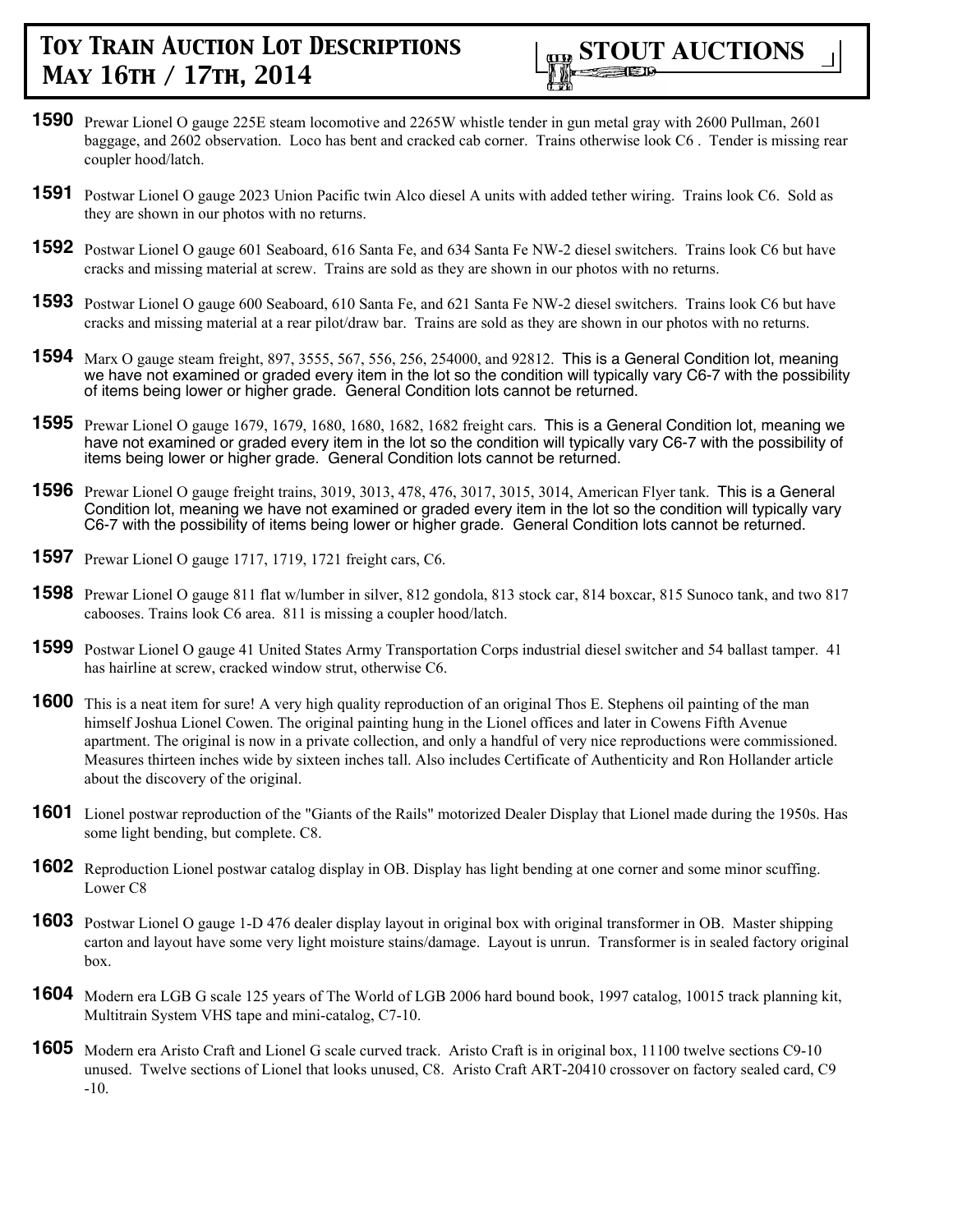

- **1606** Incredible chance to own 1,000 plus black and white steam locomotive photos. Way too much to list, but every major railroad appears to be represented on both the east and west coast. Some of these were purchased from dealers, but there appears to be plenty of originals in here as well. Santa Fe, Union Pacific, Burlington, and so many more. See photos for a rough idea of how much is here, box measures  $18 \times 12 \times 8$  inches and is completely FULL!
- **1607** Modern era LGB G scale short track sections in original boxes, none appear to be complete/full and some appear to be shiny brand new. This is a General Condition lot, meaning we have not examined or graded every item in the lot so the condition will typically vary C6-7 with the possibility of items being lower or higher grade. General Condition lots cannot be returned. 10040, 10050, 10150, 10040, 10050.
- **1608** Modern era LGB G scale accessories and electronic items in original boxes. This is a General Condition lot, meaning we have not examined or graded every item in the lot so the condition will typically vary C6-7 with the possibility of items being lower or higher grade. General Condition lots cannot be returned. 51081, 10340, 51800, 50500, 50500, 50500.
- **1609** Modern era LGB G scale accessory items in original boxes and packaging. Although most appears to be new or is sealed in it's package, group is sold as it is shown with no returns. 50010, 5022, 51233, 5022, 50023, 69104, 2040/2, 69184, 50720, 5073, 51010.
- **1610** Modern era LGB G scale track and crossovers in original boxes. 13000 30 degree crossover, C9-10. 13200 22.5 degree crossover, C9-10. 15000 30 degree curved track, C9-10. 11000 (four sections) C8-9. Boxes show little wear.
- **1611** Modern era LGB G scale freight and passengers, 32253 passengers, 43655 C&S caboose, 40594 Auto flatcar. Trains look unrun C9-10. Boxes show little if any wear.
- **1612** Modern era Pola G scale No. 900 Kleinbach station in original box with instructions and appearing to be complete and unbuilt, C9. Box shows little wear.
- **1613** Modern era Piko G scale No. 62701 Old West Wasserturm Water tower in original box, C9. Box has price sticker, but little wear.
- **1614** Modern era LGB G scale 251902-3 DB loco, should clean C6-7 area. Two 4001 flats, should clean C6 area.
- **1615** Modern era LGB G scale track in original boxes. Track may or may not match boxes as there are mixed track in some boxes. This is a General Condition lot, meaning we have not examined or graded every item in the lot so the condition will typically vary C6-7 with the possibility of items being lower or higher grade. General Condition lots cannot be returned. Boxes are marked 1000, 1500W, 1600.
- **1616** Modern era LGB G scale group of track in original boxes. Track may or may not match boxes as there are mixed track in some boxes. This is a General Condition lot, meaning we have not examined or graded every item in the lot so the condition will typically vary C6-7 with the possibility of items being lower or higher grade. General Condition lots cannot be returned. Boxes are marked 1060, 1500, 1060, 1600.
- **1617** Modern era LGB G scale switches and crossovers in original boxes, and one pair of loose switches. This is a General Condition lot, meaning we have not examined or graded every item in the lot so the condition will typically vary C6-7 with the possibility of items being lower or higher grade. General Condition lots cannot be returned. Boxes are marked: 1205, 1205, 1215, 1215, 1225, 1300, 1300, 1300, 1615, and 1615. Loose switches are marked 1206.
- **1618** Modern LGB G scale 5027 assortment of animals and 5030 semaphore signal in original boxes. Boxes show little wear. 5060 box full of small accessory figures, street lamps, crates, wheels, wires, can motor, and much more. This is a General Condition lot, meaning we have not examined or graded every item in the lot so the condition will typically vary C6-7 with the possibility of items being lower or higher grade. General Condition lots cannot be returned.
- **1619** Modern era G scale freight and passenger trains. LGB, Nylint, New Bright, and one other unmarked car. Missing trim, missing roof, damaged roofs. Group is sold as it is shown in our photos with no returns.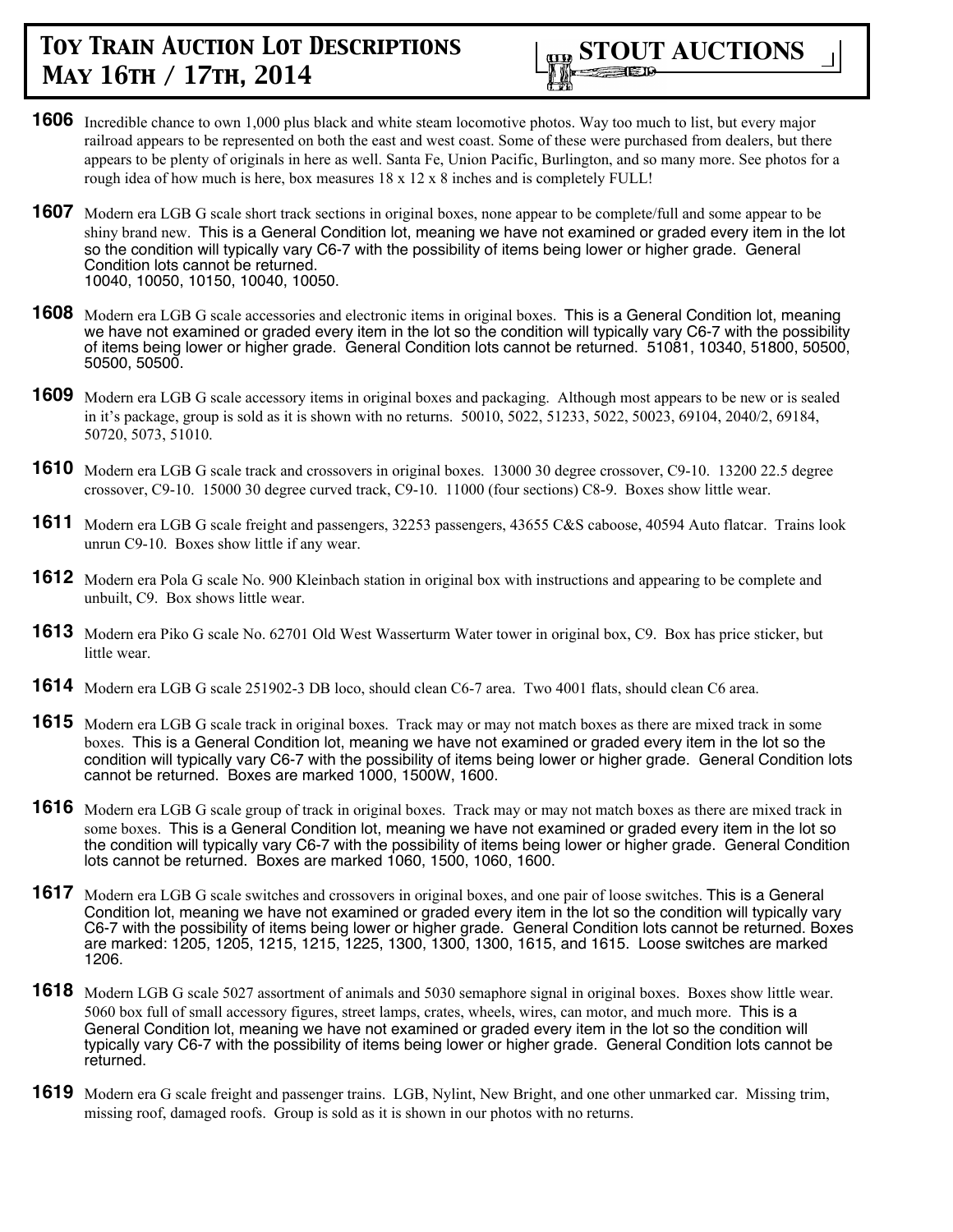- **1620** Postwar Lionel O/HO gauge dealer advance catalogs, C7-10. All are guaranteed original. 1953, 1954, 1955, 1958, 1960, 1962, and 1963.
- **1621** Postwar Trix HO gauge 539/3 Crocodile electric locomotive in OB, 80018 steam tank engine locomotive, 20/151 passenger car, 20/152 passenger car, and Mitropa-Speisewagen in OB. Trains look C6 area. Boxes show light to mild wear.
- **1622** Postwar Marklin, Trix, Hornby Dubo, HO/OO gauge steam locomotives, freight cars, and passenger cars. Missing roofs, dirt and grime, etc. Group is sold as it is shown in our photos with returns.
- **1623** Modern era Marklin HO gauge 2663 VW Auto Transport Train in original box, with DHG700C industrial locomotive, 2 double auto transport cars, 16 current Volkswagen models. Trains look C9-10 unrun. Box has very small skinned spot from price sticker removal, otherwise little wear.
- **1624** Approximately 250 HO gauge Marklin straight sections of track. Appears to be a very clean, and very usable grouping of track. There appears to multiple styles of 3-rail track.
- **1625** Prewar Lionel standard/O gauge No. 440N position light signal bridge in original box. One side upright is bent, otherwise C6 with no casting issues. No. 439 Panel Board C6.
- **1626** Postwar American Flyer S gauge 474/475 The Rocket Alco PA-1 diesel locomotives with three 962 Hamilton vista domes and 963 Washington observation. Locos have rust on steps and truck assemblies, missing horns on one, missing antenna on other, etc. Observation is missing coupler. Loco shells look C6. Passenger cars should clean to look very shiny C6. Four car boxes with missing flaps included.
- **1627** Prewar Lionel standard gauge gray passenger cars, two 339 Pullman coaches and 341 observation. Trains should clean and polish to look nice C6. Boxes are square and solid with no torn or missing flaps.
- **1628** Modern era N scale locomotives, freight cars, and passenger cars, most in original packages. This is a General Condition lot, meaning we have not examined or graded every item in the lot so the condition will typically vary C6-7 with the possibility of items being lower or higher grade. General Condition lots cannot be returned.
- **1629** Postwar Lionel O gauge accessories, 156 platform, 38 water tower, and 455 oil derrick and pumper. Accessories look C6. 156 has a tight hairline at a screw hole and 455 generator has missing trim.
- **1630** Postwar Lionel records and sleeves mounted and framed as wall art. Please view our photos as to grading and quantity of items in this grouping.
- **1631** Postwar Lionel O gauge accessory and minor component type items, some in OB and some loose. This is a General Condition lot, meaning we have not examined or graded every item in the lot so the condition will typically vary C6-7 with the possibility of items being lower or higher grade. General Condition lots cannot be returned.
- **1632** Postwar Lionel O gauge accessory and minor component type items, some in OB and some loose. This is a General Condition lot, meaning we have not examined or graded every item in the lot so the condition will typically vary C6-7 with the possibility of items being lower or higher grade. General Condition lots cannot be returned. Boat and B801 box are REPRODUCTION!
- **1633** Postwar American Flyer S/O gauge accessory type items and more. 26 service kit, 731 pike planning kit, 443 lamps, lamps in unmarked box, figures, smoke capsules. Two Colber 114 snap-on contactors in OB. Marx locomotive smoke fluid in original bottle. This is a General Condition lot, meaning we have not examined or graded every item in the lot so the condition will typically vary C6-7 with the possibility of items being lower or higher grade. General Condition lots cannot be returned.
- **1634** Postwar Lionel O gauge No. 973 Landscape Set in original box, some contents have rodent damage. Box only has some tears and wear, NO rodent damage. This lot is sold as it is shown in our photos with NO returns.
- **1635** Postwar Lionel O gauge REPRODUCTION dealer/service station promotional window posters. All three are nicely framed. Sold as they are shown in our photos with NO returns.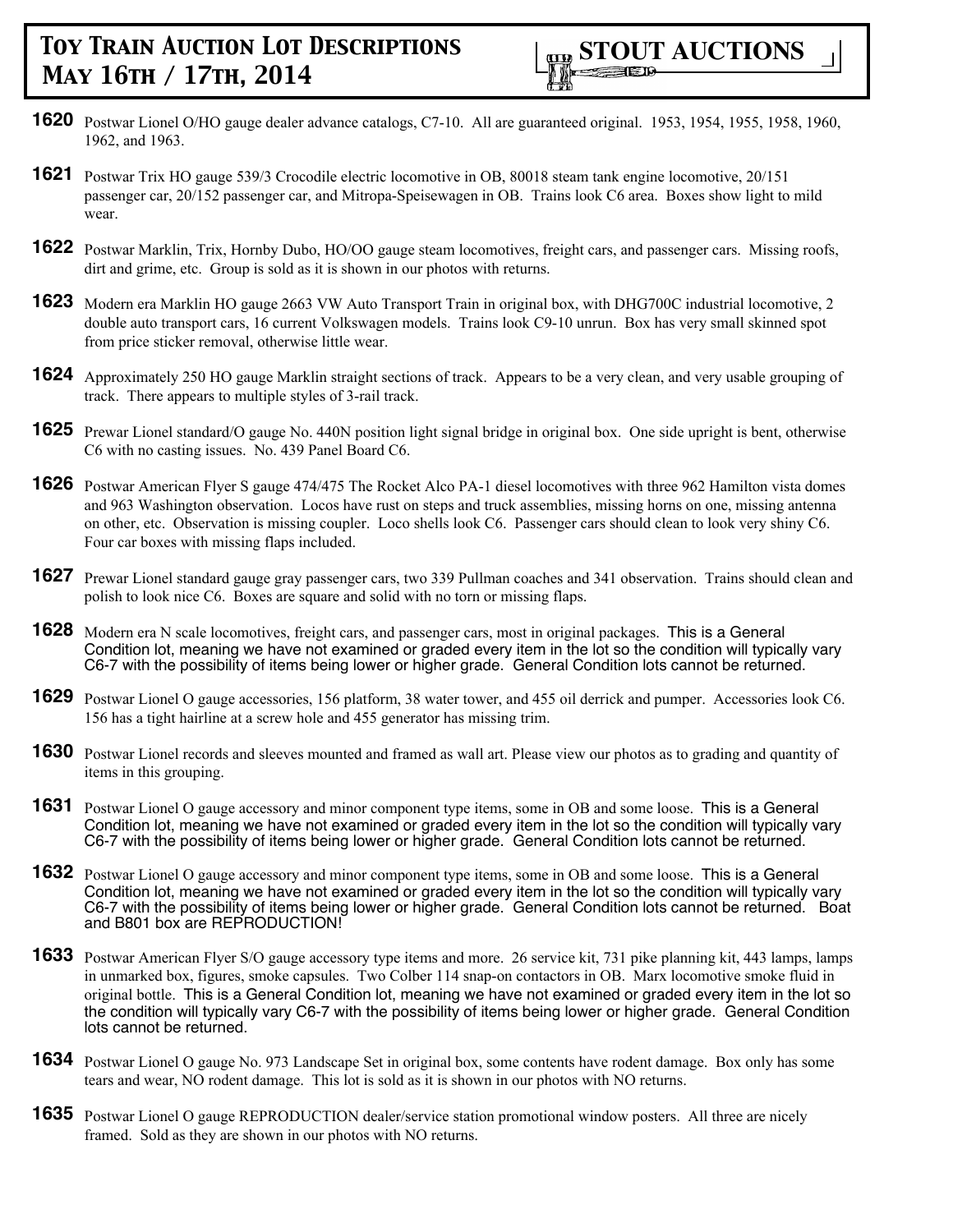

- **1636** Postwar Lionel O gauge No. B5159 Maintenance and Lubricant Kit on blister card. Nice blister with no cracks, contents look C9-10. Card is slightly rippled, mounting holes in corners, etc. Sold as it is shown in our photos with NO returns.
- **1637** Postwar Lionel stock certificates, mounted and framed. Normal and ordinary stock certificates in perfect condition, except for the dates. Nov. 22, 1963 John F. Kennedy is assassinated and Nov. 26th the day the stock market reopens. Appears to included and original Kennedy bumper sticker or ink blotter.
- **1638** Nice large grouping of American Flyer and Lionel prewar, postwar, and modern era catalogs, instructions booklets, service station pamphlets, and more. O and HO gauges. A few are dealer advance catalogs. One 1937 Lionel catalog and a ZW instructions sheet, are reproductions. Items range from missing covers/pages to C9-10.
- **1639** Postwar Lionel O gauge "Lionel Trains Parts Catalog", first pages states: November 15, 1953 Effective Immediately, Form No. 1387. C7 area, approximately 1 inch of pages.
- **1640** Fundimensions era Lionel O gauge "Lionel Service Parts Manual", No. 33 10-77. C8.
- **1641** Postwar Lionel O gauge Service Manual and Replacement Parts Catalog, approximately 1-3/8 inches of pages, C8.
- **1642** Modern era Lionel Railroader Club binder and other items. Postwar The Model Railroader magazine issues. Postwar How to Build and Operate a Model Railroad, McClintock. Postwar Lionel HO dealer advance catalog/handout. More.... Group ranges missing covers to C9-10.
- **1643** Postwar Lionel O gauge 645 Union Pacific NW-2 diesel switcher, C6 area, will clean to look a little better. Some oxidation on handrails/chassis. Train is factory error with decoration on one side only.
- **1644** Prewar Lionel O gauge 262E steam locomotive and 265W whistle tender. Loco has bent and cracked pilot corner. Trains look C6.
- **1645** Postwar Lionel O gauge 6464-725, orange body with black doors and black with orange doors. Trains look unrun C8-9.
- **1646** Prewar Lionel O gauge 2657, 2654, 2680, 2679, 2682 freight cars, C6.
- **1647** Postwar Lionel O gauge 625 LV and 628 NP GE 44 ton diesel switchers, screw cracks, 625 missing material at screw. Sold as is shown in photos with NO returns.
- **1648** Prewar Lionel O gauge freight cars, 1677, 1679, 1679, 1680, 1680, 1682, C6.
- **1649** Postwar Lionel O gauge 6464-150 Missouri Pacific boxcar, one light blue mold, one darker blue mold, and one numbers right side of door. Darker blue has some tape/glue marks around one door, otherwise trains should clean and polish C6-7.
- **1650** Prewar Ives narrow gauge 3260 boxcab electric locomotive, diecast frame missing piece on one side, some light casting fatigue around coupler mount. Train is sold as it is shown in our photos with NO returns.
- **1651** Postwar Lionel O gauge 3459, 3461, 3461 3662, 6561, 6457, 3464, 6465, and 6462. This is a General Condition lot, meaning we have not examined or graded every item in the lot so the condition will typically vary C6-7 with the possibility of items being lower or higher grade. General Condition lots cannot be returned.,
- **1652** Prewar Lionel O gauge 902, 805, 806, 804, 804, 807 freight cars, C6.
- **1653** Postwar Lionel O gauge 3359, 6414, 6560, 2454, 3469, 3461, 2555, and 6257. This is a General Condition lot, meaning we have not examined or graded every item in the lot so the condition will typically vary C6-7 with the possibility of items being lower or higher grade. General Condition lots cannot be returned.
- **1654** Prewar Lionel O gauge 4 wheel freight cars, 801 Wabash RR 4890 caboose and two color variations of 804 Lionel Tank Lines tank cars, C6.
- **1655** Postwar Lionel O gauge 6424, 6436, 3562-25, 3562-50, 6462, 6462, 6012, and 6017. This is a General Condition lot, meaning we have not examined or graded every item in the lot so the condition will typically vary C6-7 with the possibility of items being lower or higher grade. General Condition lots cannot be returned.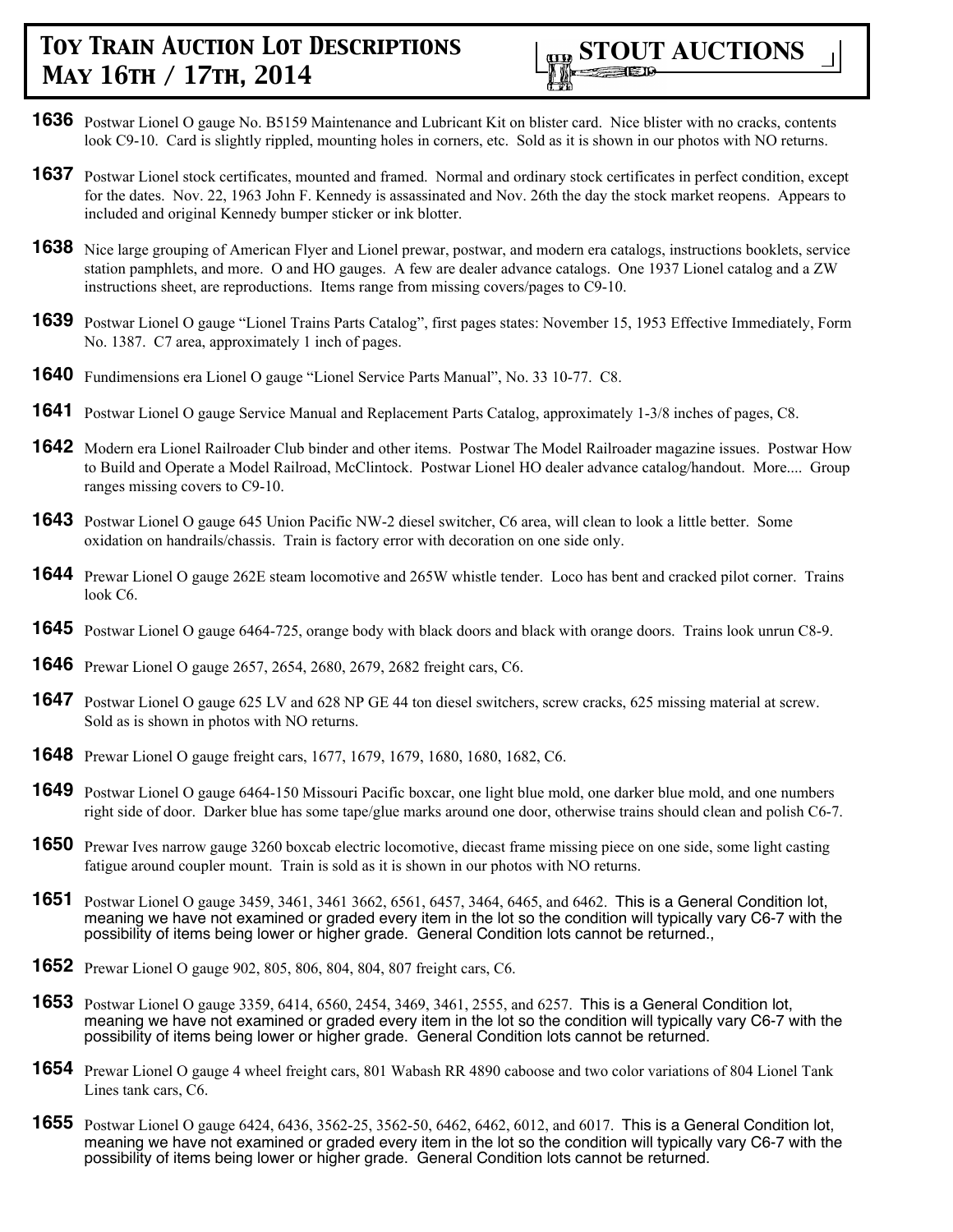

- **1656** Prewar Lionel O gauge 259E steam locomotive and unnumbered Whistle tender with 659, 652, 653, 654, 655, 620 freight cars. This is a General Condition lot, meaning we have not examined or graded every item in the lot so the condition will typically vary C6-7 with the possibility of items being lower or higher grade. General Condition lots cannot be returned.
- **1657** Postwar Lionel O gauge 6818, 3386, 6736, 3330, 6024, 6676, 6162, 6025, 6142, and 6057. This is a General Condition lot, meaning we have not examined or graded every item in the lot so the condition will typically vary C6-7 with the possibility of items being lower or higher grade. General Condition lots cannot be returned.
- **1658** Prewar Lionel O gauge 1688 streamline steam locomotive and 1689T tender in gun metal gray with 1679 Baby Ruth, 1680 Shell tank, and 657 caboose, C6 area.
- **1659** Postwar Lionel O gauge brown passenger cars, two 2442 Pullman, 2443 observation, C6.
- **1660** Prewar Lionel O gauge 1689E streamline steam locomotive with unnumbered tinplate tender, C6.
- **1661** Postwar Lionel O gauge 602 Seaboard NW-2 diesel switcher with screw cracks and missing material, sold as is it shown in our photos with NO returns. 637 Lehigh Valley GE 44 ton diesel switcher, stress marks at screw, C6.
- **1662** Prewar Lionel O gauge 3651, 3652, 654, 655, 2672 freight trains, C6. 654 partially missing couplers, 655 missing trim.
- **1663** Postwar Lionel O gauge 2352 Pennsylvania EP-5 electric locomotive, yellow mold. Train has the start of a hairline on the inside ONLY of one nose. Battery damage. Train should clean to look C6 area.
- **1664** Prewar Lionel standard gauge 182 observation car, maroon paint with clerestory windows, embossed Lionel MFG on chassis, dark olive under windows, dark green doors, painted crinkle coupler, missing one hand rail, C6.
- **1665** Postwar Lionel O gauge 2041 Rock Island twin Alco diesel A units, should clean unrun C7.
- **1666** Prewar Lionel standard gauge No. 33 New York Central Lines center cab electric locomotive, C6.
- **1667** Postwar Lionel 6456, 6561 in OB, 6112, 6015, 6014, 6457 freight cars, C6-7. 6561 OB C8.
- **1668** Prewar Lionel standard gauge No. 38 New York Central Lines center cab electric locomotive in black with thick rim drivers, saddle headlight, C6.
- **1669** Postwar Lionel O gauge 6220 A.T.S.F. Santa Fe NW-2 diesel switcher, should clean C6-7.
- **1670** Prewar Lionel O gauge 225E steam locomotive, should clean C6-7. 2235W tender, no whistle components, looks C6.
- **1671** Postwar Lionel O gauge dual motor Pennsylvania GG-1 electric locomotive, 5-stripe Tuscan. Should clean C6.
- **1672** Prewar Lionel O gauge 1664E steam locomotive and unnumbered tinplate tender in Gun Metal gray with 1679 Baby Ruth boxcar, 1680 Sunoco tank, and 1682 Lionel Lines RR caboose, C6.
- **1673** Postwar Lionel O gauge passenger cars, C6. Two 6440 Pullman and 6441 observation.
- **1674** Prewar Lionel O gauge brown passenger cars, gray inserts with rubber stamp lettering, black journals, C6.
- **1675** Marx O gauge Commodore Vanderbilt streamline steam locomotive with New York Central tinplate tender, 553 Santa Fe tank, searchlight car, 555 Bessemer boxcar, and 556 New York Central Lines caboose, C6.
- **1676** Prewar American Flyer wide gauge 4011 caboose and 4017 sandcar, both are restored/repainted to look C6-7 with some surface rust on some wheels.
- **1677** Postwar Lionel O gauge 1665 steam switcher with 2403B bell ringing slopeback tender with backup light, should clean C6.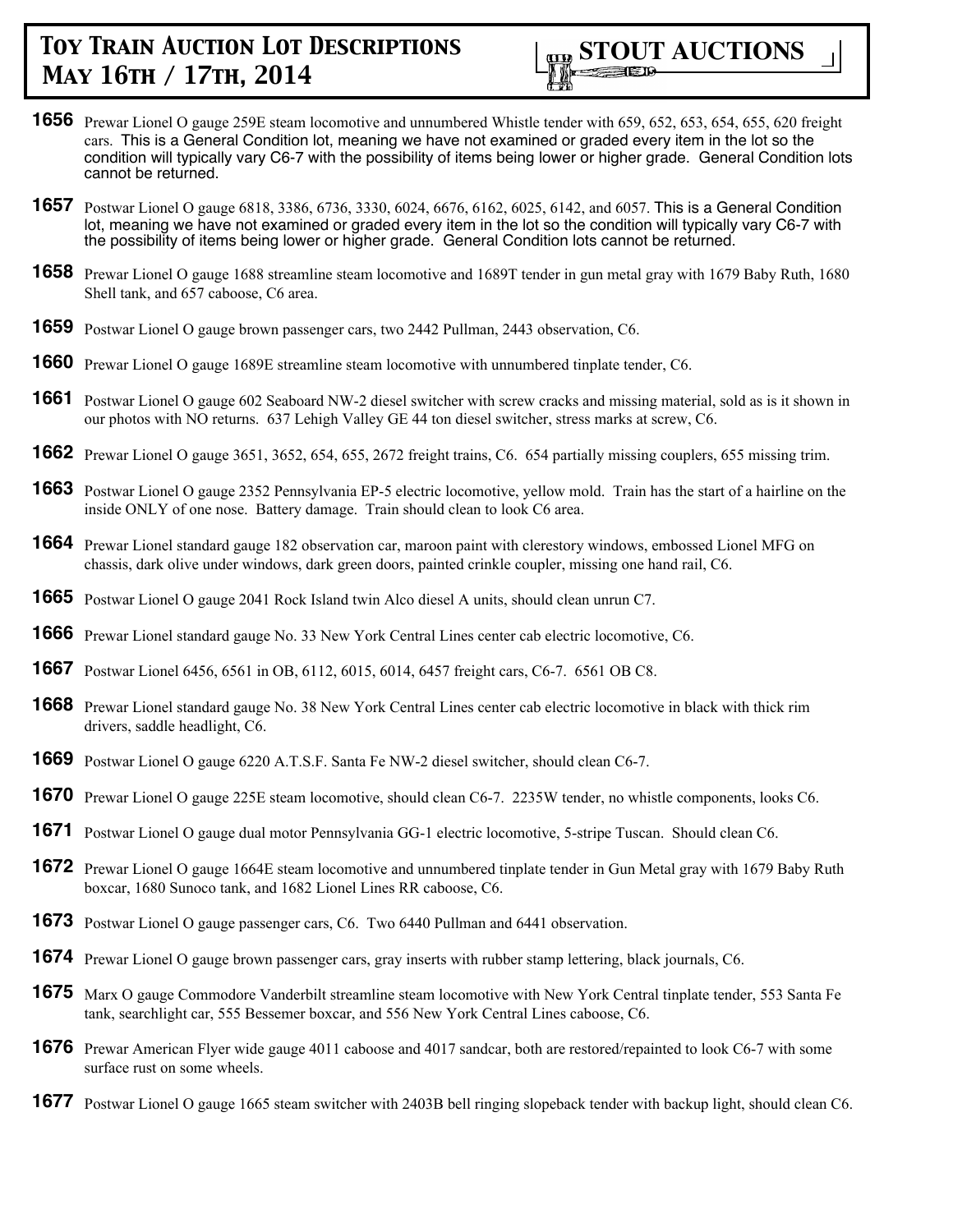

- **1678** Prewar Winner Toy Corporation O gauge Outfit No. 1000 with 1010 electric locomotive, two 1011 Pullman cars, 1012 Winnertown transformer and power house, two 1013 curved track sections and 1014 Lock-ee. Trains look very nice C6. Box has tears, missing material, and tape repairs. Inner divides present. End panel of box has interesting label on end panel: Customer's Special Catalog Number 2N60123.
- **1679** Postwar Lionel O gauge 2383 Santa Fe EMD twin F3a diesel locomotive units, powered unit has battery damage. Shells look C6. Trains are sold as they are shown in our photos with no returns.
- **1680** Postwar Lionel O gauge 675 steam locomotive with heat stamped number on boiler front, with 2466WX whistle tender, C6.
- **1681** Modern era McCoy standard gauge freight cars in original boxes, C8-10. Boxes show little wear. 1974 Seattle TCA supply car, 1985 Tin Plate Collectors log car, unmarked tank, and 1978 Boston caboose.
- **1682** Postwar Lionel O gauge 646 steam locomotive with white heat stamp numbers and composite trailing truck and 2046W whistle tender missing a rear step. Tender otherwise looks C6. Loco has some minor very light surface rust on underside, otherwise should clean to look C7.
- **1683** Prewar American Flyer O gauge No. 2109 Arc Light in original box. Appears to be in original paint, low C6. Box is square and solid with light/mild wear, no missing material. Model 2206 narrow gauge electrically lighted automatic twin light crossing signal in original box. One light is missing bulb and has casting fatigue. Lamp retains original finial tip, C6. Box lid is torn with missing material.
- **1684** Postwar Lionel 6418 machinery car with bridge girders and 6518 transformer car. Trains should clean C7.
- **1685** Prewar Lionel O gauge 1666E steam locomotive with unnumbered tender. Tender looks C6. Loco looks much better C6+ +.
- **1686** Postwar Lionel O gauge operating work cranes, two missing hooks, one detached hook included, one 2460 has a broken boom. Trains should clean to look C6-7.
- **1687** Postwar Hafner O gauge 902F mechanical steam freight set in original box with unnumbered streamline bell ringing windup steam loco, unnumbered tender, 91876 gondola, 14825 ATSF boxcar, 614333 C&NW caboose, track, and instructions sheet. Trains look C6 area. Box has torn lid with missing material.
- **1688** Postwar Lionel O gauge 2243P and 2243C Santa Fe F3 A-B units, C6.
- **1689** Prewar Lionel standard gauge 43 Lionel-Craft Pleasure Boat on original stand, C6-7. Figures have very light casting fatigue. Motor winds up and works fine.
- **1690** Postwar Lionel O gauge 6111/6121 log and pipe flatcars, C6. One is maroon. Color and lettering variations.
- **1691** Prewar Lionel standard gauge 44 Lionel-Craft Racing boat on stand, C6. Spring will gather tension but will not hold it.
- **1692** Postwar Lionel O gauge 2333 Santa Fe EMD twin F3a diesel locomotive units, missing porthole lens, perfectly clean battery compartment, nickel skirts, C6.
- **1693** Prewar Lionel O gauge 229 steam locomotive with 02666W whistle tender. Sold as they are shown in our photos with no returns.
- **1694** Postwar Lionel O gauge 6572 REA car, one with bar end trucks, operating magnetic diecast couplers, and dark green mold. Other has plastic trucks, operating magnetic plastic couplers, and light green mold. Dark green should clean C8. Light green has some light rust on some door guides, otherwise should clean to look unrun C8-9. One original box, C9.
- **1695** Postwar Lionel O gauge 675 steam locomotive with decal number on boiler front and 2466WX whistle tender, trains should clean C6.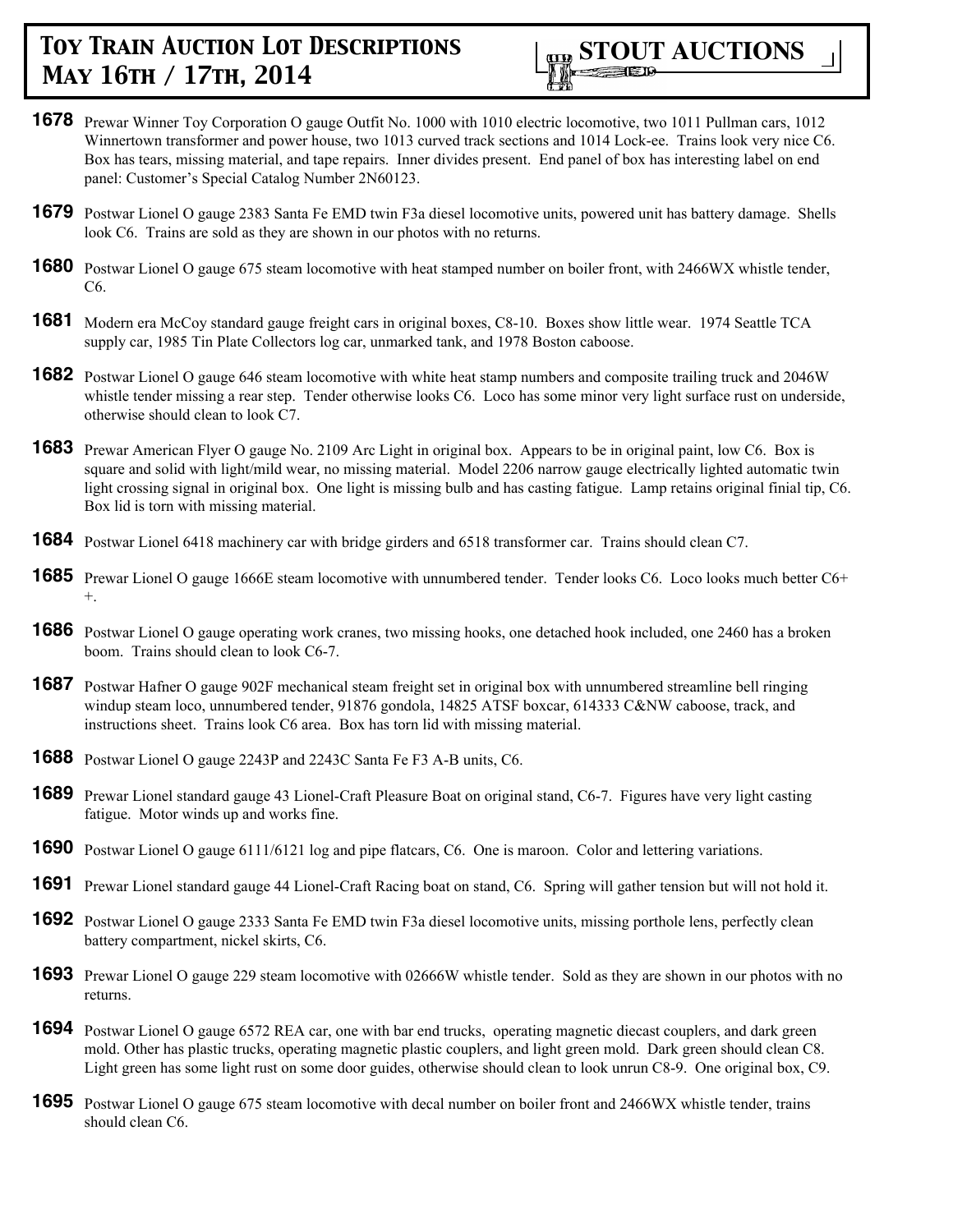

- **1696** Postwar Lionel O gauge 6473, 6560, 3362, 6519, 6463, 6465, 6465, 6014, 6476, 6476. This is a General Condition lot, meaning we have not examined or graded every item in the lot so the condition will typically vary C6-7 with the possibility of items being lower or higher grade. General Condition lots cannot be returned.
- **1697** Postwar Lionel O gauge 675 steam locomotive with 2046W whistle tender. Loco looks C6, tender looks like it should clean C7.
- **1698** Postwar Lionel O gauge 3520 and 3620 searchlights, 3650 searchlight extension, three 6520 searchlights, and two 6822 track maintenance. Trains should clean C6-7. 6520 box with missing flaps and taped seam included. 3650 box with tape skinning, C9 in shape, included.
- **1699** Postwar Lionel O gauge 2035 steam locomotive with 6466W whistle tender. Tender shell has broken mounts, sold as it is shown in our photos with NO returns. Loco should clean C6++.
- **1700** Postwar Lionel O gauge 2461, 6460, 6315, 6356, 6672 in OB, 6456, 6555 in OB, 6456, 6462 in OB, and 6257. This is a General Condition lot, meaning we have not examined or graded every item in the lot so the condition will typically vary C6-7 with the possibility of items being lower or higher grade. General Condition lots cannot be returned.
- **1701** Prewar/postwar Lionel O gauge accessories, 48W in OB, 48W, two 1045, 154, 58, 154C. Group is sold as it is shown in our photos with NO returns.
- **1702** Postwar Lionel O gauge 6411, 6511, 6415, 2461, 6560-25, 6462, 6462, 6456, 6454, and 6017. This is a General Condition lot, meaning we have not examined or graded every item in the lot so the condition will typically vary C6-7 with the possibility of items being lower or higher grade. General Condition lots cannot be returned.
- **1703** Postwar Lionel O gauge 2055 steam loco with unnumbered whistle tender, loco looks C6, tender looks better C7.
- **1704** Postwar Lionel O gauge semi-Scout freight train cars, 6035, 6002, 6032 x2, 1004, 6004, 6007, and 6037. This is a General Condition lot, meaning we have not examined or graded every item in the lot so the condition will typically vary C6-7 with the possibility of items being lower or higher grade. General Condition lots cannot be returned.
- **1705** Postwar Lionel O gauge 2065 steam loco with unnumbered whistle tender. Loco has dinged cab roof, missing and bent pilot steps, etc. Tender looks sharp but has slightly cracked front step. Trains are sold as they are shown in our photos with no returns.
- **1706** Postwar Lionel O gauge No. 1002 semi-Scout gondola in red paint with white lettering. Train has a very tight hairline in a corner, otherwise looks C8. This is a tough car to find in this color in any condition. Sold as it is shown in our photos with NO returns.
- **1707** Postwar Lionel O gauge flatcars with some loads. 6361, 6311, 6825, 6660, 6821, 6825, 6469, 6343, 6477, and 6802. 6361, 6825, and 6477 original boxes. This is a General Condition lot, meaning we have not examined or graded every item in the lot so the condition will typically vary C6-7 with the possibility of items being lower or higher grade. General Condition lots cannot be returned.
- **1708** Postwar Lionel O gauge 2242 New Haven EMD diesel F3 A-B units. Nose and roof silver is repainted on A unit, all silver one B unit is repainted. A unit has battery damage and repainted chassis. B unit chassis appears original. Trains look C6 area, sold as they are shown in our photos with NO returns.
- **1709** Postwar Lionel O gauge 665 steam locomotive with heat stamped numbers and unnumbered whistle tender. Trains have splotchy finish and may or may not clean C7 area.
- **1710** Postwar Lionel O gauge 50 gang car with L shaped bumper mounts missing levers, 50 gang car with U shaped bumper mounts with no missing levers, and 520 boxcab electric switcher, C6.
- **1711** Prewar O gauge trains, Lionel 1684 steam locomotive and 610 Pullman missing a journal. Ives 1691 observation missing handrails. American Flyer No. 1118 Tank. Sold as they are shown in our photos with NO returns.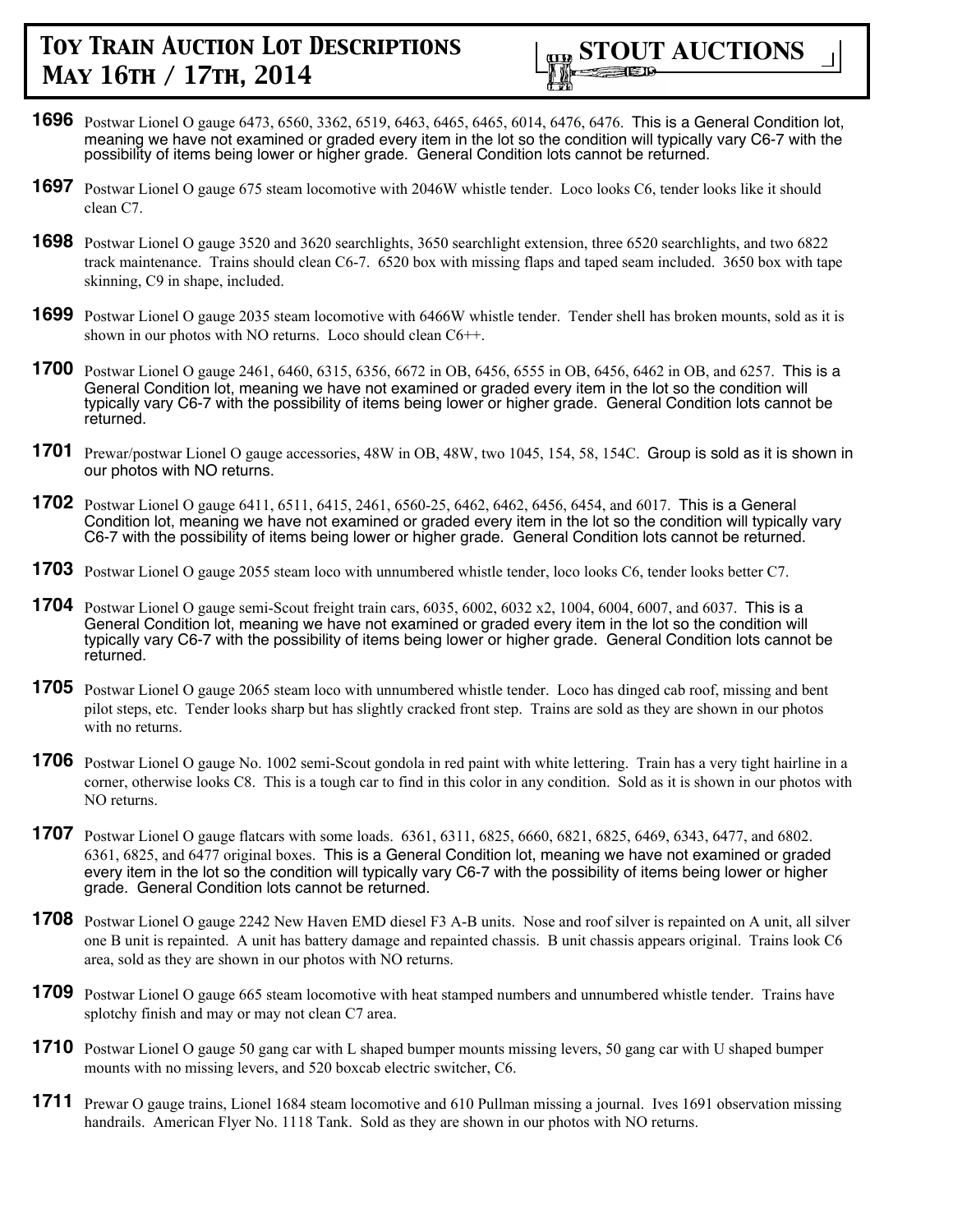

- **1712** Postwar Lionel O gauge Scout and semi-Scout steam locomotives and tenders. 1101, 1110, and 6110. This is a General Condition lot, meaning we have not examined or graded every item in the lot so the condition will typically vary C6-7 with the possibility of items being lower or higher grade. General Condition lots cannot be returned.
- **1713** Postwar Lionel O gauge cabooses, 6017-100, 6417, 6417, 6417-25, 6427, 6437, 6517, and 6517. This is a General Condition lot, meaning we have not examined or graded every item in the lot so the condition will typically vary C6-7 with the possibility of items being lower or higher grade. General Condition lots cannot be returned.
- **1714** Postwar Lionel O gauge 3656 operating cattle car in original box, two with one extra loose car. This is a General Condition lot, meaning we have not examined or graded every item in the lot so the condition will typically vary C6-7 with the possibility of items being lower or higher grade. General Condition lots cannot be returned.
- **1715** Prewar Lionel O gauge 224 steam loco and 02666W whistle tender. Tender is missing coupler hood/box and some surface rust on trucks, etc. Trains look C6.
- **1716** Postwar Lionel O and 027 gauge track, crossovers, UCS sections, 1034 transformer in worn OB, O and 027 switches, and more. This is a General Condition lot, meaning we have not examined or graded every item in the lot so the condition will typically vary C6-7 with the possibility of items being lower or higher grade. General Condition lots cannot be returned.
- **1717** Postwar Lionel O gauge freight cars with three original boxes, 2465, 2555, 3559, 3459, 3469, 2454, 3454, 2458, 2458, and 2457. 3459, 3559, and 2555 original boxes. This is a General Condition lot, meaning we have not examined or graded every item in the lot so the condition will typically vary C6-7 with the possibility of items being lower or higher grade. General Condition lots cannot be returned.
- **1718** Postwar Lionel O gauge 2419 (cracked roof at chimney), 6419, 6419, 6419, 2420, 6420 and three boxes: 6419, 6419, 2420. This is a General Condition lot, meaning we have not examined or graded every item in the lot so the condition will typically vary C6-7 with the possibility of items being lower or higher grade. General Condition lots cannot be returned.
- **1719** Postwar Lionel O gauge 637 steam locomotive and 6466T Lionel Lines semi-Scout tender. Trains should clean C6-7. 6466T OB missing inner coupler flaps, square and solid.
- **1720** Postwar Lionel O gauge Super O track sections, straight and curved. Approximately 25 straight and 9 curved. Sold as it is shown in our photos with NO returns.
- **1721** Postwar Lionel O gauge hoppers, C6 area. 6436-25 LV, 6346 Alcoa, 6636 Alaska, 6446 N&W, 6446-25 N&W.
- **1722** Postwar Lionel O gauge car haulers, four 6414 Evan Auto-Loader (left and right numbers) and 6424 flat with autos. Trains look C6-8. Fourteen original correct length autos, one missing tire, some chipped/broken bumpers. One original box with tape repairs.
- **1723** Modern era AHM HO gauge 7209-2498 Indiana Harbor Belt set in OB, AHM trains in OB, building, and other layout accessories. Most in original boxes, many loose pieces. This is a General Condition lot, meaning we have not examined or graded every item in the lot so the condition will typically vary C6-7 with the possibility of items being lower or higher grade. General Condition lots cannot be returned.
- **1724** Postwar Lionel O/027 gauge remote control track sections with some boxes and controllers plus a few wires. 1019, 6019, 6029, UCS, RCS (if there are more catalog numbers, they are probably in here!).... Huge lot containing possibly dozens of each example. This will be a VERY heavy group to ship and will need to be in several over sized boxes, so please be aware of this before bidding. We encourage you to call for a possible ESTIMATE of shipping charges or please attend the auction and save all the shipping costs.
- **1725** Postwar Lionel O gauge 3370, 6014, 6473, 6482, 6646, 6476, 6445, 6475, 3362, and 3428. 6445 has a chipped catwalk end and 6475 is missing three steps. Trains otherwise look C6-7. 3370 OB missing flaps on one end included.
- **1726** Postwar unmarked kit built 3-rail O gauge Norfolk Southern No. 190 commuter/trolley RPO/baggage powered unit, C6. Sides of train are diecast, wooden roof, diecast doors, other metal parts.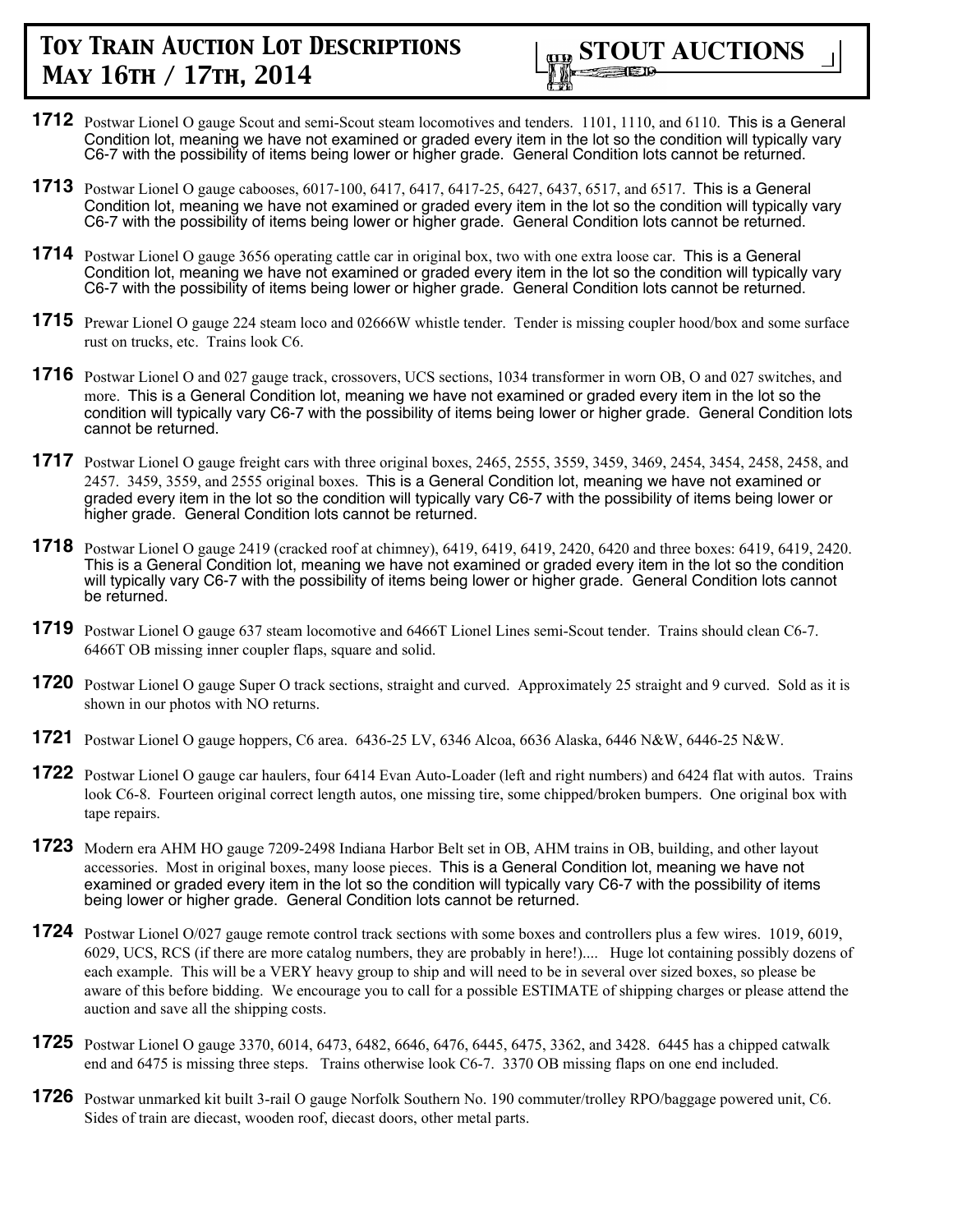

- **1727** Postwar Lionel O gauge, 6015, two 6472 (truck variation), 6456, 6425, two 6362 (lettering variations), 6262, 6430, 6376. Trains should clean broad C6 range. 6362 and 6472 boxes included with missing flaps and tape.
- **1728** Postwar Marx O gauge accessories in original boxes and empty original boxes. Accessories look C6-8. 1624, 0221, 610, and 390 in OB. Floodlight loose. Two 0465, 438, 418, 417, 423, 421, 429, 425, 2960, and 416, empty boxes. Boxes are typical Marx missing flaps, tears, missing material. A couple are square and solid with nothing missing.
- **1729** Postwar Marx O gauge partial Union Pacific streamlined articulated diesel passenger set missing observation car and powered unit, track and transformer included. Hand car. 490, 490, 999, New York Central weighted tender, 33773 Boston and Maine flat, 729 transformer. Trains are sold as they are shown in our photos with NO returns.
- **1730** Postwar Lionel O gauge 2056 steam locomotive with 2046W-50 Pennsylvania whistle tender. Tender has small melt mark to edge of fireman's platform. Trains look C6.
- **1731** Prewar and postwar Lionel O gauge 920, two 252, 152, four 71, eight 154 (one is prewar), three 151, two 154C, 154-23 envelope w/154C and 154-20 instructions sheet, 153C. One semaphore is missing arm/flag. Some missing bulbs. Generally this group looks cleanable C6, sold as it is shown in our photos with NO returns.
- **1732** Postwar Lionel O gauge accessories in original boxes, 71 boxes are missing the tuck flap as is typical. Three 71, 110, two 111, 310, two 314, and 927. This is a General Condition lot, meaning we have not examined or graded every item in the lot so the condition will typically vary C6-7 with the possibility of items being lower or higher grade. General Condition lots cannot be returned.
- **1733** Postwar Lionel O gauge Scout type freight cars. Three 1002, two 1004, two 1005, and two 1007. Trains are sold as they are shown in our photos with NO returns.
- **1734** Postwar Lionel O gauge 671 steam locomotive with 2466WX whistle tender, both have silver lettering/numbers, C6.
- **1735** Prewar and Postwar Lionel O gauge accessories, most in original boxes. One pair 021, 1021, 1021, 020, 1042, 1034, 6019. American Flyer O gauge R.C. switches with 4180 controller. Colber 115 wig-wag signal. More included. This group is sold as it is shown in our photos with NO returns.
- **1736** Postwar Marx O gauge accessories in original boxes, accessories generally look C6-8. Boxes are typical Marx, from worn to square and solid with no missing material or flaps. 065, 2182, 421, 073/3, 434, 074, 416, 416, 404-A, switch tower, loose pieces.
- **1737** Modern era Lionel O gauge steam locomotives and tenders, 8041, 8506, 8209, and 8040. 8040 loco shell is cracked at the mounting screw and is sold as it is shown in our photos with NO returns. Rest of trains look C7-8.
- **1738** Modern era Lionel O gauge freight and passenger trains. This is a General Condition lot, meaning we have not examined or graded every item in the lot so the condition will typically vary C6-7 with the possibility of items being lower or higher grade. General Condition lots cannot be returned. Catalog numbers are as follows; 9441, 9062, X9066, 9031, 9140, 9236, 9037, 9038, 9079, 9013, 9011, 9023, 9121, 17887, 9060, 9062, 9061, 9173, 9142, 16306, 17888, 9333, 9312, 9149, 9141, 9052, 9070, 9133, 9136, 9411, 16022, four 9020 (one is red), 52025 in OB, unnumbered Santa Fe wrecking car, Illinois Central work crane, 9301 in OB.
- **1739** Modern era K-Line, MTH, Atlas, and KMT O gauge trains, ten total. K-Line 6412 TCA Museum 10th ann. boxcar. KMT Dorfan boxcar. KMT Rock Island stockcar. KMT 1981 TTOS boxcar. KMT Merry Christmas boxcar. MTH Pennsylvania 497928 Jordan Spreader snowplow. Four Atlas ore cars; 122076 CN, 26498 UP, 32887 Missabe, and undecorated. Trains range C6-8.
- **1740** Modern era Lionel O gauge 8057 Burlington SW1 diesel switcher and 8576 Penn Central GP-7 diesel road switcher. Train should clean to look C7-8. Boxes show little wear.
- **1741** Modern era Lionel O gauge diesel locomotives that should clean to look C6 to C9 range. 8468 Baltimore and Ohio EMD F3b, 8469 Canadian Pacific EMD F3b, 8474 Denver and Rio Grande Western EMD F3b, 8652 Santa Fe EMD F3a, and 8654 Boston and Maine GP-9.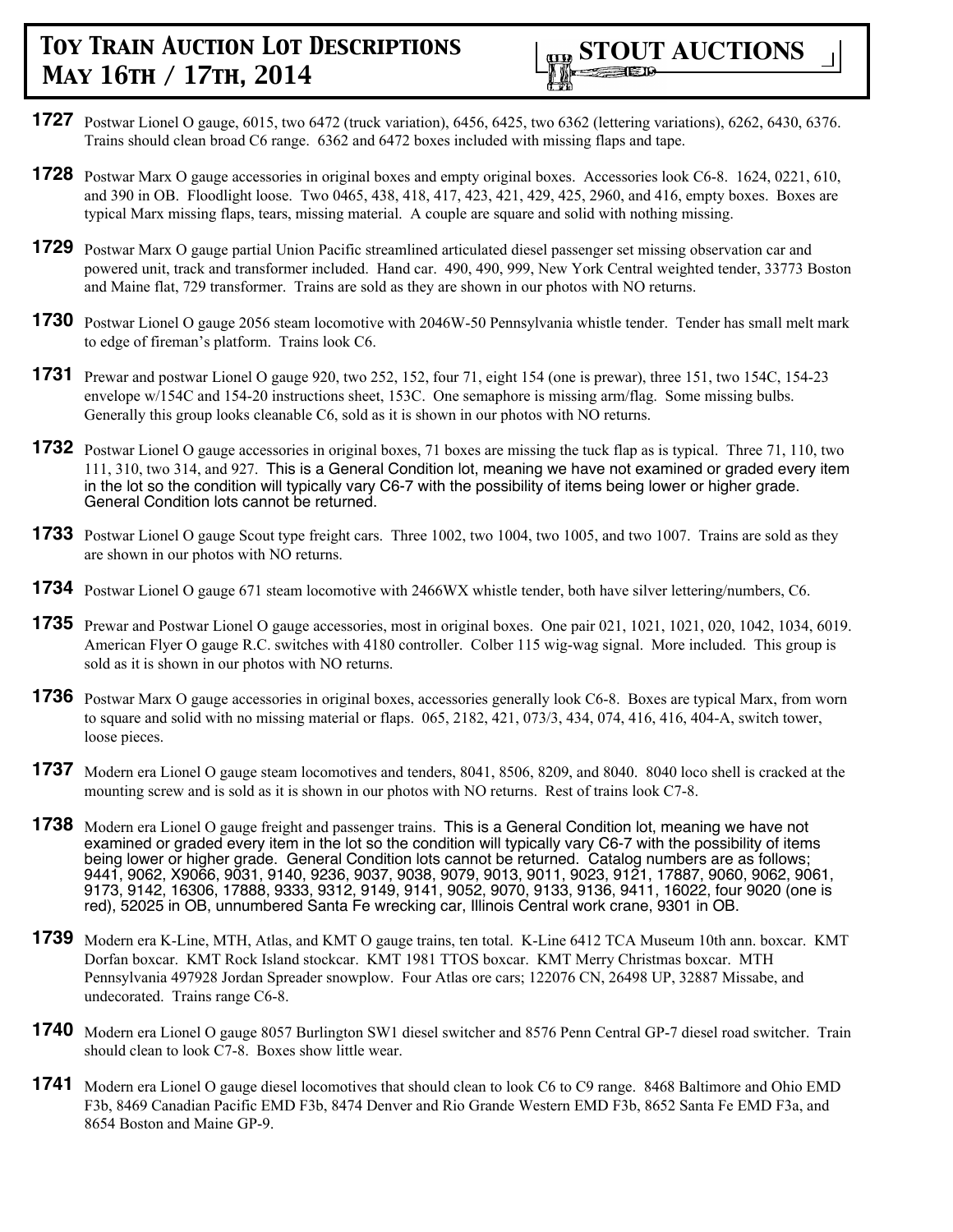

- **1742** Modern era Lionel O gauge Santa Fe Alco diesel A-B units, 8020, 8021, 8022, 8351, 8861, and 8862. 8022 has heavy corrosion to chassis/motor, sold as it is shown in our photos with NO returns. Rest of trains should clean to look C6-7.
- **1743** Modern era K-line and Williams O gauge Fairbanks Morse Trainmaster diesel locomotives. K-Line Virginian. Williams 2362 Great Northern. Trains should clean C7-8.
- **1744** Modern era Lionel O gauge 18817 Union Pacific No. 150 GP-9 diesel switcher with display board and cover, lightly run C8.
- **1745** Postwar Lionel O gauge cabooses. Eleven 6017, 6167-25, undecorated red w/handrails, two 6057, 2357, and 2472. This is a General Condition lot, meaning we have not examined or graded every item in the lot so the condition will typically vary C6-7 with the possibility of items being lower or higher grade. General Condition lots cannot be returned.
- **1746** Postwar Lionel O gauge Alco diesel A units, Santa Fe: 218P and 218T, 220P and 220T, and 223P. 231 Rock Island. Trains are sold as they are shown in our photos with no returns.
- **1747** Postwar Lionel O gauge cabooses, nine 6257, five 6357 and three 6457. This is a General Condition lot, meaning we have not examined or graded every item in the lot so the condition will typically vary C6-7 with the possibility of items being lower or higher grade. General Condition lots cannot be returned.
- **1748** Postwar Lionel O gauge 249 and 250 Pennsylvania orange striped steam locomotive and tenders. Trains are sold as they are shown in our photos with NO returns.
- **1749** Postwar Lionel O gauge work cabooses, should clean to look C6-7. 6119, 6119-50, two 6119-100, 6120, and 6130.
- **1750** Postwar Lionel O gauge 2018 steam locomotive and 6026T tender with 6045 Cities Service tank, unnumbered flatcar with bridge girder, 6047 Lionel Lines caboose, and undecorated red caboose with handrails. 6045 has chipped handrails, otherwise trains should clean C6.
- **1751** Postwar Lionel O gauge 2351 The Milwaukee Road EP-5 electric locomotive, typical hairline at both noses. Very nice and clean C6+
- **1752** Postwar Lionel O gauge 6470, 6480, 3357, 6819, three 3419, 6630, two 6801. Yellow boat is repro. One Navy copter is repro. Instructions sheet is original. 3357 figures are original. This is a General Condition lot, meaning we have not examined or graded every item in the lot so the condition will typically vary C6-7 with the possibility of items being lower or higher grade. General Condition lots cannot be returned.
- **1753** Postwar Lionel O gauge 1654 steam locomotive and 1654W whistle tender, C6.
- **1754** Postwar Lionel O gauge 6014, 6656, 6468-25, 3456, 2456, 6456, 6476, unnumbered LV hopper, two 6462. This is a General Condition lot, meaning we have not examined or graded every item in the lot so the condition will typically vary C6-7 with the possibility of items being lower or higher grade. General Condition lots cannot be returned.
- **1755** Postwar Lionel O gauge 2028 Pennsylvania GP-7, yellow lettering. Dark spot on a walkway, C6.
- **1756** Postwar Lionel O gauge 2036 steam locomotive and 6466W whistle tender, C6.
- **1757** Postwar Lionel O gauge tank cars 2465, two 6025, 6045, 6415, five 6465. This is a General Condition lot, meaning we have not examined or graded every item in the lot so the condition will typically vary C6-7 with the possibility of items being lower or higher grade. General Condition lots cannot be returned.
- **1758** Postwar Lionel O gauge 2031 Rock Island, two powered units tethered together with plug. Train look C6, sold as they are shown in our photos with NO returns.
- **1759** Postwar Plasticville O/S gauge building kits in original boxes, some appearing to be complete, some may not be. Some empty boxes. Some loose kits in bags. LOTS of loose pieces, almost an entire box full. Box full of trees. Group is sold as it is shown in our photos with NO returns. If this group is shipped it will be in large oversized boxes requiring additional shipping costs.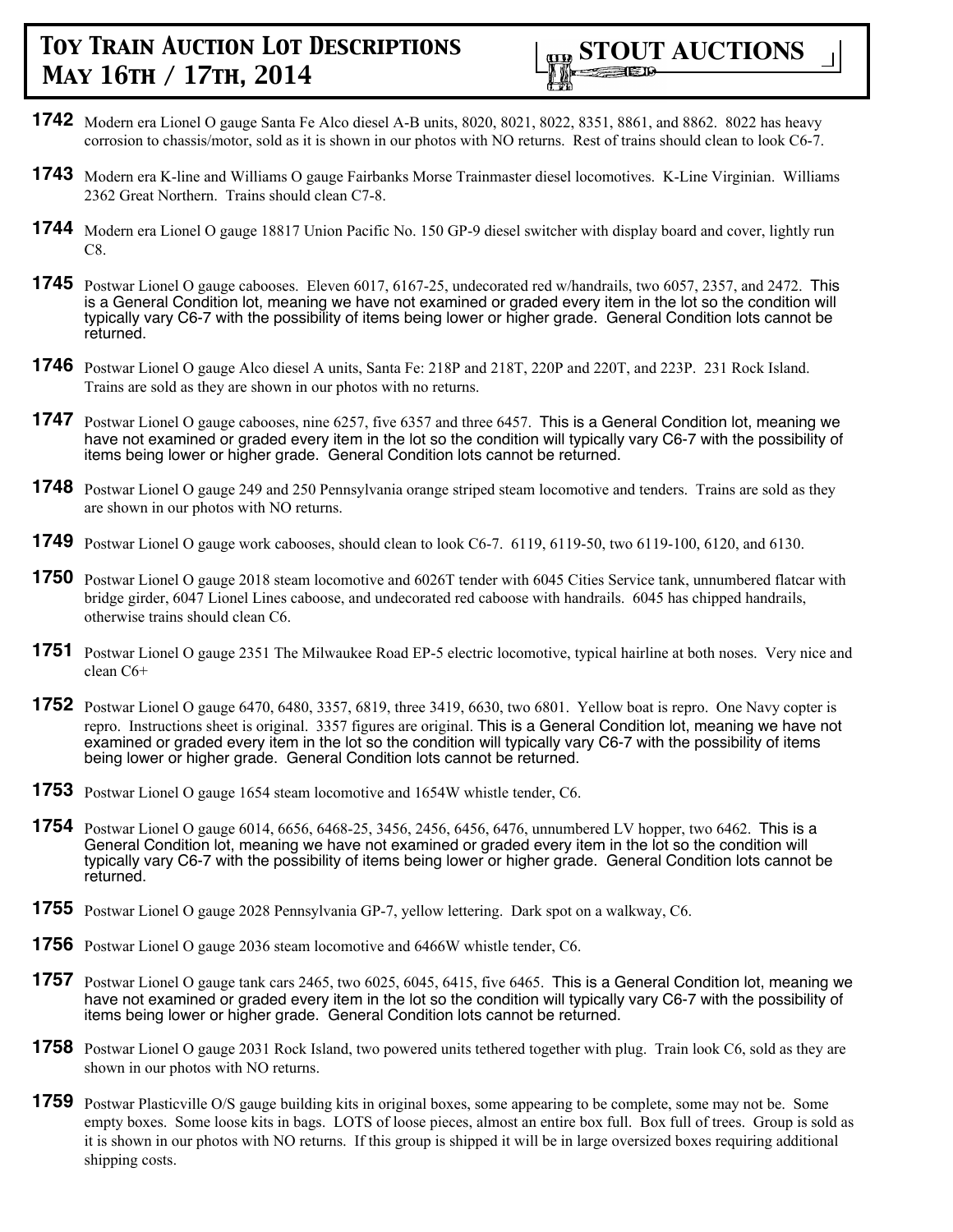

- **1760** Postwar Lionel O gauge three cities 2625 Irvington, 2627 Madison, and 2628 Manhattan Pullman passenger car, empty original boxes only with inserts. Boxes have some missing inner flaps, tape repairs, wear, etc. Boxes are fairly square and fairly solid.
- **1761** Postwar Lionel O gauge 2034 and 2037 steam locomotives both with Lionel Lines semi-Scout tenders. Trains should clean better C6-7.
- **1762** Modern era Lionel O gauge building kits; 2175, 2797, 2796, 2726, 2792, 2784, 2785, 2788. Some are opened but none appear to have been assembled, C8-10. Lionel Collectors Club paper buildings sheets included.
- **1763** Modern era Lionel O gauge accessories in original boxes; 2301, 2122, three 2115, 2117, 12744, three 12804, 2110. C9-10. Boxes show light wear to no wear.
- **1764** Modern era K-Line, Plasticville, and Bachmann O/S gauge building kits in original boxes, some factory sealed, none assembled, C8-10. Boxes show little wear. K-Line K-4160, K-4091, K-4120, K-4050. Plasticville 1923, and 2921. Bachmann Item No. 1983, 1984, 1986.
- **1765** Postwar Lionel O gauge boxcars, some operating, one milk car. Three 3464, 3472, 3474, and five 6454 (one is orange NYC). This is a General Condition lot, meaning we have not examined or graded every item in the lot so the condition will typically vary C6-7 with the possibility of items being lower or higher grade. General Condition lots cannot be returned.
- **1766** Prewar Lionel O gauge 1666 steam loco with 1689T tender, should clean C6.
- **1767** Postwar AMT/KMT O gauge 3-rail Pennsylvania 5260 RDC powered unit, C6.
- **1768** Postwar Lionel O gauge 1862, 1872, 1865, 1866, 1875W, 1876, 1877. Sold as they are shown in our photos with NO returns.
- **1769** Postwar Lionel O gauge gondolas with several variations. Three 2452, two 6012, 6062, three 6112, 6142, six 6462, 6562. One 2452 has chipped shell, otherwise trains should clean to look C6-7. Several original boxes missing flaps included.
- **1770** Postwar Lionel O gauge 400 Baltimore and Ohio Budd RDC-1, C6+.
- **1771** Postwar Lionel O gauge 2341 Jersey Central Fairbanks Morse Trainmaster diesel loco. Shell is reproduction, looks C8. Chassis is postwar Lionel, battery damage, sold as it is shown in our photos with NO returns.
- **1772** Postwar Lionel O gauge 3494-275 State of Maine BAR operating boxcar, should clean C6-7. This is the unusual variation of this car with no numbers, just B.A.R.
- **1773** Postwar Lionel O gauge 6434, 6464-425, 3424, 6464-900, 3484, 6468 and 3494. Trains should clean C6-7. 6468, 6434, 6428, 6464-900 (overstamped 6464-275), some missing flaps, some tears, some tape, square and solid.
- **1774** Postwar Lionel O gauge steam locomotives and tenders, 1001, 1060, 1062, and two 1130. Trains are sold as they are shown in our photos with NO returns.
- **1775** Modern era Bachmann G scale 90016 Baltimore and Ohio Royal Blue steam passenger, ready to run set in original box, C8. Box shows light wear.
- **1776** Postwar Lionel O gauge steam locomotives and tenders, 236, 237, 242, 246. Trains are sold as they are shown in our photos with NO returns.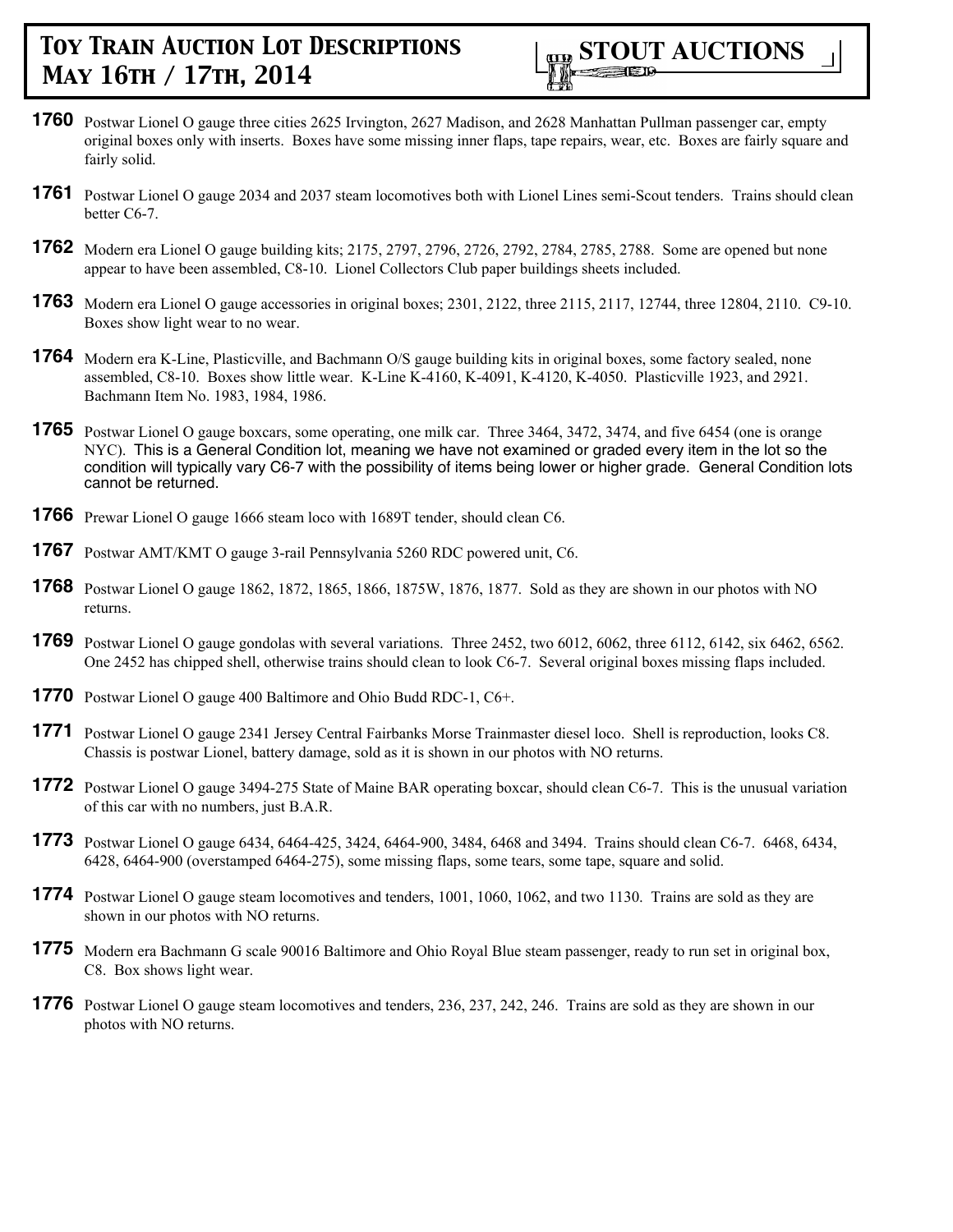

- **1777** Large grouping of toy train related items of mixed eras and manufacturers. Lionel 2357 caboose, 2434 Newark Pullman, 6466W whistle tender, 71 lamps, 151 semaphore, more. Marx crossing gate, more. Wyandotte Sunshine Dairy tinplate and plastic friction toy truck with recycled tinplate chassis/frame. Ertl 1926 Mack diecast dime bank on card. Testors San Francisco cable car 1/48 scale model kit in OB, unbuilt. Ralstoy No. 5 semi and trailer. Toy train radio. Lithographed tinplate signs, telegraph poles. K-Line vintage truck gift bank in OB. Catenary system poles. Lionel 1796 Trains n' Truckin' partial set, no trains, no track, only transformer and plastic items. This is a General Condition lot, meaning we have not examined or graded every item in the lot so the condition will typically vary C6-7 with the possibility of items being lower or higher grade. General Condition lots cannot be returned. This group will be shipped in multiple boxes, some will be oversized and will require additional shipping costs.
- **1778** A.C. Gilbert No. 4 Erector set with instructions booklet and box. Box is in tatters/pieces. It is inside another box that is also in disrepair. Set is a jumble. Contents: lots of girders, plates, pulleys, gears, nuts and bolts, rods. One motor. There appears to be four original instructions booklets. This lot is sold as it is shown in our photos with NO returns. Excellent parts lot!!
- **1779** A.C. Gilbert Trumodel building kit in original wooden box. Kit is very partial. Girders, plates, nuts and bolts, wheels, boiler?, smoke stack?, hook, ring, standard/wide gauge wheels and axle, gears, etc. Grouping is sold as it is shown in our photos with NO returns.
- **1780** A.C. Gilbert Erector No. 6-1/2 building kit in original box. Kit may or may not be complete, but there are a lot of parts. Original instructions book and other pamphlet. Parts/contents look C7-9. Box is very square and solid with split lid corners.
- **1781** A.C. Gilbert Big-Boy Tool Chest No. 2-1/2 in original metal/aluminum box. Kit may or may not be complete but there are a lot of parts. Girders, plates, wheels, mechanical windup motor, electrical motor, cab/shack walls, clam shell bucket for a digger, PARTS tin, and more. Box lid is missing a latch. Instructions book shows a 4-1/2 set as last kit. This group is sold as it is shown in our photos with NO returns.
- **1782** Postwar American Flyer, Lionel, Marx O and S gauge bridges. A.F. twin track illuminated, Marx Illinois Central, Lionel 316, 2214, and others. One 316 in OB missing flaps on one end. Group is sold as it is shown in our photos with NO returns, This group will need to be shipped in an oversized box and will require additional shipping costs.
- **1783** Vintage Carrera Mousa Nr. 302 slotcar race track set with original box. Box is in tatters/pieces. Contents are nice and appear to all be usable. Cars, controllers, small items, curved and straight sections of track. Cars have casting fatigue. This grouping is sold as it is shown in our photos with NO returns. Excellent parts lot!!
- **1784** Prewar, postwar, and modern era Lionel empty original boxes. Most are missing flaps, tears, missing material, etc. Group will be sold as it is shown in our photos with NO returns. This group will need to be shipped in multiple boxes, and they may be oversized which has extra shipping costs. A brief list of catalog numbers would include but not be limited to: 397, 195, 611, 609, 609, 44, 224, 2224W, 1656, 2026, 2411, 3651, 3459, 2454, 6812, 9141, 3519, 6636, 6220, 2812X, 2755, 3464, 3419, 2757, 6823, Type W, 2456, 610, 612, 261T, 6403B, 6014, 265W, 610, 249E, 2171, more.
- **1785** Walter L. Greene original print, Morning on the Mohawk, Nature's own Highway, The Water Level Route, The Twentieth Century Limited, of The New York Central Lines, calendar top. Print is original with some light creasing/wear. Nicely framed, shows light wear. Outer dimensions of frame are: 23-1/4 inches wide and 15-3/4 inches tall.
- **1786** Modern era Lionel O gauge 9859, 7707, 9852, 6464-198, 7706, 6464-198, 7708, 9264. Loose trains look C7-8. 16343 in OB, C8-9.
- **1787** Postwar Lionel O gauge dull rail track, UCS w/controller and supple wire, 90 degree crossover, 153 contacts, CTC Lockons, connecting ties, 160 bin, small stack of components envelopes, empty 207 bag. Curved and straight track with two half straights. Track has some smaller spots of rust here and there, but overall this is a much cleaner lot than normal, entire lot is layout ready. There are a couple shiny rail sections. Lockons, 153c, and connecting ties are super clean also and most look like new. There are a few small factory sealed packages of Atlas O gauge track screws, rail joiners, transition joiners. A few other items included. Modern era 65041 MC of Pins, 027 Fiber Dz, forty-one factory sealed envelopes in OB.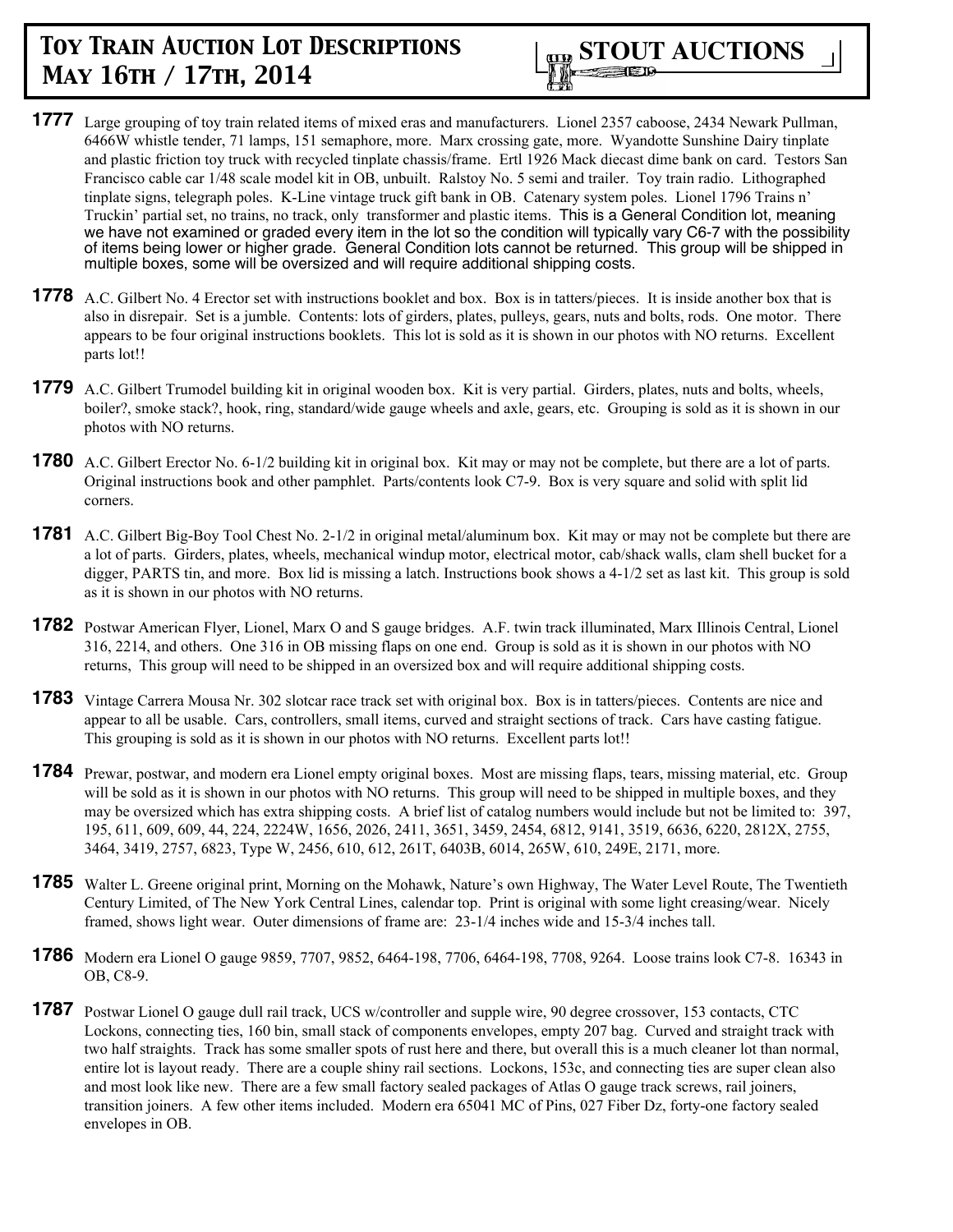

- **1788** Modern era Lionel G scale 82000, fifty (50) straight sections. Track appears to be new unrun C9-10, case was opened for inspection.
- **1789** Modern era Lionel G scale curved track in original boxes, sixteen sections of 82001, factory wrapped C9-10. Twentyseven sections of 82004, open C7-8. Seven loose, smaller sections of Lionel curved track and two smaller sections of LGB curved track included. Twelve Lionel 82101 Large Scale lockons in original boxes C9-10.
- **1790** Modern era Lionel American Flyer S gauge 49808 No. 594 animated track gang in original box, C9-10. 24 sections of modern wide radius curved track, 24 sections of 10 inch straight, and two sections of 36 inch straight. Track all looks C9 -10.
- **1791** Postwar Lionel type 1033 90 watts transformers, five total. Some replace cords, one cracked handle, no cracked cases, no rust. Group is sold as it is shown in our photos with NO returns.
- **1792** Modern era Lionel G scale 82000 straight sections of track, forty-two (42) factory wrapped, C9-10. Master carton is missing flaps.
- **1793** Postwar American Flyer S gauge track and transformers, 134 curved and 38 straight sections with some halves, only a few are factory. No. 4B 100 watt transformer in OB and No. 22006 25 watts transformer. Three 90 degree crossover. Track has a moderate amount of rust and storage dirt. 26720 curved track master carton missing all top flaps included. Grouping is sold as it is shown in our photos with NO returns.
- **1794** Jacket patches for Southern Pacific Lines (2), Rio Grande (1), and Manufacturers (2). These are probably modern era reproductions. Southern Pacific measure approximately 11-1/8 inches wide.
- **1795** Prewar and Postwar American Flyer O and S gauge accessories and components. Instructions sheets, catalogs, control buttons, bumpers, rotating beacon, railroad crossing signal wide and narrow gauges, uncouplers, track trips, 21 imitation grass 22 scenery gravel, more. Group is sold as it is shown in our photos with NO returns.
- **1796** Postwar Lionel O gauge 1044 90 watts (2) and 1144 75 watts (1) transformers. Transformers are sold as they are shown in our photos with NO returns.
- **1797** Large grouping of empty Postwar Lionel boxes, most all have missing flaps, tear, tape, writing, etc. Catalog numbers would include: 151, 154, 151, 6026W, 6656, 2046W, 3656, 6472, 6462, 6464-700, 6062, 3361, 6376, 6456, 6472, 6257, 6464-400, 6026W, 6456, 3474, 6112-85, 3620, 6037, 6420, 89, 6457, 6520, 3482, more. This group would need to be shipped in one, possibly two oversized boxes which require extra shipping charges.
- **1798** Postwar Lionel O gauge accessories in original boxes. 110, 110, 252, 153, 154, 214, 26, 167, 252, 152, and 1045, some boxes missing flaps, etc. This is a General Condition lot, meaning we have not examined or graded every item in the lot so the condition will typically vary C6-7 with the possibility of items being lower or higher grade. General Condition lots cannot be returned.
- **1799** The Rock Island Rocket framed print, outer dimensions of frame measures approximately 27-1/2 inches wide and 20-1/2 inches tall. Modern American Freight Locomotive line drawing with exploded view, outer dimensions of frame measures approximately 25 inches wide and 19 inches tall.
- **1800** Modern era Lionel promo kit artwork and Railroad Herald posters. Group is sold as it is shown in our photos with NO returns.
- **1801** Postwar Lionel type Z 250 watts transformer with replaced cord, C6. Seven curved sections of modern era Lionel standard gauge track, C9.
- **1802** Postwar Lionel O gauge passenger car boxes and some inserts, other boxes. Most all boxes have torn or missing flaps, tears, writing, etc. Group is sold as it is shown in our photos with NO returns. 2435, 2543, 2532, 2532, 2533, 736-36, two inserts.
- **1803** Postwar Lionel type KW 190 watts transformer, replaced cord, C6.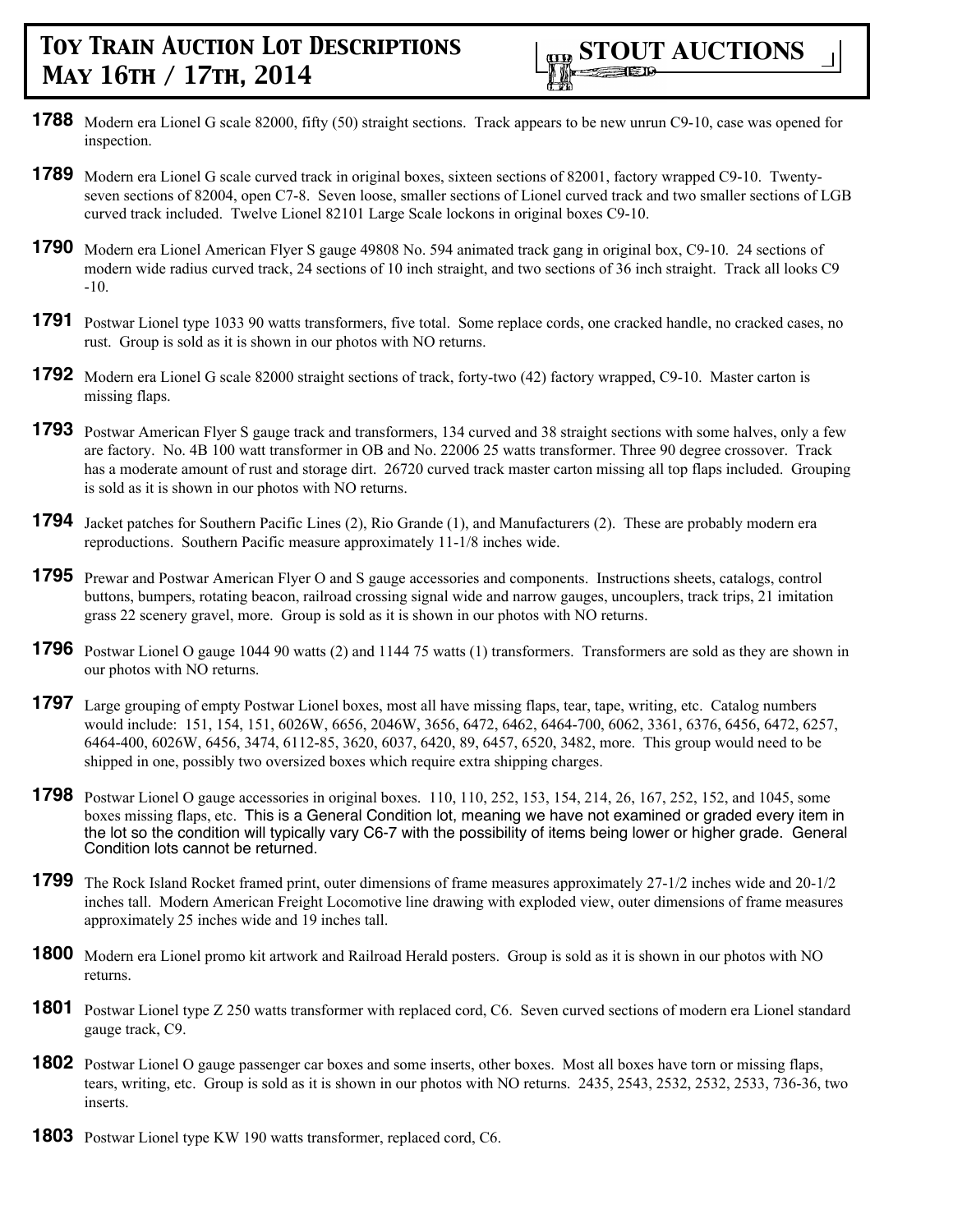

- **1804** Dept. 56 Snow Village, Hallmark ornaments, Ertl airplane bank, Lionel HO train in box, more. This is a General Condition lot, meaning we have not examined or graded every item in the lot so the condition will typically vary C6-7 with the possibility of items being lower or higher grade. General Condition lots cannot be returned.
- **1805** Pre/postwar Lionel transformers, Type B, Type T, and Type R. Type T and Type R OBs included missing flaps. Group is sold as it is shown in our photos with NO returns.
- **1806** Postwar Lionel O gauge empty boxes with missing flaps, material, tears, etc. Group is sold as it is shown in our photos with no returns. 2245C, 2343T, 2343T, 2343P-S.F., 2343P-S.F., 2028.
- **1807** Postwar Lionel O gauge transformers, three Type LW 125 watts with replaced cords. One is missing green lantern cover, otherwise C6.
- **1808** LGB customer sacks, dealer poster, catalogs, more. Group is sold as it is shown in our photos with NO returns.
- **1809** Postwar Lionel O gauge empty accessory boxes, 497, 317, 112, KW, 6009. Sold as they are shown in our photos with NO returns.
- **1810** Postwar Lionel O gauge empty set boxes, 703, 10139/9873, 1431, X-589, and 2241WS. Group is sold as it is shown in our photos with NO returns.
- **1811** Prewar and postwar Lionel O and standard gauge empty boxes, most have missing flaps, missing material, tears, etc. 2452, 3464, 2472, 58, 654, 656, 6466WX, 2452X, 224E, 2224W, 3451, 259E, 514, 1835-T W, 337/338, and others. Group is sold as it is shown in our photos with NO returns.
- **1812** Prewar Lionel O gauge 2954 Pennsylvania boxcar, should clean C6.
- **1813** Prewar Lionel standard gauge passenger cars that have been repainted/restored with rust on wheels and 337 has some on body. 337, 338, 339, 312. Sold as they are shown in our photos with NO returns.
- **1814** Prewar Dorfan wide gauge passenger cars with touchups, restoration, missing parts, repro replacement parts, etc. 773, 770, 772, 773. Trains are sold as they are shown in our photos with NO returns.
- **1815** Postwar Lionel O gauge 2400, 2400, 2401, 2421, 2422, 2423 passenger cars. Sold as they are shown in our photos with NO returns.
- **1816** Dozens of Automobile manufacturers and Railroad Herald tin badges and other similar. New York Taxi license plate. Group is sold as it is shown in our photos with NO returns.
- **1817** Modern era Lionel O gauge freight. 9174, 9273, 9153, and 19500 in OB. 9153 is run C7, rest are unrun C9-10. 16650, three 9707, and 5706, C7-8.
- **1818** Postwar American Flyer S gauge 282, 290 locos, two girder plate bridges, suburban station, 940, 639, 638, 640, 640, 716, undecorated caboose, 15B, magnetic crane, double lamps, track. Group is sold as it is shown in our photos with NO returns.
- **1819** Prewar Lionel O gauge Pennsylvania boxcars, two X2458, and one X2758. Sold as they are shown in our photos with NO returns.
- **1820** Prewar Lionel, American Flyer, Ives O gauge trains. Steam and electric locos, freight and passenger cars. Trains are sold as they are shown in our photos with NO returns.
- **1821** Postwar and Modern era Lionel steam and diesel locomotives and tenders. Trains are sold as they are shown in our photos with NO returns.
- **1822** Lionel prewar plots, original and reproductions, sold as they are shown in our photos with NO returns.
- **1823** Buddy L pressed steel BL-16 industrial loco and flatcar. Surface rust, should clean C6 area.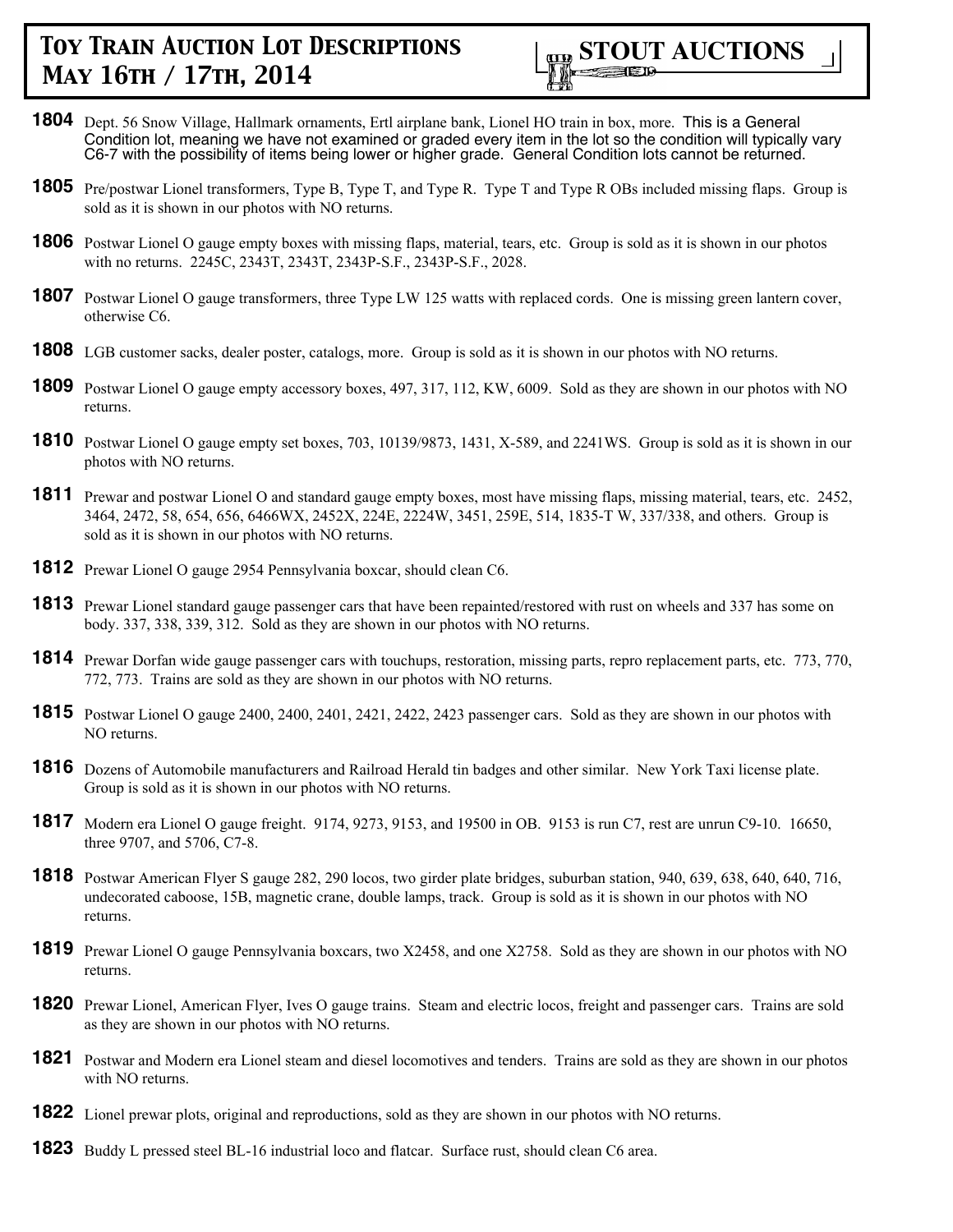- **1824** Prewar Lionel standard/O gauge 126 station, and two 437 switch towers. Sold as they are shown in our photos with NO returns.
- **1825** Prewar Lionel O/standard gauge stations, Bungalows, villas, etc. One building is MTH. Buildings are sold as they are shown in our photos with NO returns.
- **1826** Large group of prewar European O/Standard gauge railroad buildings and stations for the layout. Three are marked Bing. Group is sold as it is shown in our photos with NO returns.
- **1827** Prewar/postwar American Flyer, Ives, and others, O/Standard and S gauge buildings, stations, etc. Eight buildings total, sold as they are shown in our photos with NO returns.
- **1828** Prewar Lionel O/standard gauge 184 Bungalows. All appear to be original, C6-7.
- **1829** Group of prewar/postwar Lionel O/standard gauge items, 25 S.G. bumper, 157-2 freight carts, 161 baggage trucks, LTC, lockon, S.G. wheels. Group is sold as it is shown in our photos with NO returns.
- **1830** Prewar Lionel O/standard gauge 184 Bungalows. All appear to be original, C6-7.
- **1831** Prewar Lionel O gauge 2660, 653, 809, 806, 807, 2672, 3652, 655, 831. Trains are sold as they are shown in our photos with NO returns.
- **1832** Prewar Lionel O/standard gauge 184 Bungalows, some are original Lionel, some are reproductions by F. Bowers & R. Mullen. Group is sold as it is shown in our photos with NO returns.
- **1833** Postwar Lionel O gauge 072 straight and curved track with some halves. Track is dirty and most have some light to heavy rust. Dozens! of sections. Box measures approximately 17x13x11. Box appears to be about 60/40 straight/curved. Contents are sold as they appear in our photos with NO returns.
- **1834** Prewar Lionel O gauge freight cars, two 811, 812, 813, 814, 810, 820. Trains are sold as they are shown in our photos with NO returns.
- **1835** Prewar Lionel Types V and Z transformers, missing knobs, missing lamp covers, rust on base, missing plug, replaced cord, etc. Transformers are sold as they are shown in our photos with NO returns.
- **1836** Prewar Lionel O gauge freight trains, 810 operating derrick, 812 gondola, 813 stock car (old touchups to roof), 814 boxcar (splotchy finish on roof), 817 caboose. Trains should clean to look C6.
- **1837** Postwar Lionel O gauge Super O track and crossovers. 63 straight, 68 curved, 4 half straight, 120 and 130 crossovers. Light to moderate rust, some layout paint. Lots of pins, bus bar connectors 31-7, some insulated sections both curved and straight. This is a very usable lot with just a little fairly normal cleaning. Group is sold as it is shown in our photos with NO returns.
- **1838** Prewar Lionel O gauge 812, 814, 2814, 815, 817, 820 freight trains with some surface rust/oxidation here and there, cars should clean to look C6 area.
- **1839** Postwar Lionel O gauge Super O No. 112 remote control switches with controllers. Three pairs and a left hand turnout. Some varying amounts of rust. Group is sold as it is shown in our photos with NO returns.
- **1840** Postwar Lionel O gauge Super O track components, track pins, ground contacts, 31-7 bus bar, 43 power section, uncoupling sections, 90 controllers, more. Nice clean and usable lot. Group is sold as it is shown in our photos with NO returns.
- **1841** Prewar Lionel O/standard gauge 440 position light signal bridge, casting fatigue, broken parts, repainting, etc. Sold as it is shown in our photos with NO returns.
- **1842** Prewar Lionel standard gauge, two pairs 210, one pair 220, one pair 222, one pair 223, two 20X, three 20, curved and straight track. Group is sold as it is shown in our photos with no returns.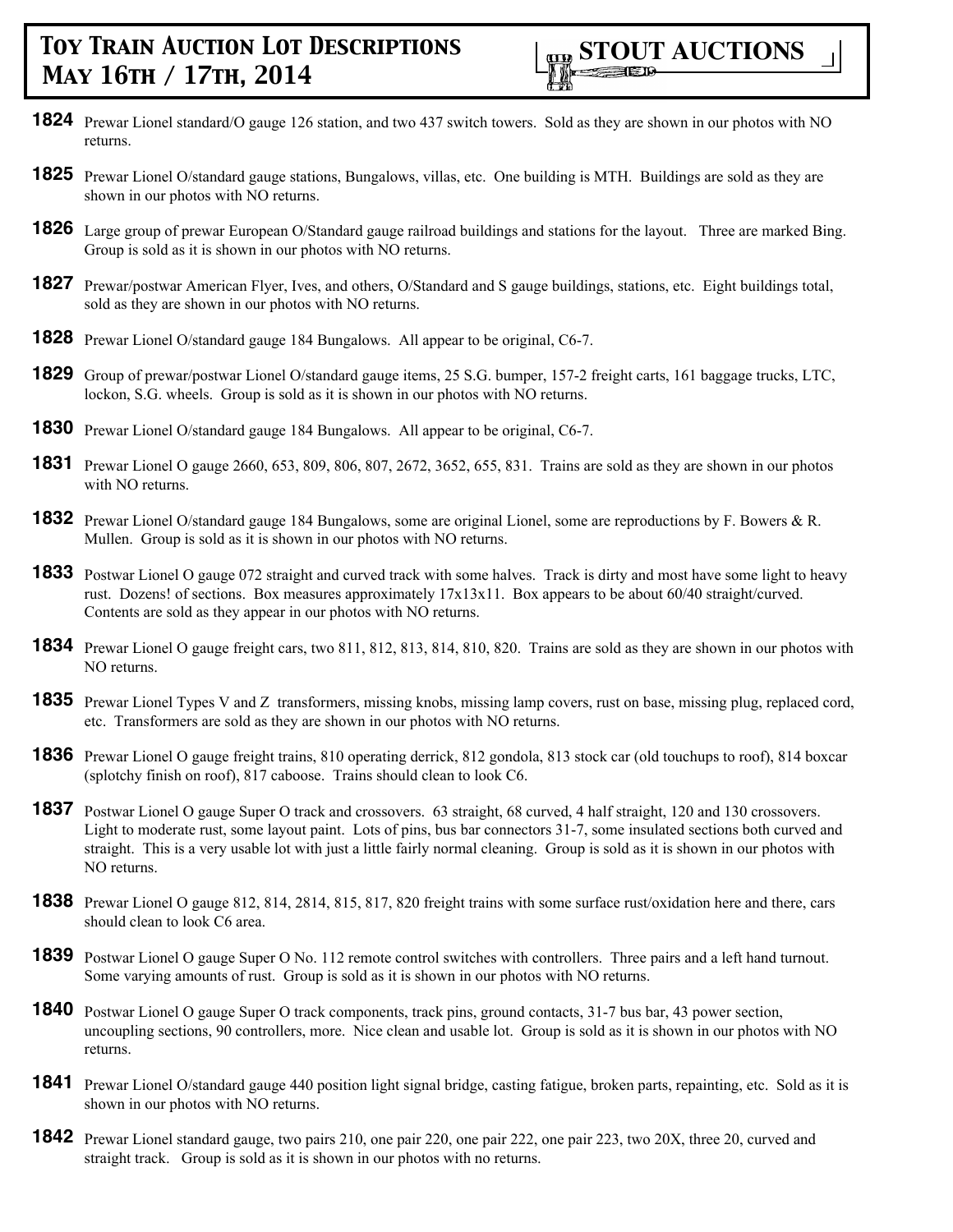- **1843** Postwar Lionel O gauge 6315, 6473, 3461, 6555, 1865, 1866, 6472, 6672, 2555, 2458, 6656, 6656, 6357, 6017. Trains are sold as they are shown in our photos with NO returns.
- **1844** Postwar Lionel O gauge depressed center flat cars, two 6418 & two 6561. Sold as they are shown in our photographs with NO returns.
- **1845** Postwar Lionel O gauge 2460, 3520, 3620, 6520, 2461, 2461, 3650, 2452X, 2452X, 6112, 3469, 2457, 2457, 3464, 2457. Trains are sold as they are shown in our photos with NO returns.
- **1846** Postwar Lionel O gauge flatcars, 6111/6121, 3460, six 2411, and four 6411. Two 2411 are missing steps, otherwise trains should clean to look C6 area.
- **1847** Prewar/postwar Lionel O gauge accessories in original boxes. 88, 450, 256, 66, UCS, 90, and more. Group is sold as it is shown in our photos with NO returns.
- **1848** Prewar Lionel O gauge Lionel Jr. red & chrome streamline articulated passenger cars with partial original boxes. Trains are sold as they are shown in our photos with NO returns.
- **1849** Postwar Lionel O gauge freight cars in original boxes with oxidation and surface rust on some trucks and door guides, otherwise trains should clean to look C6. Two 2411 Big Mo pipe cars, 6356 NYC stockcar, 3469 automatic dump, 3472 milk car, 6462 NYC gondola, 6456 LV, 6561 cable car, two 6457 illuminated cabooses. Boxes have missing flaps, open seam, price sticker, etc.
- **1850** Prewar Lionel O gauge 651, 652, 653, 655, 656, 657 freight cars with original boxes. Trains are sold as they are shown in our photos with NO returns.
- **1851** Modern era Marklin HO gauge trains in original boxes, trains look unrun C9-10. Two 1883, 1897, and 46189. 46189 box is missing clear cover, others show a little light wear.
- **1852** Prewar/postwar Lionel O gauge switches, crossover, and bridges. Pair 022 in OB, pair 042, pair 711, pair 721, three single bridge spans, two 314 girder plate bridges, 720 crossover. Usable lot, rails have some varying surface rust, nice group with a little clean. Group is sold as it is shown in our photos with NO returns.
- **1853** Postwar American Flyer S gauge 35 brakeman w/lantern figures and 274 freight station empty boxes. Carts, some with figures. Various loose figures. Very nice clean grouping. Sold as it is shown in our photos with NO returns.
- **1854** Postwar American Flyer S gauge accessories, most in original boxes. 772, 720A, 700, 702, 702, 702, flashing crossing signals, more. Grouping is sold as it is shown in our photos with NO returns.
- **1855** Postwar American Flyer S gauge freight cars in original boxes. 922 DF GAEX, two 947 Northern Pacific reefers, 913 Great Northern boxcar, 941 Frisco sand, 925 Gulf tank, 948 service car, and 914 automatic log. 914 has surface rust, sold as it is shown in our photos with NO returns. Rest of trains should clean to look C6-7. Boxes have torn and missing flaps, etc.
- **1856** Postwar Lionel O gauge 456 coal ramp in dark gray, 397 coal loader in OB, three 3456 N&W operating hoppers, 397 coal loader. Group generally looks C6-7. 397 box is square and solid with no torn or missing flaps.
- **1857** Postwar Lionel O gauge 132 illuminated stations, three stations total. One has the tougher to find unpainted chimney. Two original boxes with inserts. Stations look C6-7. Boxes are square and solid with no missing flaps.
- **1858** Postwar Lionel O gauge 6111/6121 log/pipe flatcars, C6-7.
- **1859** Prewar Lionel standard gauge 92 floodlight tower with nickel lamps, gray super structure, red base. Should clean and polish C7.
- **1860** Postwar Lionel O gauge, two 6418 machinery cars and 6518 transformer car, trains should clean to look C7-8. Orange/red 6418 loads have some paint on them.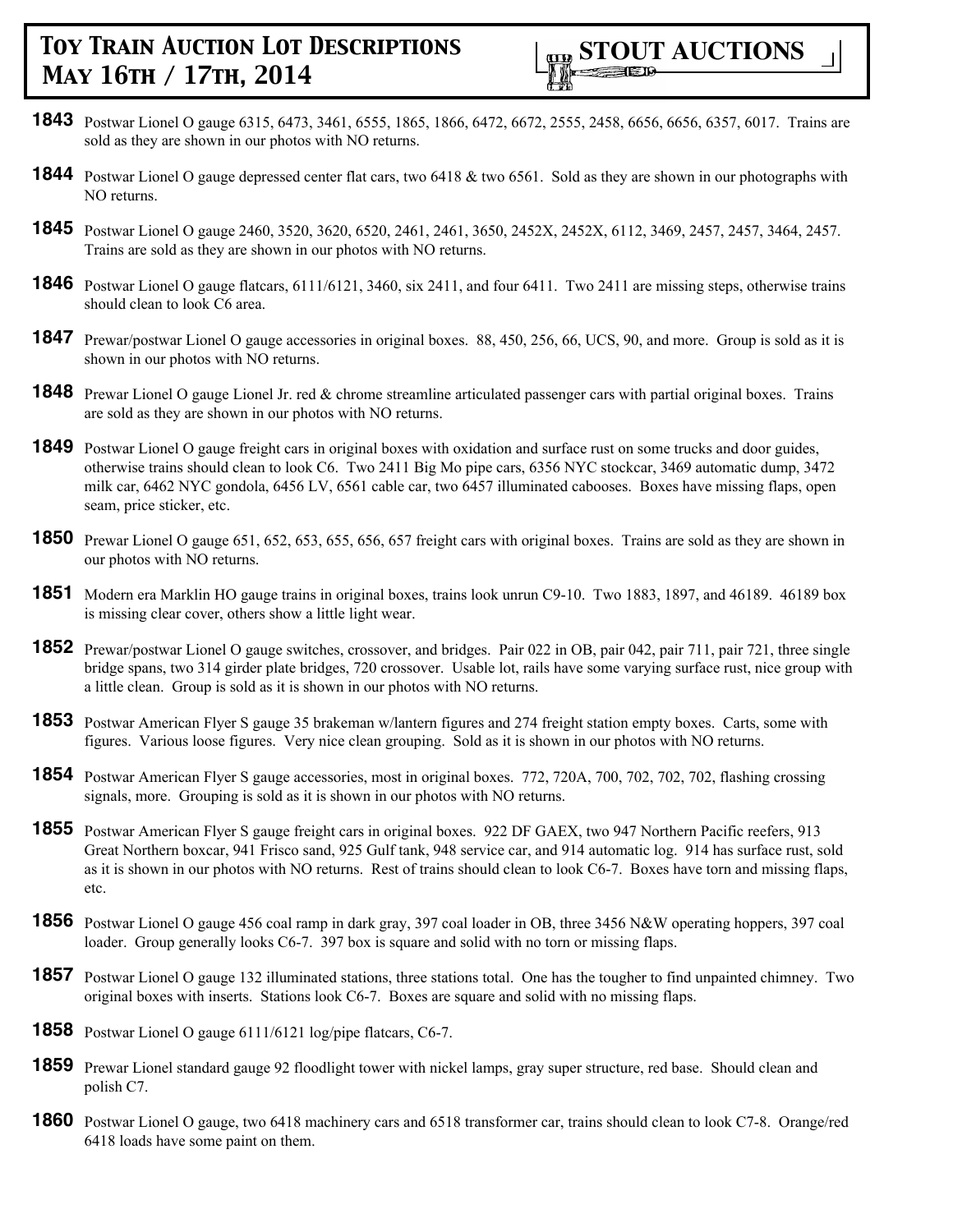

- **1861** Postwar Lionel O gauge two tone green passenger cars, three 6440 Pullmans and 6441 observation. Two 6440 have repainted roofs, otherwise trains look C6.
- **1862** Pre/postwar Lionel O gauge operating accessories with two original boxes, C6-7. Three 45N automatic gateman with one box, 76 warning bell and shack, and 152 crossing signal in box. 152 box is missing flaps. 45N box is square and solid with no missing flaps.
- **1863** Postwar Lionel O gauge freight cars in original boxes. 6460 operating work crane, 6456 LV hopper, 6572 REA reefer, 6561 cable car, 6257 SP caboose. 6572 has some surface rust on some door guides, otherwise trains look C6-7.
- **1864** Modern era Williams Reproductions TCA 25th anniversary GG-1 passenger set. Set is comprised of: 1954-1979 TCA GG -1 electric locomotive and three Madison style passenger cars; 2501 Yardly observation, 2502 Buena Park Pullman, and 2503 South Carver Pullman. Trains look C7-8 with very light run time. Boxes show little wear. Included is the original paper work and an embroidered silk Museum Boosters cloth patch.
- **1865** Prewar Lionel standard gauge 1835E steam locomotive and 1835 tender, restored to look C7 area. Great looking train with a little polishing.
- **1866** Postwar Lionel O gauge station platforms, six 156 and one 157 with one original 156 box with a missing inner flap and some small tears to adjacent end flap, fairly square and solid. One 156 is missing finials and one is missing a single fence point. Stations look C6-8 range.
- **1867** Postwar Lionel O gauge freight trains, two 3462, 6472, X6454, two 3656 (one is Armour), and two 6656. A small spot of surface rust here and there on a couple cars, otherwise cars should clean and polish C6-8 range.
- **1868** Postwar Lionel O gauge 50 gang car side horn and U shaped bumper mounts, unrun C9 area. 3927 track cleaning car with components and insert, C7. 50 box is C9-10. 3927 looks C7.
- **1869** Prewar Lionel standard gauge Outfit No. 37 with 33 NYC center cab electric locomotive in black with 65784 Lake Shore gondola and 4351 NYC&HRRR caboose, freight cars both in brown. Loco has a ding in corner of roof, otherwise trains look C6. Standard gauge 3-rail 4-tie curved section of track with two metal connections. Track keepers and track terminal. Bottom half of box may not be original or correct. Lid has split and worn corner, torn side panel, very bright labels.
- **1870** Postwar Lionel O gauge freight, 6014 Bosco, 6014 Frisco, 6014 PRR Baby Ruth (chipped and missing catwalk ends), 6024 PRR Nabisco Shredded Wheat, two 6034 PRR Baby Ruth (one is blue lettering other is black lettering), 6044 Airex (chipped catwalk end), three 6401/6402 General type flats (lightest colored has a cracked step), 6176 LV hopper, and 6476 LV hopper. Trains should clean and polish C6-7.
- **1871** Prewar Lionel standard gauge No. 8 boxcab electric locomotive with 511 flatcar with lumber, 512 gondola, and 517 caboose. Cars have nickel journals. Trains look C6-7.
- **1872** Prewar Lionel O gauge operating accessories, three No. 47 Crossing Gates with one worn OB w/insert and six No. 152 Crossing Gates, nice clean C6 area. One 47 has repainting. 46/47 instructions sheet included.
- **1873** Prewar Lionel standard gauge twin span bridge with approaches, nice clean C6.
- **1874** Postwar Lionel O gauge 3370, 3359, two 3444, two 6352, two 6414, 6477, 6436. All seven autos are original correct length, chipped/broken bumpers. This is a General Condition lot, meaning we have not examined or graded every item in the lot so the condition will typically vary C6-7 with the possibility of items being lower or higher grade. General Condition lots cannot be returned.
- **1875** Postwar Lionel O gauge 6264, two 6311, 6477, 6112, X2452, 6002, 6462, X2458, and X2478. This is a General Condition lot, meaning we have not examined or graded every item in the lot so the condition will typically vary C6-7 with the possibility of items being lower or higher grade. General Condition lots cannot be returned.
- **1876** Modern era Accucraft Trains G scale Classic Series brass AC78-132 Rio Grande Southern RGS The Galloping Goose No. 5 in original box, C8 with run time. Box shows very little if any wear, original shipper included. Train has loose lens in plastic bag. Nice large impressive piece!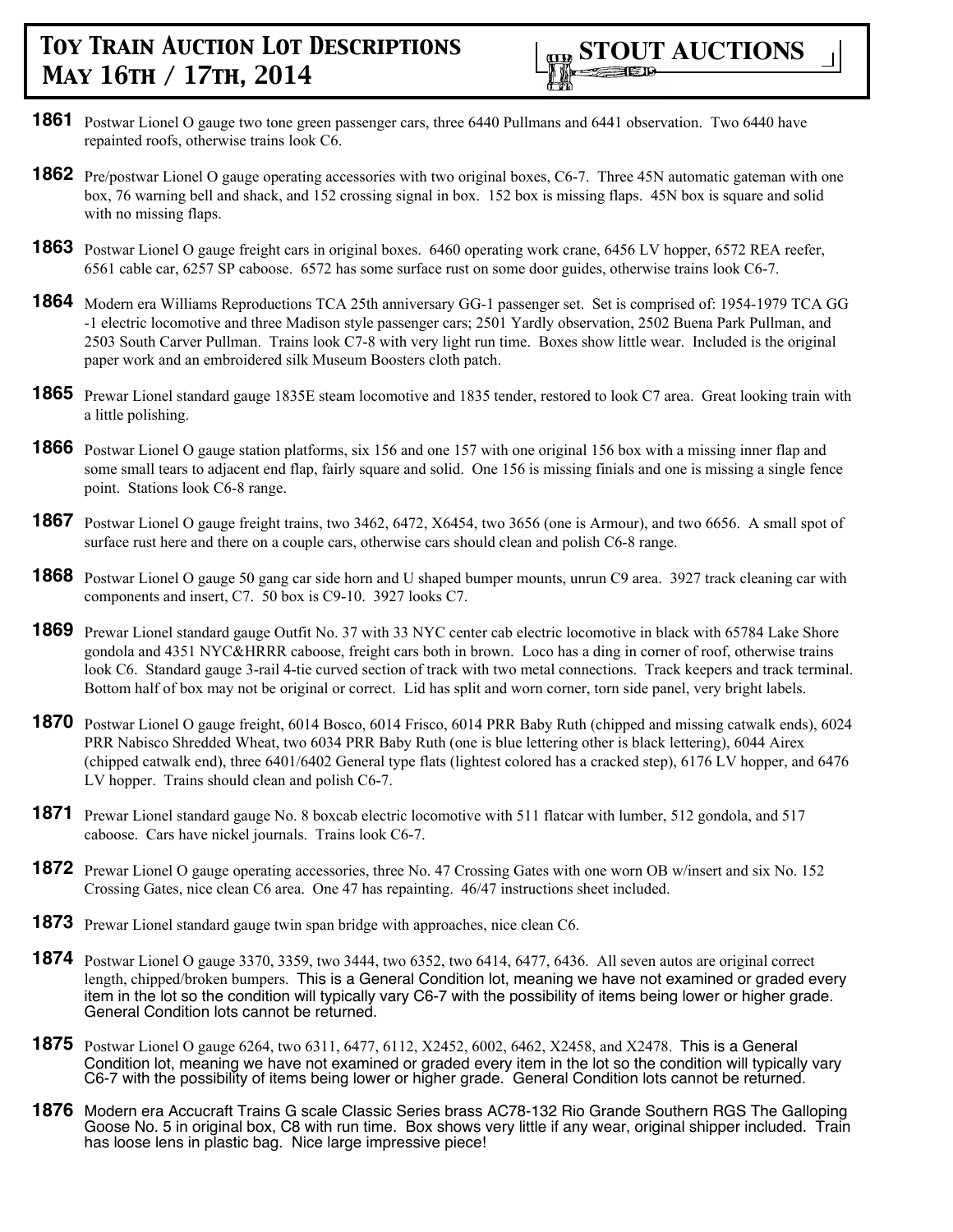

- **1877** Postwar Lionel O gauge 6561 cable car; 3451, 3461, and 3461 lumber cars, and three 3559 ore dump cars. Some missing stakes, otherwise trains should clean and polish C6-7.
- **1878** Prewar Lionel O gauge 2689W whistle tender, 2620 searchlight car, and two 3569 ore dumping cars. Trains look C6.
- **1879** Prewar Lionel O gauge 120-L illuminate tunnel, should clean and polish C7.
- **1880** Lionel Postwar O gauge set boxes including 9661, 2234W, 2526W, 2211WS, and 1469WS. All boxes have flaps intact, however some tape, wear, and writing. Also included in the lot is a nice set box with the label missing, however is numbered 1425B on the side.
- **1881** Four Noma O gauge stations, three have OBs. One has the instruction sheet and inserts and is quite nice, the other three are in the C6-7 range.
- **1882** Lionel Postwar O gauge box lot of parts, controllers, rheostats, milk car door frames, coal elevator roofs, and other miscellaneous items. Lot sold as is.
- **1883** Lionel pre and postwar catalogs. Catalogs range from 1936 to 1969. Many are nice, some are not. At least one catalog for all years minus a few years. No 1945.
- **1884** Lionel Postwar O gauge number 30 water tower, more unusual variation with black structure. C7.
- **1885** Lionel Postwar O gauge 726 steam locomotive, 1946 version with 2046W whistle tender, Loco has C6 body, however marker light is missing. Still has original smoke bulb unit, has not been converted to pellets. Tender is C6-7, good steps.
- **1886** Lionel Postwar O gauge 726 RR steam locomotive with 2046W whistle tender. Tender shell is repro. Loco is C6.
- **1887** Lionel Postwar O gauge 685 steam Hudson with 2046W tender. Tender shell is probable repro, engine has C6 paint drivers have been white walled.
- **1888** Lionel Postwar O gauge water towers including 38 with chipped roof and usual interior melted connections C4, three 30 towers in C7 condition.
- **1889** Lionel Postwar O gauge lot of original empty boxes. Including 736, 6466W, 153, 226C, 3482, 6572, 022C, 6024, 6415, 6456, 6465, 6419, 6417, 3464, 6417, 6357, 6257, 6456, 6454, 6020W and 2028. These boxes all have end flaps, some wear, no inserts, but still better boxes.
- **1890** Lionel pre and postwar O gauge misc. parts and items in large box. Highlights include 99N, lamp post, crossing gates, and other items. Sold as is shown in the photos.
- **1891** Lionel Postwar O gauge transformers including a KW, 250 watt Z, 130 watt SW. KW has original pliable cord C7, Z has replacement cord C6, SW is in white OB C6 with a replaced pliable cord.
- **1892** Lionel Postwar O gauge lot of misc. cars including: 6814, 6470 x2, 6448, 6630, 3309 x2, 6825, 3519, 6176, 6512, 6448, 3512, 3665 with non original roof. Cars are generally C6-7 however a few loads are missing and or reproduction. Fire car is missing one ladder. This is a General Condition lot meaning we have not graded or examined every item in the lot so the condition will typically vary from C6-7 with the possibility of an item or two in the lot having a lower or higher grade, General Condition lots cannot be returned.
- **1893** Lionel Pre and Postwar O gauge accessories including 264 lumber loader with original fork lift no boom or controller C6. Lionel manual 346 culvert unloader with 6342 culvert car C6. 165 crane with gray super structure, silver top and controller C6. 445 switch tower in C6 condition.
- **1894** Lionel prewar standard gauge track and switches including a fair amount of straight and curved track, a pair of 210 switches, and a number 20 crossover. Good useable track, sold as is.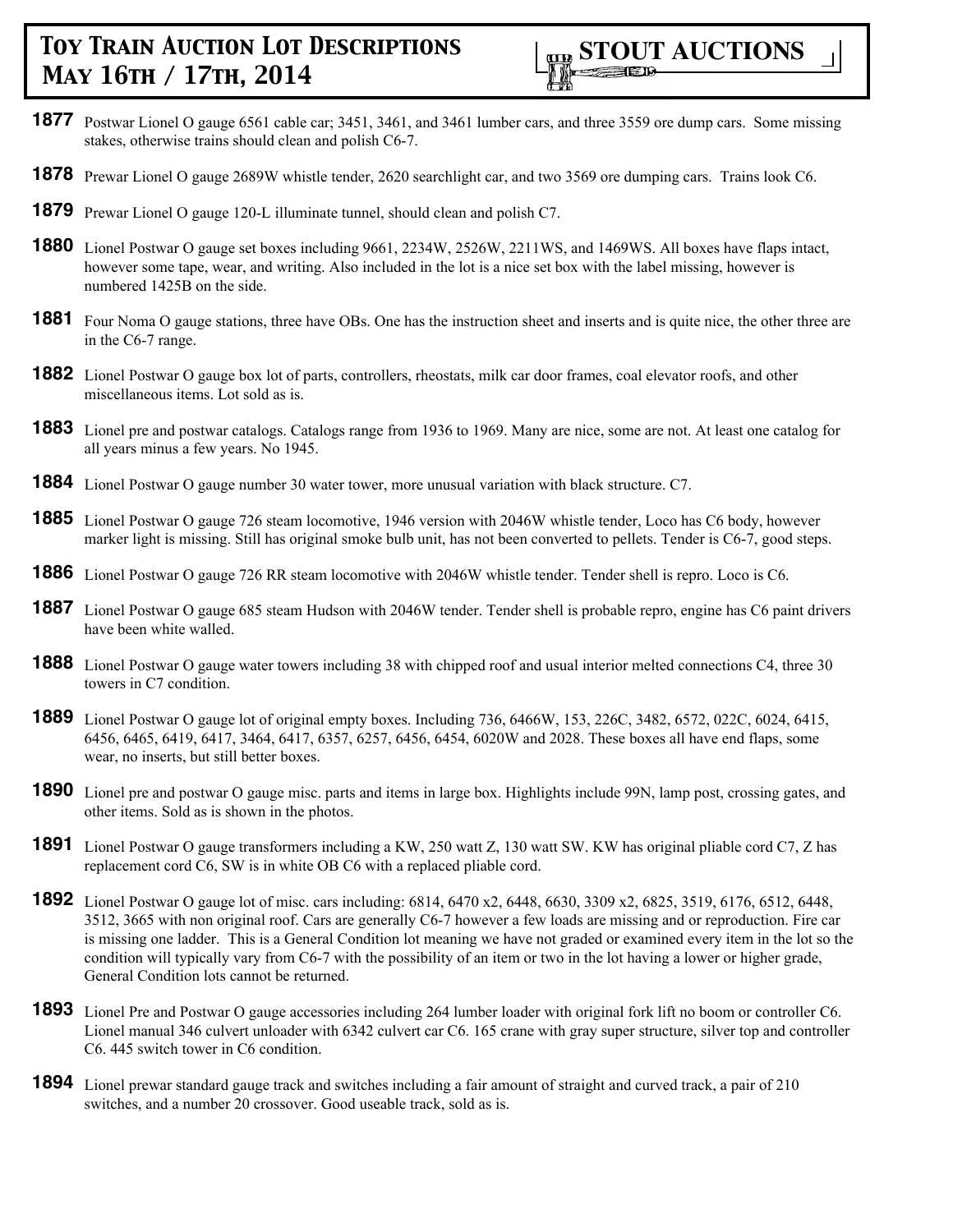

- **1895** Marx and Plasticville O gauge lot including PD-3, BL-2, DH-2, HS-6, and FH-4. All have nice boxes appear to be complete, but can not say for sure. Marx 416 floodlight in nice OB, 418 crossing signal in worn OB, 438 crossing gate in worn OB, and a Jr. bridge company 401 bridge in OB.
- **1896** Lionel Postwar O gauge box lot of cars including 6017 x7, brown 6037, 6257 x3, 6047, and unnumbered red caboose. Flat cars include 6827, 6828, 6800, 6812, 6819, 6660, 6800, 3361 x4. This is a General Condition lot meaning we have not graded or examined every item in the lot so the condition will typically vary from C6-7 with the possibility of an item or two in the lot having a lower or higher grade, General Condition lots cannot be returned.
- **1897** Large Lionel Postwar O gauge train car lot. Including 2553, 2554, 2551 with red white and blue stripes. 6801, 6441, 6657, 6512, 2419, 2411, 3410, 2472, 3656, 6544, 3509, 3456, 6520, 6817, 6464-225, 3484 shell only, 6442, 6650, 6419, 2755, 3656, 6519 x3, and a 6343. All cars in this lot have some sort of issue, sold as is.
- **1898** Large Lionel Postwar O gauge forty drawer parts cabinet, full of good useable parts. Both postwar and reproduction. GREAT LOT!
- **1899** Lionel Postwar O gauge accessories including twenty seven 260 bumpers, four 310 billboards, 45N gateman, and 145 gate man. This is a General Condition lot meaning we have not graded or examined every item in the lot so the condition will typically vary from C6-7 with the possibility of an item or two in the lot having a lower or higher grade, General Condition lots cannot be returned.
- **1900** Lionel Postwar O gauge three pairs of 022 switches in nice OBs, all have controllers and inserts C7.
- **1901** Lionel Postwar O gauge 45N gateman in OB C6, no controller. 364 lumber loader C6 in OB with logs and controller.
- **1902** Lionel Postwar O gauge 153 block signal x3, 151 semaphore x7. This is a General Condition lot meaning we have not graded or examined every item in the lot so the condition will typically vary from C6-7 with the possibility of an item or two in the lot having a lower or higher grade, General Condition lots cannot be returned.
- **1903** Lionel Postwar O gauge 154 crossing signal x5, 140 banjo signal x2, 252 crossing gates x9, 152 crossing gate, 262 crossing gate, 452 signal bridge and 155 bell ringing signal. This is a General Condition lot meaning we have not graded or examined every item in the lot so the condition will typically vary from C6-7 with the possibility of an item or two in the lot having a lower or higher grade, General Condition lots cannot be returned.
- **1904** Lionel Postwar O gauge gondolas including seven 6462, three 6142, 6032, 6042, three 6112, two 6452, 2452, 6562, 6162, 6002, 6062, and unlettered blue short gondola. This is a General Condition lot meaning we have not graded or examined every item in the lot so the condition will typically vary from C6-7 with the possibility of an item or two in the lot having a lower or higher grade, General Condition lots cannot be returned.
- **1905** Lionel prewar standard gauge lot including one pair of 222 switches, three bridge spans, and four approaches. Lot is sold as is.
- **1906** Lot of Lionel pre and postwar including 47 crossing, several prewar whistle controllers and transformers, two bags of 919 grass, several signals, Marx station, and other misc. items. Sold as is shown in the photos.
- **1907** Box of misc. Lionel and Marx trains. Sold as is.
- **1908** Lionel Postwar O gauge lot of parts engines including 634, 44, 229, 610, 602, 6026W, three trolleys, GMC switcher, three sheet metal tenders, 3927, 210, 624, 210, and a 2321 shell. Sold as is.
- **1909** Misc. building lot as shown in photos. All O gauge.
- **1910** Lionel Postwar O gauge 395 floodlight tower x3, 494 beacon x2, 394 beacon x3, 450 signal bridge x2, 314 bridge, 270 bridge x2. This is a General Condition lot meaning we have not graded or examined every item in the lot so the condition will typically vary from C6-7 with the possibility of an item or two in the lot having a lower or higher grade, General Condition lots cannot be returned.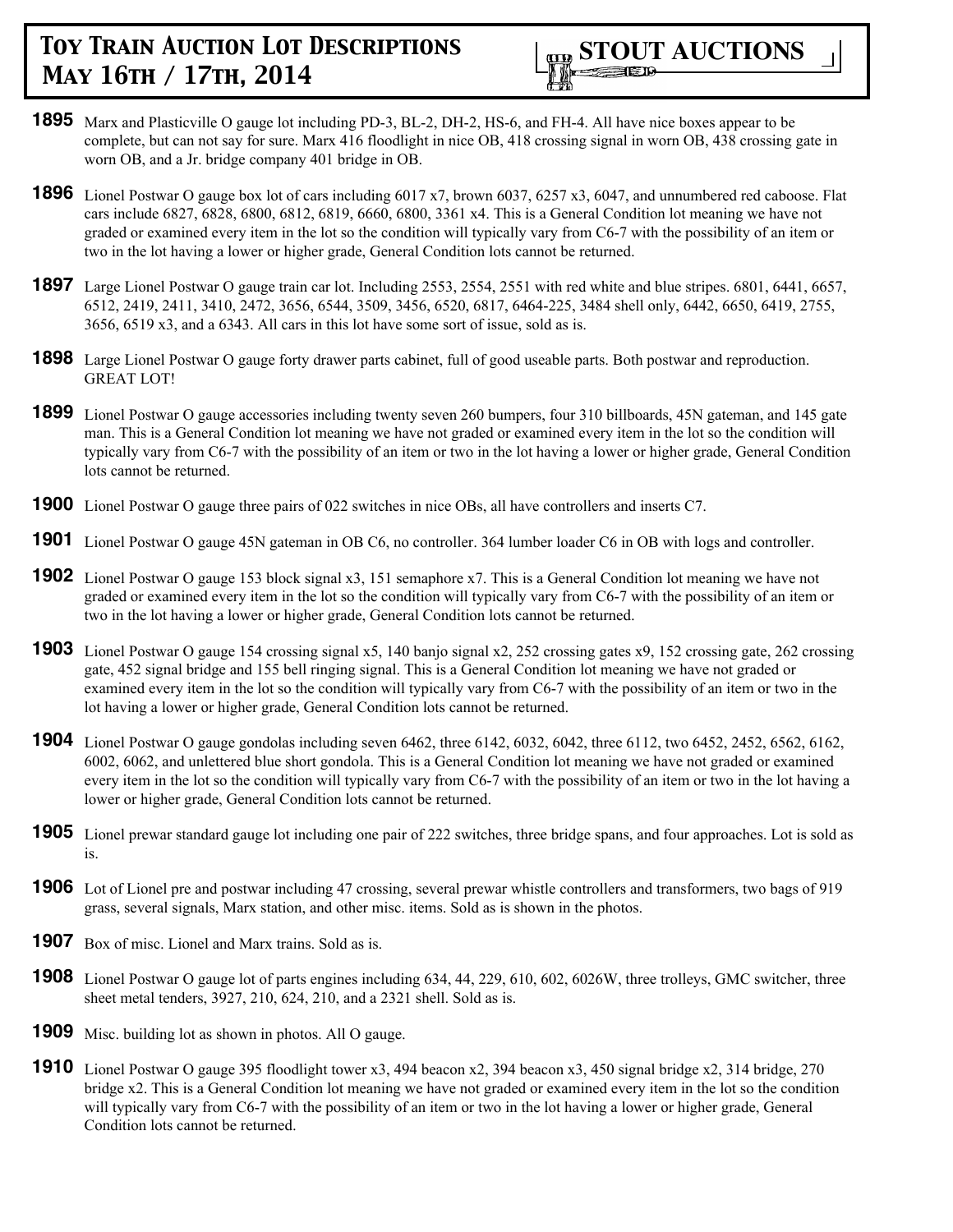

- **1911** Marx O gauge lot including seven floodlight towers and twelve lamp posts, and one crossing signal. This is a General Condition lot meaning we have not graded or examined every item in the lot so the condition will typically vary from C6-7 with the possibility of an item or two in the lot having a lower or higher grade, General Condition lots cannot be returned.
- **1912** Lot of misc. O gauge prewar trains. Sold as is shown in the photos.
- **1913** Lionel Postwar O gauge heavily modified 675 and 2025 steam locomotive with tenders. Sold as is shown in the photos.
- **1914** Lionel Postwar O gauge 2350 New Haven, 6446, 6446, 6464-200, and a 6517 caboose. Sold as is shown in the photos.
- **1915** Home built balsa wood powered trolley that runs off overhead wire and sheet metal European electric locomotive that also runs off overhead wire. European loco might be from a kit, marked Japan on the bottom. Sold as is shown in the photos.
- **1916** Four O gauge display cases one is a roller base for a scale Pennsylvania steam turbine and Lionel 48 whistle station, 125 whistle station in box, two pickup trucks, four HO Con Cor Monon passenger cars, and a globe. Sold as is shown in the photos.
- **1917** Parts cabinet full of misc. parts, plus small box of repro parts for 50 gang cars and some wheels, and box of train light bulbs. Sold as is shown in the photos.
- **1918** Lionel Postwar O gauge Santa Fe 623 switchers. Total of three C5-6
- **1919** Lionel Postwar O gauge Santa Fe F3's. Including 2353 powered, 2353 powered, 2353 dummy, 2343 powered, 2243 powered unit. Two B units and a pair of New York Central 2344 A-A units. Sold as is shown in the photos
- **1920** Lionel Postwar O gauge 2328 Burlington geep and 2338 Milwaukee Road geep. Sold as is shown in the photos.
- **1921** Lionel Postwar O gauge chassis for dual motor F3's with repro 2355 Western Pacific shells. Sold as is shown in the photos.
- **1922** Lionel Postwar O gauge 2332 Pennsylvania GG-1. Weak lettering and stripes. Paint is C6. Pantographs are repro and missing some insulators.
- **1923** Lionel prewar O gauge misc. parts for a 616 Flying Yankee set. Sold as is shown in the photos.
- **1924** Lionel Postwar O gauge lot of chassis. Three are dual motor and powered. Included in the lot are two additional B unit chassis with repro Southern F-3 cabs, and a milk crate full of other unmounted F-3 and FM shells. Sold as is shown in the photos.
- **1925** Lionel Postwar O gauge 2383 Santa Fe F-3 A-A units. Dummy A unit has been modified with modern LTI chassis. Sold as is, OBs are worn.
- **1926** Lionel Postwar O gauge 627 Lehigh Valley center cab locos and a Lionel 51 Navy Yard switcher. Sold as is shown in the photos.
- **1927** Lionel Postwar O gauge lot of steam locomotives including 682, 2037, 2065, and tenders 6466W, 234W and another 234W. Sold as shown in the photos.
- **1928** Lionel Postwar O gauge lot including 665, 2025, 246, 224E, 8040, and various misc. tender. Sold as shown in the photos.
- **1929** Lionel Postwar O gauge misc. lot including 2532 complete, 2534 shell only, 2460, 6111, 6461, 6419, 1007, 1007, 3472, 1002, 1002, 3459, 6415, 3927, 6257, 6417, Alco chassis with motor, 6472, 6257. Included in the lot is a Marx Santa Fe 1095 Alco and and Atlas Burlington Northern shell with a Postwar dual motor F3 chassis. Sold as shown in the photos.
- **1930** Lionel prewar O gauge 224 steam locomotive, 2224T tender. Loco is C6 tender is also C6 with modified trucks.
- **1931** Lionel Postwar O gauge 2020 steam locomotive with 6020W tender. C5-6.
- **1932** Four cabinets full of misc. parts. Some O gauge, some HO. Parts for F3's etc. See photos for best description.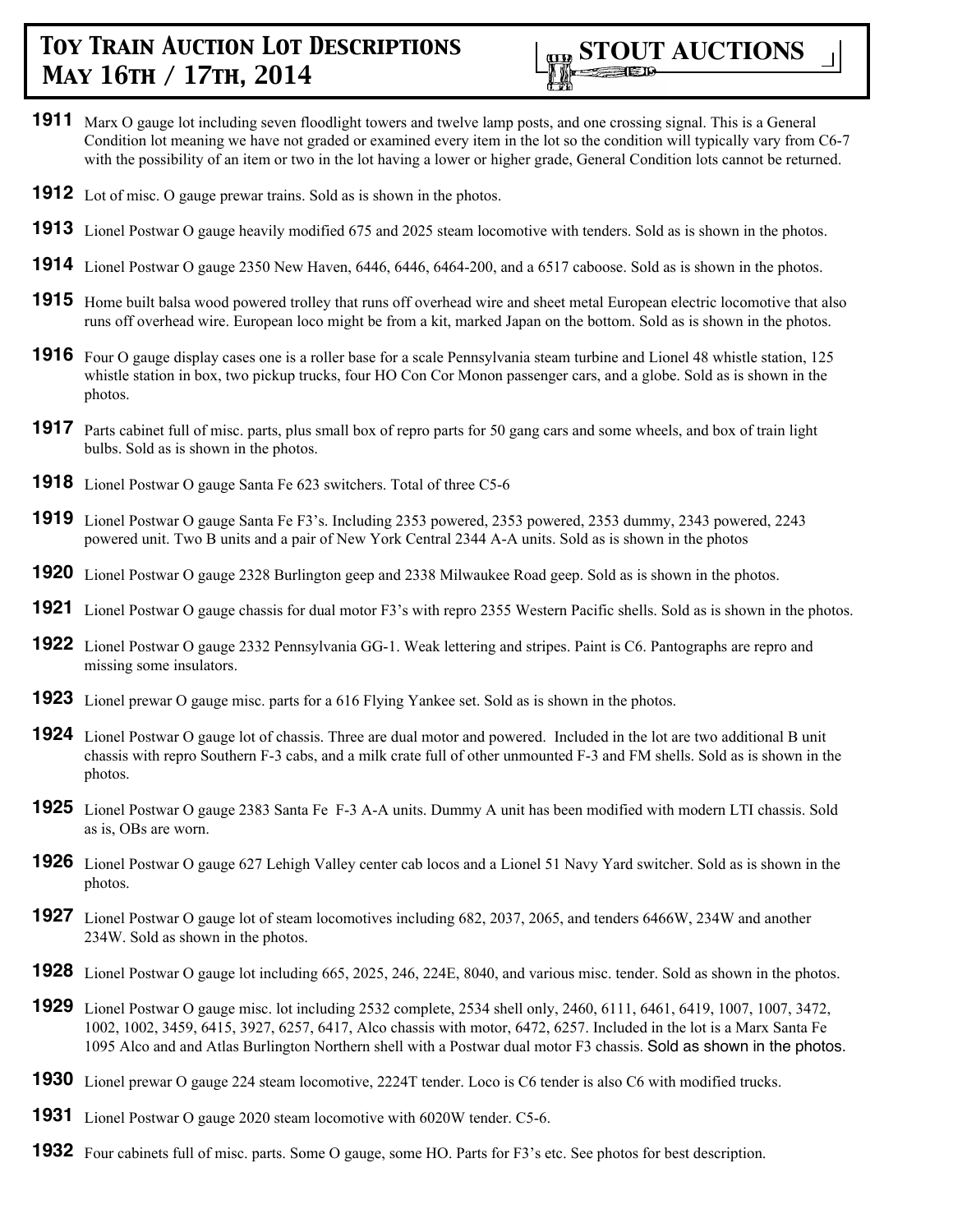- **1933** Large plastic tub full of Lionel, American Flyer, and Marx postwar trains, parts, accessories, Plasticville, Tootsie toy, Renwall, and more. Sold as shown in the photos.
- **1934** Lionel Postwar O gauge including 2356 Southern A unit with one motor missing. 622 Santa Fe switcher. 2023 Union Pacific A-A units. Sold as shown in the photos.
- **1935** Lionel prewar and postwar O gauge steam locomotive items including die cast eight wheel tender, 6403B, 265W, 2020 loco, 2466WX tender, 675 loco, and 6466WX tender. Sold as shown in the photos.
- **1936** Lionel Postwar O gauge 3451, 6424, 6017 ATSF, 2419, 2445 Elizabeth, 2456, 2452X, 6482, 3356 with corral, 6646, 6454 Erie, 2472. C5-6
- **1937** Lionel parts lot of prewar and postwar items. Including 2224W, 681 parts, KMT Pennsylvania Budd shell, 3854, 2957, 3459, plus other parts items. Sold as shown in the photos.
- **1938** Lionel prewar O gauge parts items including 439, 440C, 440N, 57, three 58, 64, and a original prewar plot that has some repainting. Lot sold as is shown in photos
- **1939** Lionel Postwar O gauge accessories including 30 water tower missing spout, 151 semaphore, two 152 crossing gates, 252 crossing gate, 70 yard lamp, 445 switch tower in OB, 64 lamp post. This is a General Condition lot meaning we have not graded or examined every item in the lot so the condition will typically vary from C6-7 with the possibility of an item or two in the lot having a lower or higher grade, General Condition lots cannot be returned.
- **1940** Lionel postwar and prewar O gauge misc. lamp posts and signals. A few have OBs. This is a General Condition lot meaning we have not graded or examined every item in the lot so the condition will typically vary from C6-7 with the possibility of an item or two in the lot having a lower or higher grade, General Condition lots cannot be returned.
- **1941** Box full of Lionel postwar O gauge accessories mostly for parts. Sold as shown in the photos.
- **1942** Box full of American Flyer and Marx accessories mostly for parts. Sold as shown in the photos.
- **1943** Large box of Lionel pre and postwar barrels, including two original red barrels. Also includes original logs, cable reels, barrels, culverts, canisters, etc. See photos for best description.
- **1944** Lionel Postwar O gauge including six 206 bags of coal, two 207 bags of coal, three 919 bags of grass, four boxed 167 whistle controllers, four boxed 260 bumpers, and a boxed 169X controller. This is a General Condition lot meaning we have not graded or examined every item in the lot so the condition will typically vary from C6-7 with the possibility of an item or two in the lot having a lower or higher grade, General Condition lots cannot be returned.
- **1945** Huge box of primarily Lionel, some Marx, some American Flyer. Primarily loads, signals, controllers, and other misc. items. Sold as is shown in the photo.
- **1946** Box full of Lionel pre and postwar O gauge trucks. See photos for best description.
- **1947** Excellent lot including 394-47, 356-35, 3424-100, 37, six 153C controllers, 91, 92, box of 760 wide radius track unused, 167 controller, all in OBs. The following are packets that may or may not be complete 154, 145, 154, 145, 155, 1047, 145, 1047, 154, 154, 452, 45N, 154. This is a General Condition lot meaning we have not graded or examined every item in the lot so the condition will typically vary from C6-7 with the possibility of an item or two in the lot having a lower or higher grade, General Condition lots cannot be returned.
- **1948** Lionel pre and post misc. items includes eight track trips, bumpers, circuit breakers, 2671W and 2046W for parts, rheostats, and other misc. items. Sold as is shown in the photos.
- **1949** Misc. postwar and modern lot including three AMT tenders, Weaver ADM tank car, AHM PFE, Lionel 6905 Nickel Plate, GMC street car in OB, GMC Mac hand car, LGB 4041 in OB, and Lionel 2710 billboards in OBs. This is a General Condition lot meaning we have not graded or examined every item in the lot so the condition will typically vary from C6-7 with the possibility of an item or two in the lot having a lower or higher grade, General Condition lots cannot be returned.